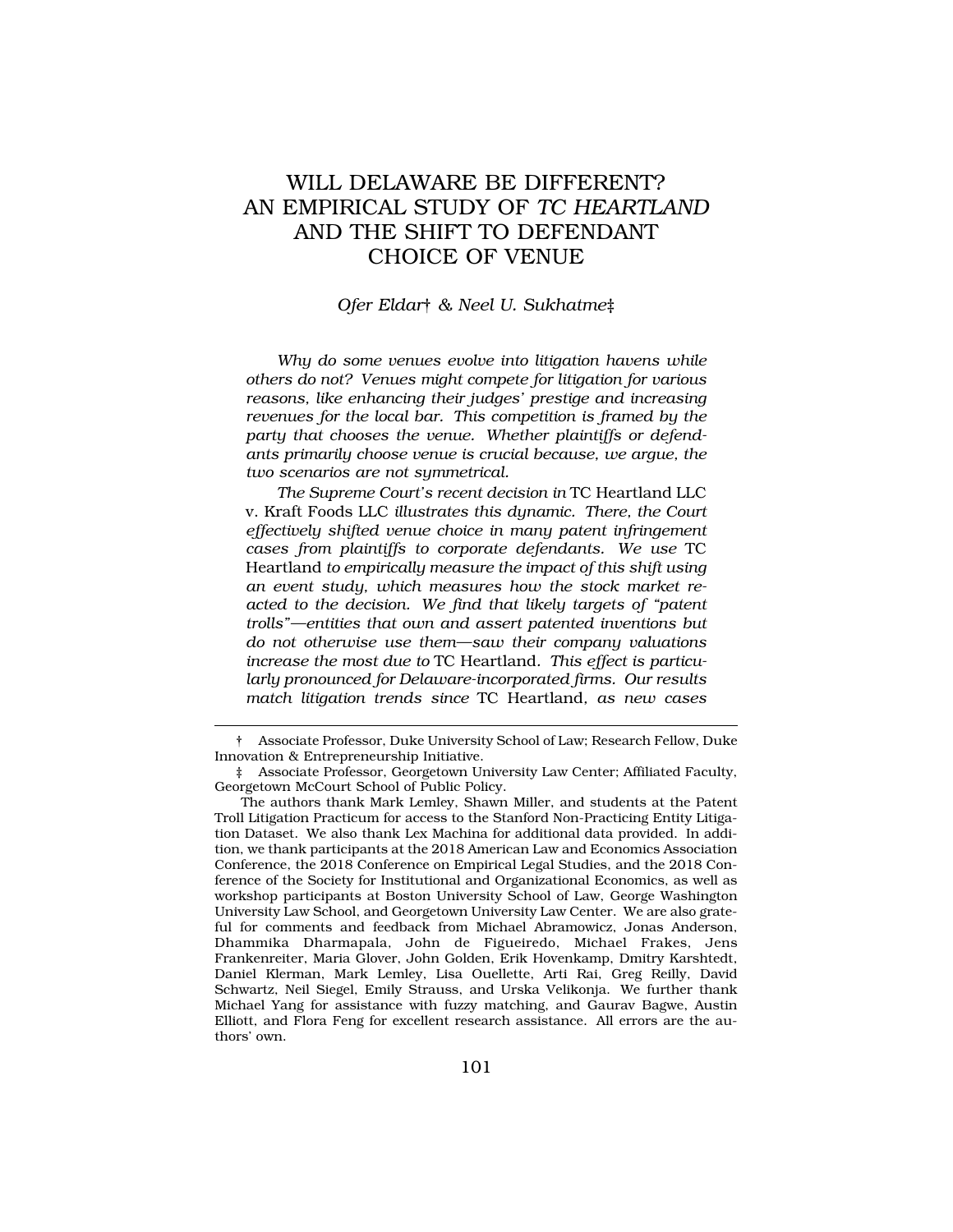*have dramatically shifted to the District of Delaware from the Eastern District of Texas, previously the most popular venue for infringement actions.* 

*Why do investors believe Delaware will do better than Texas in curbing patent-troll litigation? Unlike Texas, Delaware's economy depends on attracting large businesses that pay high incorporation fees; it is thus less likely to encourage disruptive litigation and jeopardize its privileged position in corporate law. More broadly, we explain why giving defendants more control over venue can counterbalance judges' incentives to increase their influence by encouraging excessive litigation. Drawing on Delaware's approach to corporate litigation and bankruptcy proceedings, we argue that Delaware will compete for patent litigation through an expert judiciary and well-developed case law that balances both patentee and defendant interests.* 

|      |                                                   | 103 |
|------|---------------------------------------------------|-----|
|      | I. THE BATTLE OVER PATENT VENUE                   | 109 |
|      | A. The Rise of the Patent Troll and the Eastern   |     |
|      |                                                   | 110 |
|      | B. Analyzing the Eastern District of Texas's      |     |
|      |                                                   | 114 |
|      | C. Growing Resistance and TC Heartland            | 119 |
|      | D. Evolving Aftermath: The Flight to Delaware     | 122 |
| II.  | DELAWARE AS THE HUB OF BUSINESS LITIGATION        | 124 |
|      | A. Corporate Litigation                           | 125 |
|      | B. Bankruptcy Filings                             | 130 |
| III. | MEASURING THE EFFECT OF TC HEARTLAND ON FIRM      |     |
|      |                                                   | 134 |
|      | A. Empirical Strategy                             | 135 |
|      | B. Constructing the Dataset and Summary           |     |
|      |                                                   | 138 |
|      | C. The Value of TC Heartland to Shareholders      | 141 |
| IV.  | TC HEARTLAND'S IMPACT ON THE MARKET FOR           |     |
|      |                                                   | 146 |
|      | V. THE FUTURE OF PATENT TROLLS AFTER TC           |     |
|      |                                                   | 152 |
|      | A. Will Delaware Curb Patent Trolls?              | 152 |
|      | B. Will Delaware Forum Sell to Corporate          |     |
|      | $Defendants?$                                     | 156 |
|      | VI. CHOICE OF VENUE BY CORPORATE DEFENDANTS: TWO- |     |
|      |                                                   | 158 |
|      |                                                   | 162 |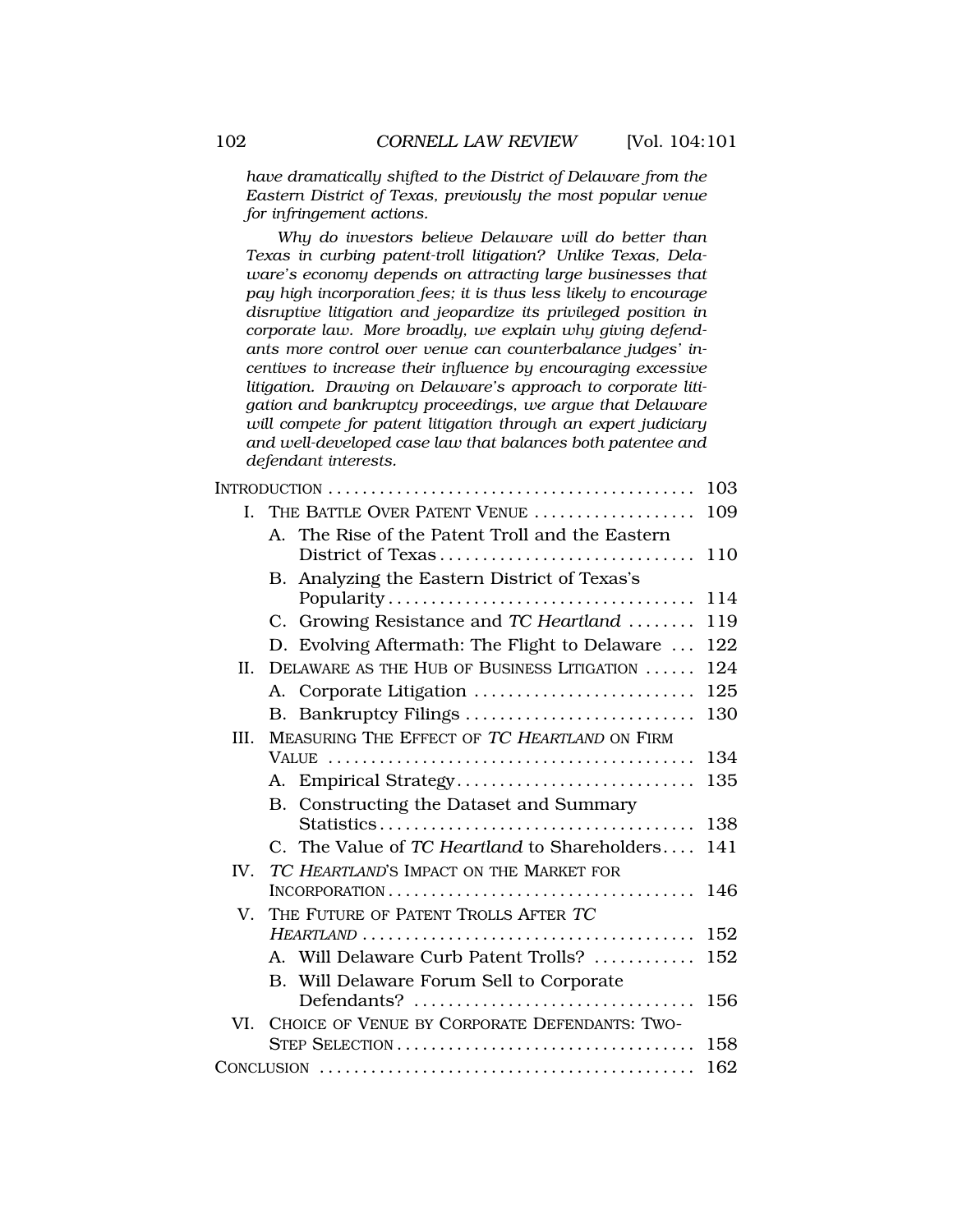### **INTRODUCTION**

<span id="page-2-0"></span>In the United States, a plaintiff is the "master of its complaint," allowing it to file a lawsuit in the forum it prefers the most. This choice is constrained by the constitutional and statutory requirements of subject-matter jurisdiction and personal jurisdiction, as well as statutes that govern venue. But in many instances, plaintiffs have a choice among multiple possible forums in federal or state court.

While this ability to "forum shop" has been well studied, some scholars have recently begun to home in on a parallel phenomenon—the tendency of certain jurisdictions to "forum sell" to encourage new case filings in their courts.<sup>1</sup> A concern is that forum selling might cause jurisdictions to bias substantive laws and procedural rules in favor of the party that brings suit. And while most venues might have little incentive to forum sell, it only takes a few such venues to substantially impact the market for litigation.

We build on this growing literature by focusing on a key fact—while plaintiffs file lawsuits, *defendants* often control where those suits can be filed. For example, by deciding where to file articles of incorporation, corporations can influence where corporate litigation and bankruptcy filings occur.2 Most public companies use forum-selection-bylaw provisions to restrict shareholder-litigation suits to the state of incorporation. Likewise, corporations can and usually do file for bankruptcy in their state of incorporation. Delaware, the most popular state for firm incorporations, has become the jurisdiction of choice for both types of actions.3

We argue that this distinction between plaintiff and defendant choice of venue is important yet underappreciated. Because of incentives grounded in political economy considerations, forums that "sell" to defendants, primarily Delaware, do not produce litigation equal and opposite in result to those that "sell" to plaintiffs.

3 *See infra* Part II.

<sup>1</sup> *See, e.g.*, Daniel Klerman & Greg Reilly, *Forum Selling*, 89 S. CAL. L. REV. 241, 243 (2016) (arguing that several jurisdictions now make the law more proplaintiff to attract certain plaintiffs to those courts); J. Jonas Anderson, *Court Competition for Patent Cases*, 163 U. PA. L. REV. 631, 634 (2015) ("[F]orum shopping in patent law is driven, at least in part, by federal district courts competing for litigants."); Megan M. La Belle, *The Local Rules of Patent Procedure*, 47 ARIZ. ST. L.J. 63, 87–88 (2015) (arguing how local rules have created advantages to filing in certain jurisdictions).

<sup>2</sup> *See infra* Part II.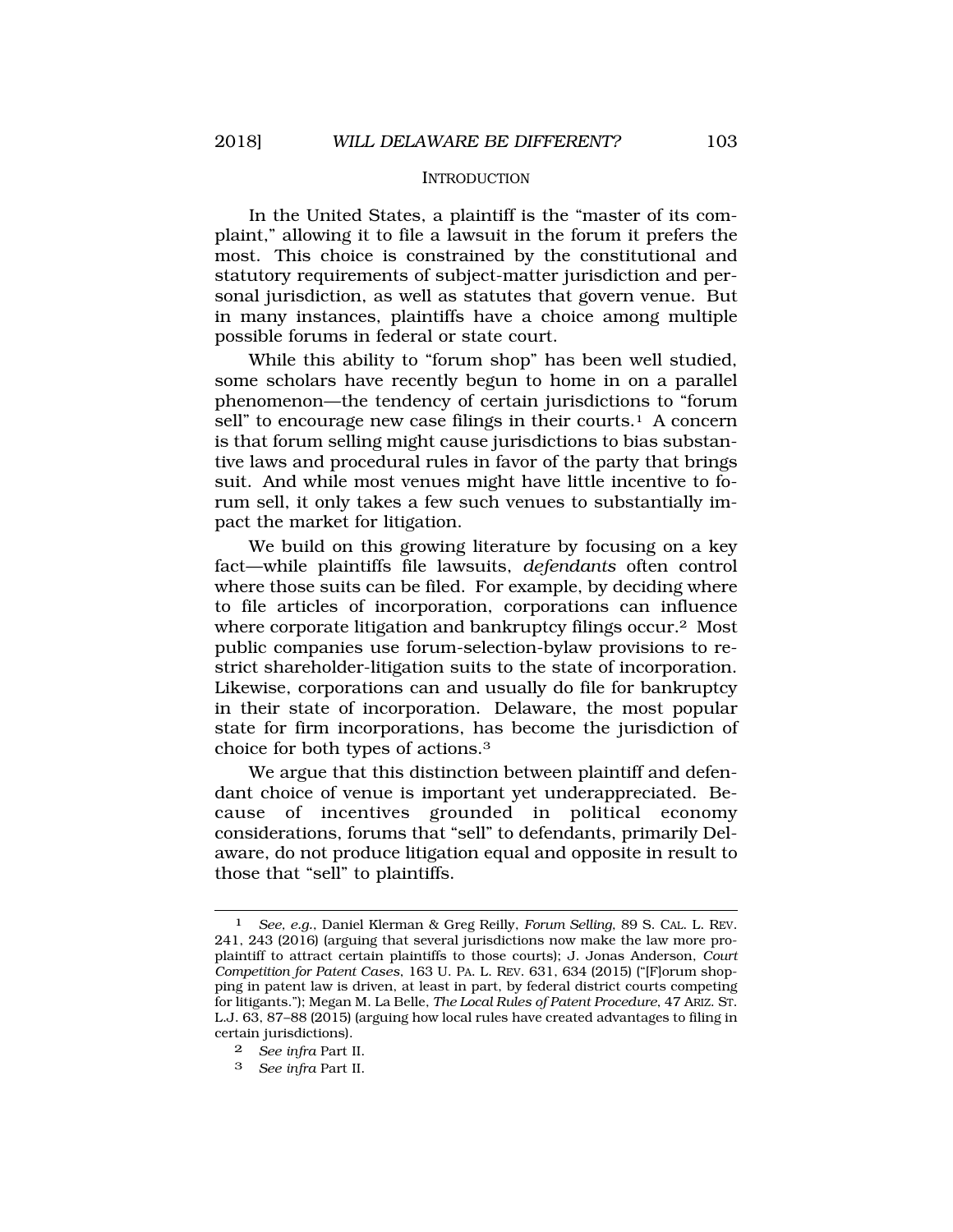We illustrate this dynamic in the context of patent-infringement litigation, an area of significant economic importance where forum selling has been both highly publicized and roundly criticized. Until recently, patentees could sue alleged infringers for patent infringement in virtually any federal district court in the country.4 The bar for establishing proper venue was very low: the corporation simply had to be subject to personal jurisdiction in that district.5 What emerged was a system in which patentees flocked to one forum: the Eastern District of Texas. This forum attracted plaintiffs by promulgating local rules and administrative procedures that favored patentees, such as by reducing the likelihood of granting summary judgment and transfer motions, and by promoting faster discovery and pretrial deadlines.6

The rise of the Eastern District of Texas was largely driven by litigation from patent-assertion entities, often referred to as "patent trolls." These entities own patents but do not practice the underlying invention. Their sole purpose is to sue defendants (often large corporations) for patent infringement and to extract payments for licensing agreements.7 Commentators and members of both political parties have widely criticized this system.

In May 2017, however, things arguably changed when the Supreme Court decided *TC Heartland LLC v. Kraft Foods Group Brands LLC*.8 There, the Court held that corporate defendants in patent-infringement cases "reside" in a state for venue purposes only if they are incorporated in that state.9 In many instances, *TC Heartland* will greatly limit plaintiffs' choice over venue and allow corporate defendants, through their decisions where to incorporate and situate business facilities, to control where they can be sued. Accordingly, *TC Heartland* will make venue selection in patent-infringement cases more like that in corporate litigation and bankruptcy filings.

*TC Heartland* provides a natural framework to analyze how shifting control over venue from plaintiffs to defendants affects future litigation. Post-*TC Heartland*, new patent filings have already shifted dramatically away from the Eastern District of

<sup>4</sup> *See* VE Holding Corp. v. Johnson Gas Appliance Co., 917 F.2d 1574, 1576 (Fed. Cir. 1990).<br>5 Id.

<sup>5</sup>*Id*. 6 *See infra* subpart I.B. 7 *See, e.g.*, Christopher A. Cotropia, Jay P. Kesan & David L. Schwartz, *Unpacking Patent Assertion Entities (PAEs)*, 99 MINN. L. REV. 649, 651 (2014).

<sup>8</sup> TC Heartland LLC v. Kraft Foods Grp. Brands LLC, 137 S. Ct. 1514 (2017).

<sup>9</sup> *Id*. at 1515.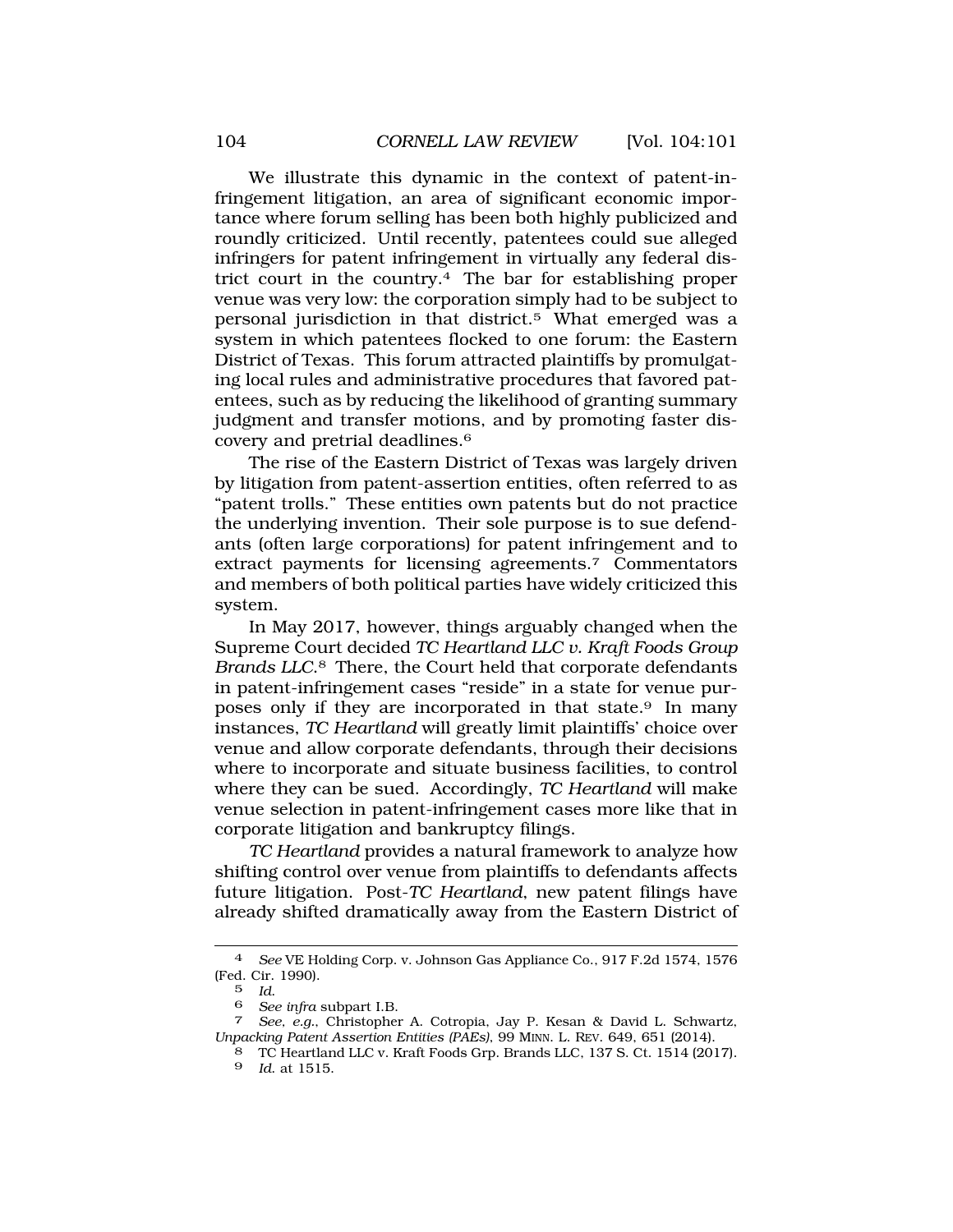Texas to the District of Delaware, the state where most public firms are [incorporated.10](http:incorporated.10) Yet it is unclear whether this shift to a defendant-driven forum will have a material and long-term impact on patent litigation. Some argue, with plausible reasons, that the decision will not curb patent-troll litigation but merely move it to Delaware.

In this Article, we bring new empirical evidence to bear on this topic. We conduct a stock market event study that measures how investors reacted to *TC [Heartland](http:Heartland.11)*.11 In particular, if the companies that were most affected by the decision saw their valuations increase the most, then their investors likely believe the decision will benefit them. More generally, our empirical analysis allows us to quantify how much venue matters to these investors.

To conduct the event study, we first create a new database that links patent-infringement lawsuits, filed between 2000 and 2015, to publicly-traded companies. We then compute the probability that these public companies will be sued for patent infringement using relevant predictors, such as research and development expenses, cash holdings, and controls for the firm's industry. Incorporating a new dataset from Stanford Law School, we also measure the probability that a patent troll will sue a public company. We then evaluate the abnormal returns for all public firms on the day that *TC Heartland* was decided—that is, the change in stock-market value for these firms in excess of what would have been expected absent the [decision.12](http:decision.12)

We obtain two main results.<sup>13</sup> First, the most likely targets of patent trolls (but not other patent lawsuits) saw modest increases in stock price. This suggests the market expects *TC Heartland* to have a greater impact on troll litigation than on lawsuits by non-trolls. Second, firms incorporated in Delaware experienced a materially stronger stock price effect than other firms. That is, there is a tangible "Delaware effect"— Delaware firms that are most likely to be sued by trolls were most optimistic about *TC Heartland*'s impact. In contrast, the stock prices of firms not implicated by the decision, such as firms

<sup>10</sup>*See infra* subpart I.D. 11 *See infra* Part III.

<sup>12</sup> *See infra* Part III.

<sup>13</sup> *See infra* subpart III.C.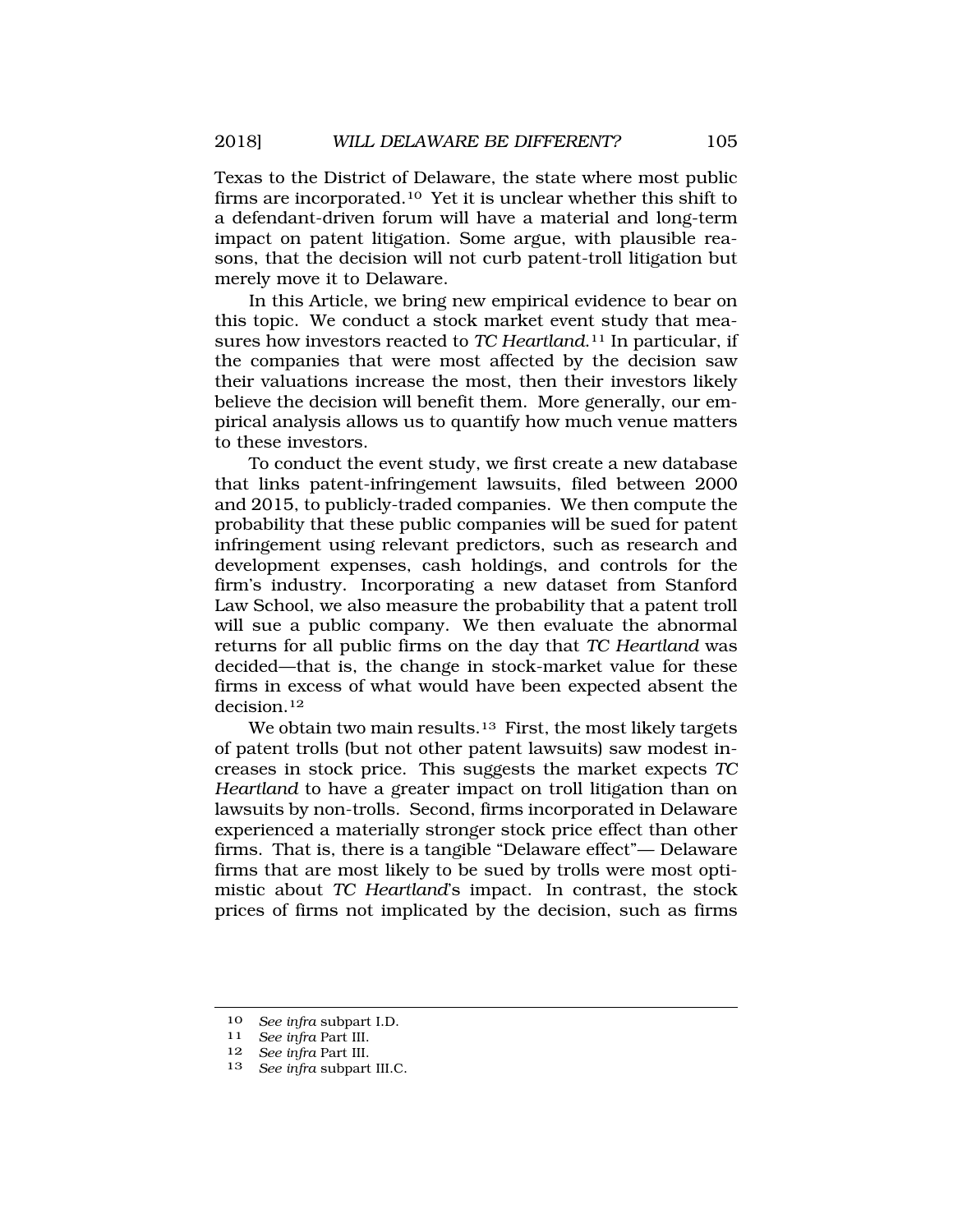incorporated overseas, though traded in the United States, were not materially affected by the decision.<sup>14</sup>

Overall, the results indicate that investors are optimistic that the flow of patent litigation from the Eastern District of Texas to the District of Delaware will benefit corporate defendants. But is the investors' optimism about Delaware warranted? And more importantly, why do they believe Delaware will be different? To answer these questions, we explore the political economy of Delaware and the litigation produced by this defendant-driven venue.

Delaware actively competes for firm incorporations, and its economy depends on incorporation fees. Delaware's fees are much higher than those of other states, reaching up to \$200,000 per year (as of January 2018) for larger [firms.15](http:firms.15) We argue that Delaware has limited incentives to produce rules that materially harm corporate defendants because high costs from patent-troll litigation might dissuade firms from incorporating in Delaware. As many studies have documented, judges, even federal ones, tend to internalize the incentives of their home state, in part to increase their influence and to assist the local economy and bar.<sup>16</sup> This is what fueled the Eastern District of Texas to cater to plaintiffs' interests. Because Delaware's interests point in the opposite direction, we argue that its courts are unlikely to follow in Texas's footsteps.

Moreover, as is also well known, Delaware's courts have developed a reputation for expertise and predictable case law because it is the most favored jurisdiction for both corporateshareholder litigation and bankruptcy filings. While some complain that this phenomenon leads Delaware courts to bias their jurisprudence in favor of corporate defendants and their managers, the evidence for the most part presents a more benign picture. Delaware Chancery courts are well known for their expertise in corporate law and the predictability of their [judgments.17](http:judgments.17) Likewise, the Delaware bankruptcy courts have

<sup>14</sup> The *TC Heartland* Court explicitly stated that its ruling did not implicate such firms. *See* 137 S. Ct. at 1520 n.2. Hence, the lack of market reaction for these firms is consistent with how we would expect their investors to react.

<sup>15</sup> *See How to Calculate Franchise Taxes*, DEL. DIVISION CORPS., https:// [corp.delaware.gov/frtaxcalc.shtml](https://corp.delaware.gov/frtaxcalc.shtml) [\[https://perma.cc/T8AJ-M6DC](https://perma.cc/T8AJ-M6DC)]. Before January 2018, the maximum fee was \$180,000. *See* Lawrence A. Hamermesh, *The Policy Foundations of Delaware Corporate Law*, 106 COLUM. L. REV. 1749, 1753–54 (2006).

<sup>16</sup> *See* Klerman & Reilly *supra* note 1, at 272; Jonathan R. Macey & Geoffrey P. Miller, *Toward an Interest-Group Theory of Delaware Corporate Law*, 65 TEX. L. REV. 469, 496, 511 (1987).

<sup>17</sup> *See infra* subpart II.A.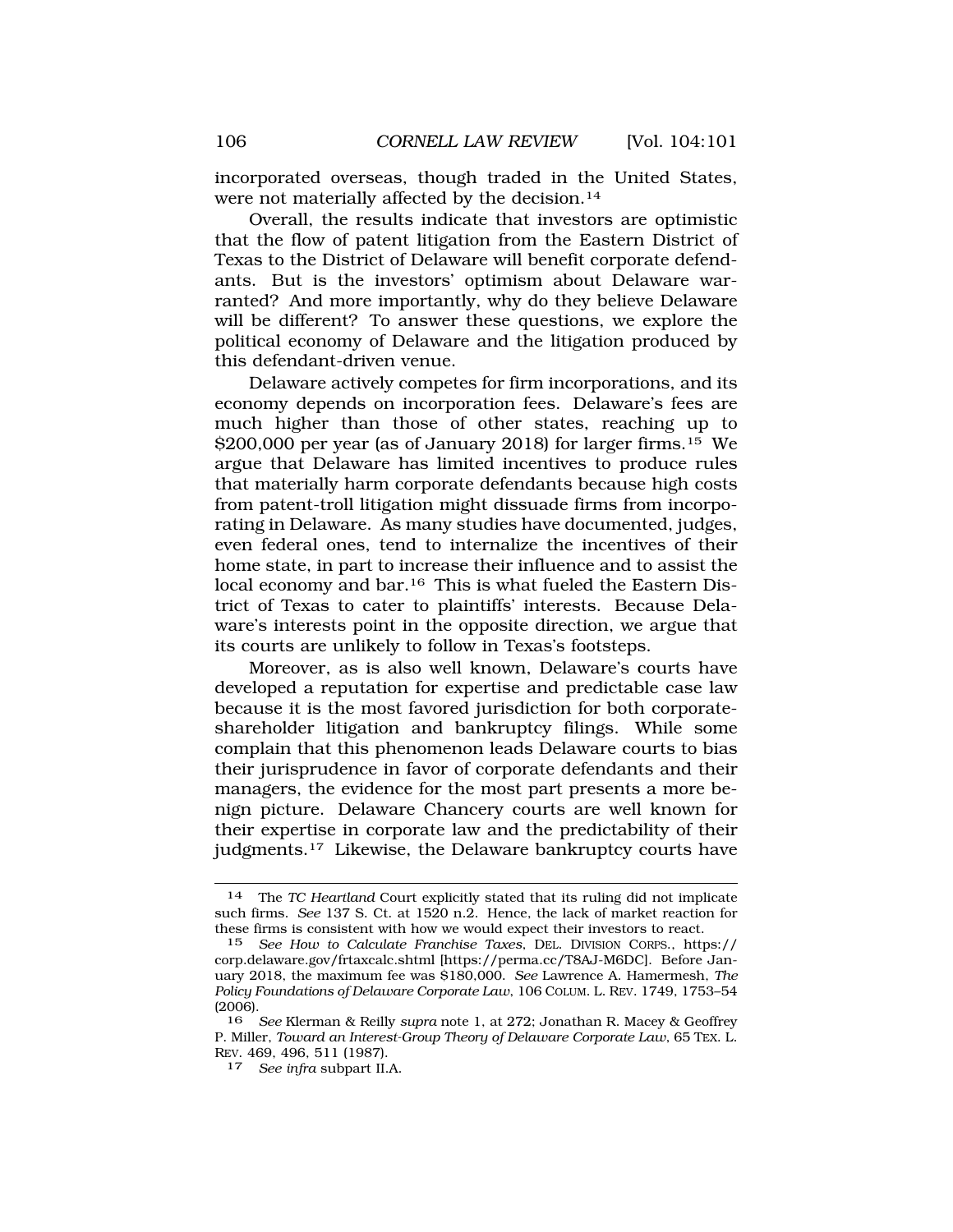developed a reputation for more efficient procedures and more predictable outcomes than other bankruptcy [courts.18](http:courts.18) And Delaware's federal district court already has significant expertise in patent litigation<sup>19</sup>—recent appointments to the bench<sup>20</sup> suggest that its expertise will only increase.

Given its leadership role in business law and strong connection to Delaware institutions, we believe the District of Delaware is unlikely to fritter away its state's strong reputation in this field to become a new patent-troll haven. As documented in many studies, judges have strong incentives to attract and keep high profile cases in order to enhance their reputation and prestige, even when they have life [tenure.21](http:tenure.21) Trying to emulate the Eastern District of Texas would needlessly cause Delaware to risk losing its stature.

To be sure, there is some risk that Delaware will become too friendly to corporate [defendants.22](http:defendants.22) This risk is arguably stronger in patent litigation than in corporate litigation and bankruptcy filings. In corporate litigation, if Delaware were to unduly deter shareholder litigation, investors would be less likely to invest in Delaware firms. In bankruptcy filings, workouts need to be approved by the creditors, and, in any case, the debtor-in-possession (DIP) lender increasingly has more control over the process than the company itself. Analogous safeguards are not likely present in patent litigation.

Nonetheless, we believe this risk is limited for several reasons.23 First, judges have incentives to allow litigation of many cases in order to develop expertise and increase their influence. Second, Delaware has incentives not only to maximize incorporation fees but also to further the interests of its local attorneys. More patent cases in Delaware will likely benefit the local patent bar and legal industry. Similar incentives have moti-

<sup>18</sup> *See infra* subpart II.B.

<sup>19</sup> Lauren H. Cohen, Umit G. Gurun & Scott Duke Kominers, *Patent Trolling Isn't Dead—It's Just Moving to Delaware*, HARV. BUS. REV. (June 28, 2017), https:/ [/hbr.org/2017/06/patent-trolling-isnt-dead-its-just-moving-to-delaware](https://hbr.org/2017/06/patent-trolling-isnt-dead-its-just-moving-to-delaware) [<https://perma.cc/3LDJ-2ZDD>] (noting that Delaware was the second most popular venue for patentees prior to *TC Heartland*).

<sup>20</sup> Tom McParland, *Trump Nominates Connolly, Noreika for Delaware District Court*, DEL. L. WKLY. (Dec. 21, 2017), [https://www.law.com/delawarelawweekly/](https://www.law.com/delawarelawweekly) sites/delawarelawweekly/2017/12/21/trump-nominates-connolly-noreika-fordelaware-district-court/ [\[https://perma.cc/WP9T-V37W](https://perma.cc/WP9T-V37W)].

<sup>21</sup> *See, e.g.*, Anderson, *supra* note 1, at 664 (citing several reasons for judges to attract and keep high-profile cases: it can lead to favorable post-judicial opportunities, benefit the local communities, and increase the legal work within the communities).

<sup>22</sup> *See infra* subpart V.B.

<sup>23</sup> *Id*.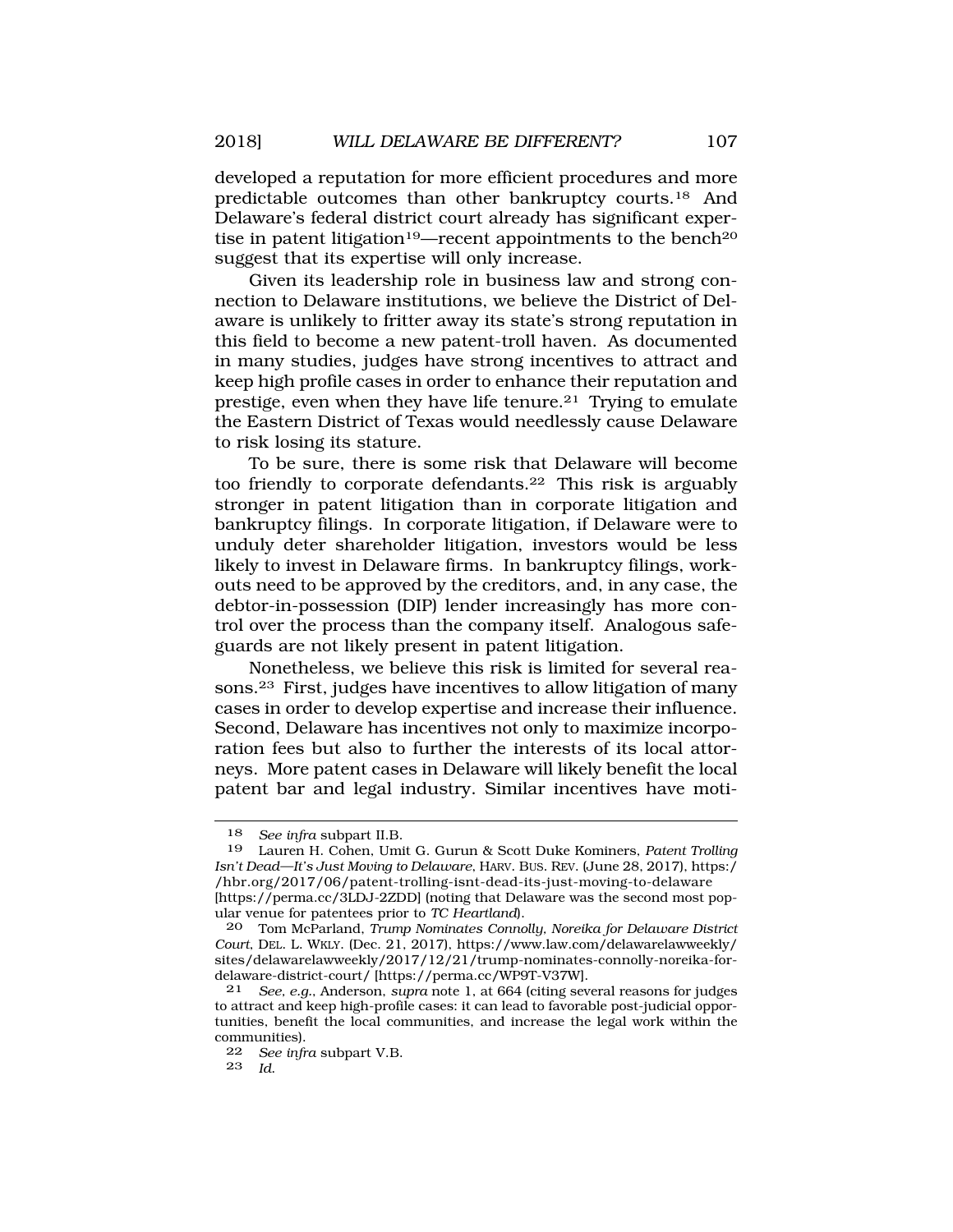vated Delaware's treatment of corporate litigation, which has been rampant for many years, despite its effect on corporate defendants. Most Delaware federal judges come from the Delaware bar and other Delaware state institutions, and they are likely to be mindful of these institutions' interests. Thus, they are unlikely to disregard patentees' interests to the extent that patentees could boost the local legal community. Finally, because some patentees will likely have some choice among venues, the District of Delaware will still have competition for patent litigation that should deter them from adopting an extreme pro-defendant bias.

We also consider the wider implications of *TC Heartland*. First, we speculate whether the case will further enhance Delaware's stature in the market for incorporation. Following *TC Heartland*, firms that are likely to be sued by trolls may take potential patent-infringement liability into account when making incorporation (or reincorporation) decisions. Our estimates suggest that for a company with an average (median) likelihood of facing a lawsuit by a patent troll, incorporation in Delaware could be worth approximately \$8.43 million (\$411,684) per year.24 This may be an additional incentive for firms to incorporate in Delaware.

Finally, we consider more broadly whether it is better to give corporate defendants some control over choice of jurisdiction rather than ceding full control to [plaintiffs.25](http:plaintiffs.25) A comparison of Delaware corporate litigation and bankruptcy processes (where choice effectively vests with defendants) and patentinfringement laws before *TC Heartland* (where choice vested with plaintiffs) suggests that the former approach is more evenhanded and balanced. Regardless of which party chooses the venue, judges have incentives to encourage litigation to enhance their prestige and to benefit the local bar. Giving plaintiffs full control over venue appears to exacerbate these incentives because judges need only adopt plaintiff-friendly rules to attract new cases.

In contrast, when defendants have more control over venue, judges need to balance their own interests in encouraging litigation and defendants' interests in curbing litigation. In particular, because plaintiffs maintain some control over venue, even in a defendant-driven system, courts have incentives not to forum sell too hard to defendants. What results is a two-step venue selection process: first, defendants select po-

<sup>24</sup> *See infra* subpart III.C.

<sup>25</sup> *See infra* Part VI.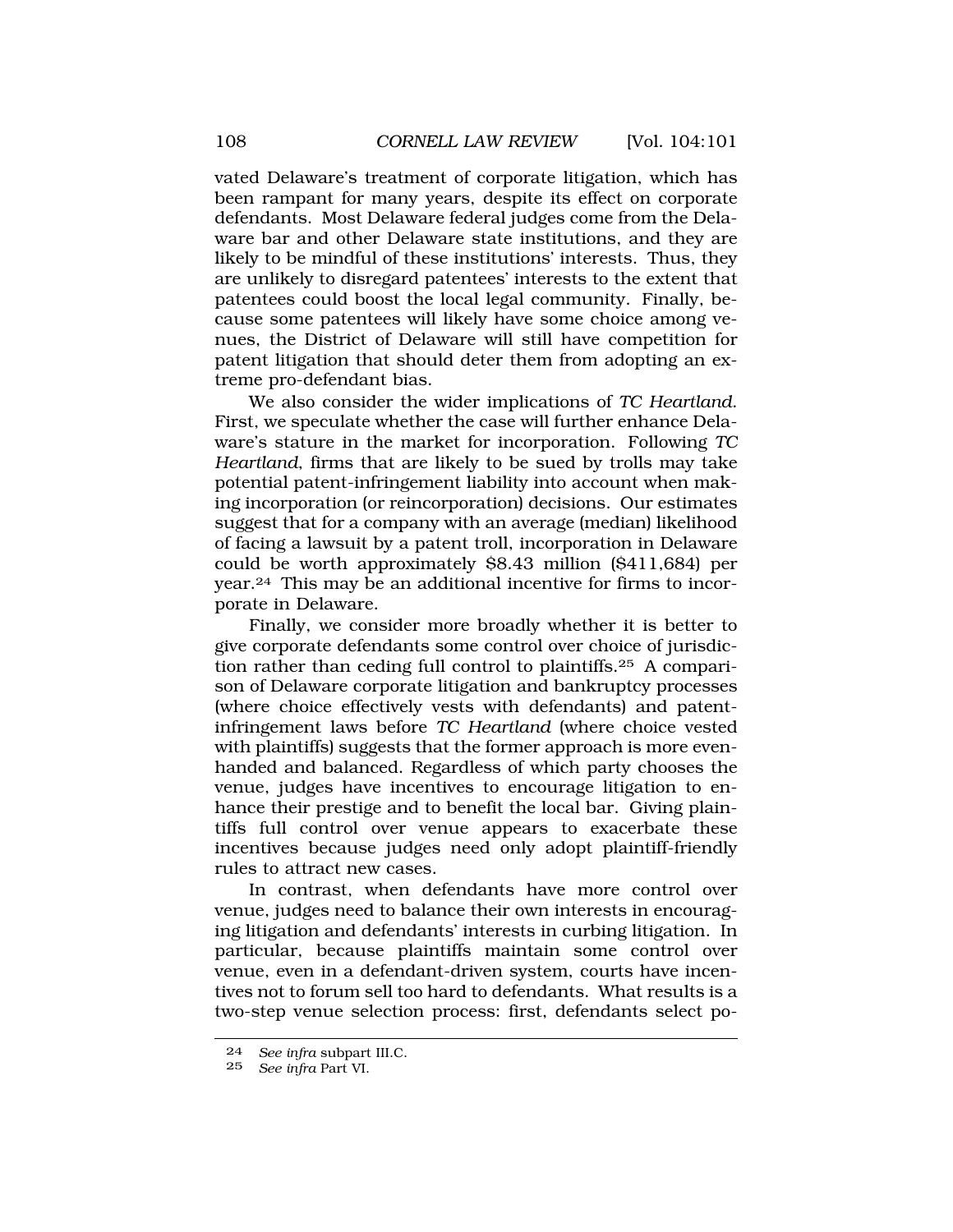<span id="page-8-0"></span>tential venues; second, plaintiffs choose where to file suit from among those venues. We believe this two-step process generates particularly strong incentives for judges to develop a reputation for quality and predictability.

Our Article proceeds as follows. Part I details the importance of venue in patent-infringement cases, focusing on the rise of litigation in the Eastern District of Texas and the impact of patent trolls, and discussing how *TC Heartland* and subsequent decisions have shifted litigation to Delaware. Part II provides background on Delaware as a center for business litigation, focusing on how it has cultivated judicial expertise and highly-developed case law in corporate-shareholder actions and bankruptcy filings.

Part III describes our data and empirical framework and presents our results. Most importantly, we find the Delaware corporations most likely to be sued by patent trolls saw their corporate valuations increase the most due to *TC Heartland*.

In Part IV, we discuss the potential impact of *TC Heartland*  on the market of incorporation. We consider whether existing firms and new companies may take into account how patenteefriendly a jurisdiction is when making incorporation or reincorporation decisions, and we consider Delaware's relative advantages in this market.

In Part V, we explore why investors are optimistic that Delaware will be different. In particular, we highlight why the District of Delaware is unlikely to adopt pro-patentee or protroll rules similar to the Eastern District of Texas, given the court's previous actions in patent cases and, more importantly, the state's dependence on business incorporations. We also explain why the Delaware court is unlikely to go too far in the other direction and actively disfavor patentees in infringement litigation.

In Part VI, we tie this discussion into a broader analysis of plaintiff versus defendant choice over venue. As we show in the patent context, giving defendants choice over venue can sometimes be effective at deterring excessive litigation, such as that seen in the Eastern District of Texas.

## THE BATTLE OVER PATENT VENUE

Venue is fiercely contested terrain in patent-infringement litigation. This Part briefly describes the history of venue in infringement cases, explaining how the rise of the Eastern District of Texas and the growth of patent trolls are intertwined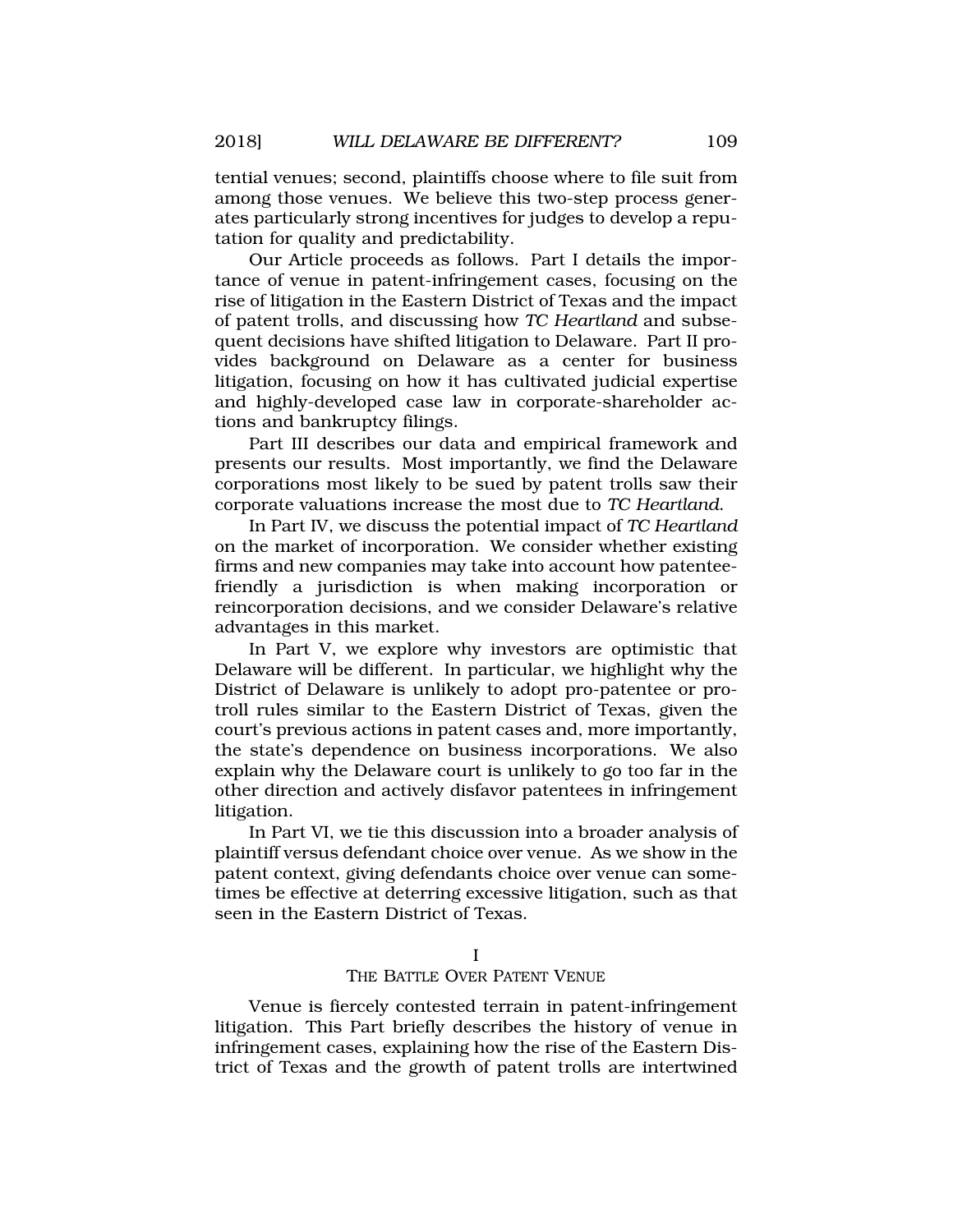<span id="page-9-0"></span>and highlighting reasons for the district's popularity. This Part also details the growing backlash against venue shopping, culminating with *TC Heartland* and its aftermath.

A. The Rise of the Patent Troll and the Eastern District of Texas

Federal district courts have exclusive subject-matter jurisdiction over all patent-infringement [suits.26](http:suits.26) Patent venue, governed by 28 U.S.C. § 1400(b), has two separate clauses that specify alternate ways of determining which federal district(s) are appropriate for suit. First, venue is proper if the defendant "resides" in the judicial district in which the case is brought. Second, venue is proper if the defendant has both "committed acts of infringement" in the district and has a "regular and established place of business" there.<sup>27</sup>

Since 1990, patentees have relied exclusively on the first clause to support their choice of [venue.28](http:venue.28) This is because the U.S. Court of Appeals for the Federal Circuit, which decides all patent appeals,29 held in *VE Holding Corp. v. Johnson Gas* 

27 *See* 28 U.S.C. § 1400(b) (2018) ("Any civil action for patent infringement may be brought in the judicial district where the defendant resides, or where the defendant has committed acts of infringement and has a regular and established place of business."). Note that "venue" typically refers to the geographic region in which a suit is brought, such as Massachusetts or East Texas, whereas "forum" generally refers to a particular court, such as the District of Delaware, or the Third Judicial Circuit for the State of Illinois. Because patent-infringement litigation occurs exclusively in the federal system, forum and venue are synonymous in this context and refer to the particular federal district court in which suit is brought.<br>28 Prior to 1990, the leading case on patent venue was Fourco Glass Co. v.

28 Prior to 1990, the leading case on patent venue was *Fourco Glass Co. v. Transmirra Prods. Corp.* 353 U.S. 222 (1957). The plaintiff there claimed the court should rely on the general venue statute, 28 U.S.C. § 1391(c), to determine where a defendant corporation resided. *Id.* at 224–28. Under this approach, venue was proper throughout the country for corporations that distribute their products (i.e., "do business") nationally. But the Supreme Court disagreed, noting that section 1400(b) trumped section 1391(c) because the "law is settled that '[h]owever inclusive may be the general language of a statute, it 'will not be held to apply to a matter specifically dealt with in another part of the same enactment.'" *Id.* at 228 (*quoting* Ginsberg & Sons v. Popkin, 285 U.S. 204, 208 (1932)). And when interpreting section 1400(b), the Court held that residence for a corporate defendant meant its state of incorporation. *Id.* at 229.

29 Notably, the Federal Circuit was created in 1982 as a unified court for all patent appeals largely to eliminate forum shopping among various circuit courts. Because each circuit had different precedent, patentees in the 1970s would shop among the circuits (often preferring the Fifth, Sixth and Seventh Circuits). The

<sup>26 28</sup> U.S.C. § 1338(a) (2018) ("The district courts shall have original jurisdiction of any civil action arising under any Act of Congress relating to patents . . . . No State court shall have jurisdiction over any claim for relief arising under any Act of Congress relating to patents . . . ."). Patentees can also file suit before the U.S. International Trade Commission to block imports of allegedly infringing products. *See* 19 U.S.C. § 1337 (2018).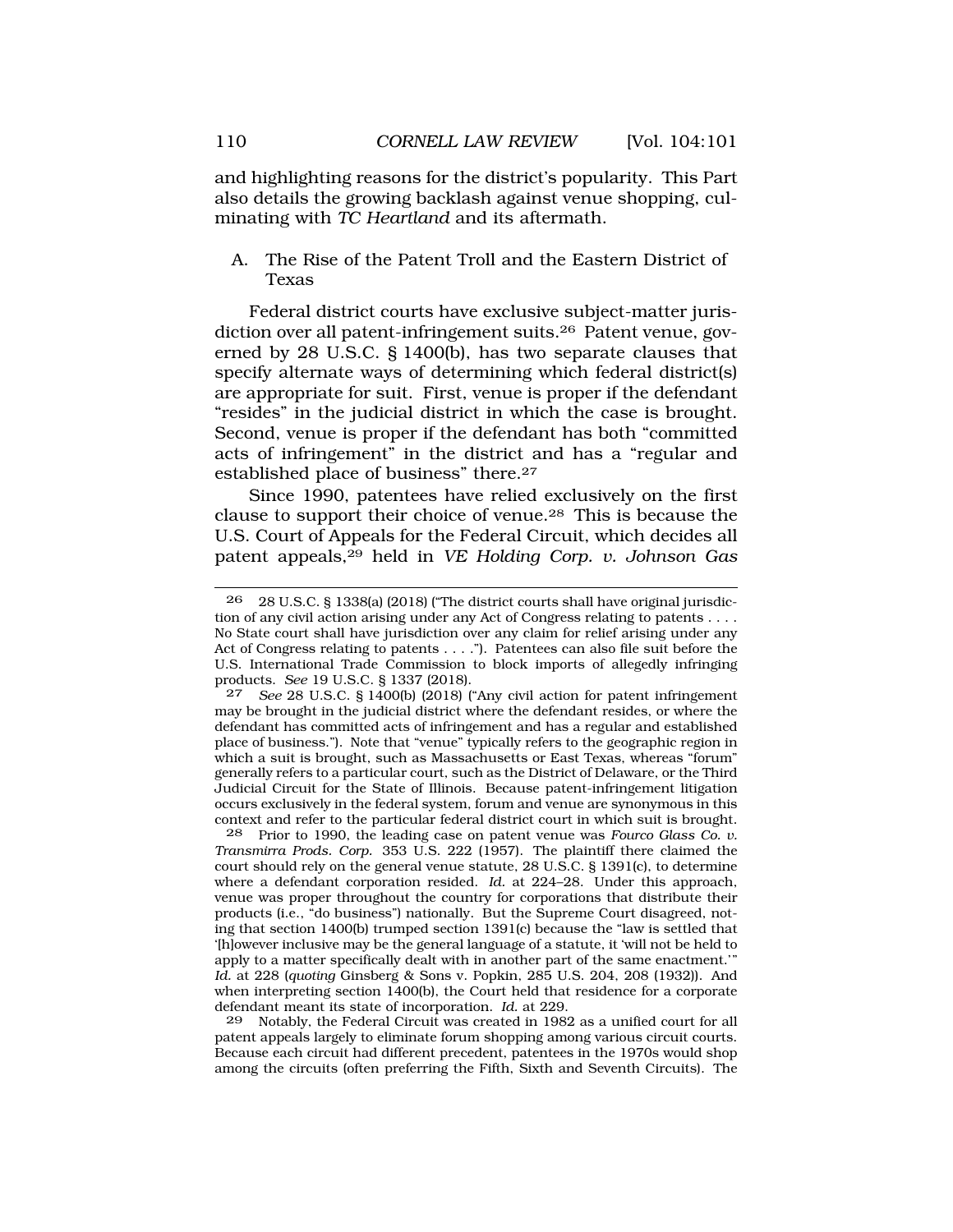*Appliance Co.*30 that a corporate defendant "resides" in any venue in which it is subject to personal jurisdiction when suit is [commenced.31](http:commenced.31) Hence, section 1400(b) did not impose any additional constraints on plaintiffs beyond the constitutional<sup>32</sup> and statutory<sup>33</sup> requirements of personal jurisdiction. And a manufacturer's decision to target a venue by selling its product there was sufficient to show that both personal jurisdiction and venue were proper over the [manufacturer.34](http:manufacturer.34)

After *VE Holding*, patentees could sue corporate defendants with a national presence in almost any federal district court. At first, the most popular districts were near major population or technology centers. For example, the five most popular districts from 1995 to 1999 were the Central District of California (Los Angeles), the Northern District of California (San Francisco and Silicon Valley), the Northern District of Illinois (Chicago), the Southern District of New York (Manhattan), and the District of Massachusetts (Boston and [Cambridge\).35](http:Cambridge).35)  Other districts became popular because they pushed cases to trial faster. This included the Eastern District of Virginia (ranked #8 from 1995 to 1999) and its famed "rocket docket."36

creation of the Federal Circuit ended circuit shopping but not venue shopping. *See* Anderson, *supra* note 1, at 646–49.

30 917 F.2d 1574 (Fed. Cir. 1990).

31 The *VE Holding* court justified departing from the rule announced in *Fourco Glass Co.*, 353 U.S. at 229, by claiming Congress changed patent venue law in 1988 when it amended section 1391(c) to read (in relevant part): "*For purposes of venue under this chapter*, a defendant that is a corporation shall be deemed to reside in any judicial district in which it is subject to personal jurisdiction at the time the action is commenced." *VE Holding*, 916 F.2d at 1578. The Court held the amended language indicated that section 1400(b) incorporated the definition of residence under section 1391(c): "We now have exact and classic language of incorporation: 'For purposes of venue under this chapter . . . .' Congress could readily have added 'except for section 1400(b),' if that exception, which we can presume was well known to the Congress, was intended to be maintained. Certainly it would not be sensible to require Congress to say, '*For purposes of this chapter, and we mean everything in this chapter* . . . ,' in order to ensure that it has covered everything in a chapter of the statutes." *Id.* at 1579.

32 *See, e.g.*, Int'l Shoe Co. v. Washington, 326 U.S. 310, 316 (1945) (for personal jurisdiction to exist, a party must have "certain minimum contacts with [the forum] such that the maintenance of the suit does not offend 'traditional notions of fair play and substantial justice.'").

33 State long-arm statutes spell out the extent to which a state court may exercise personal jurisdiction over an out-of-state defendant.

34 *See, e.g.*, Asahi Metal Indus. Co. v. Superior Court, 480 U.S. 102, 112 (1987) (foreign company might be subject to personal jurisdiction if aware its products might end up in a forum state via "stream of commerce").

35 *See* Kimberly A. Moore, *Forum Shopping in Patent Cases: Does Geographic Choice Affect Innovation?*, 83 J. PAT. & TRADEMARK OFF. SOC'Y 558, 571 tbl.1 (2001).

36 The Eastern District of Virginia still has the nation's fastest trial docket. *See* Robert M. Tata, *Virginia's 'Rocket Docket' Continues To Roar*, LAW360 (Apr. 17,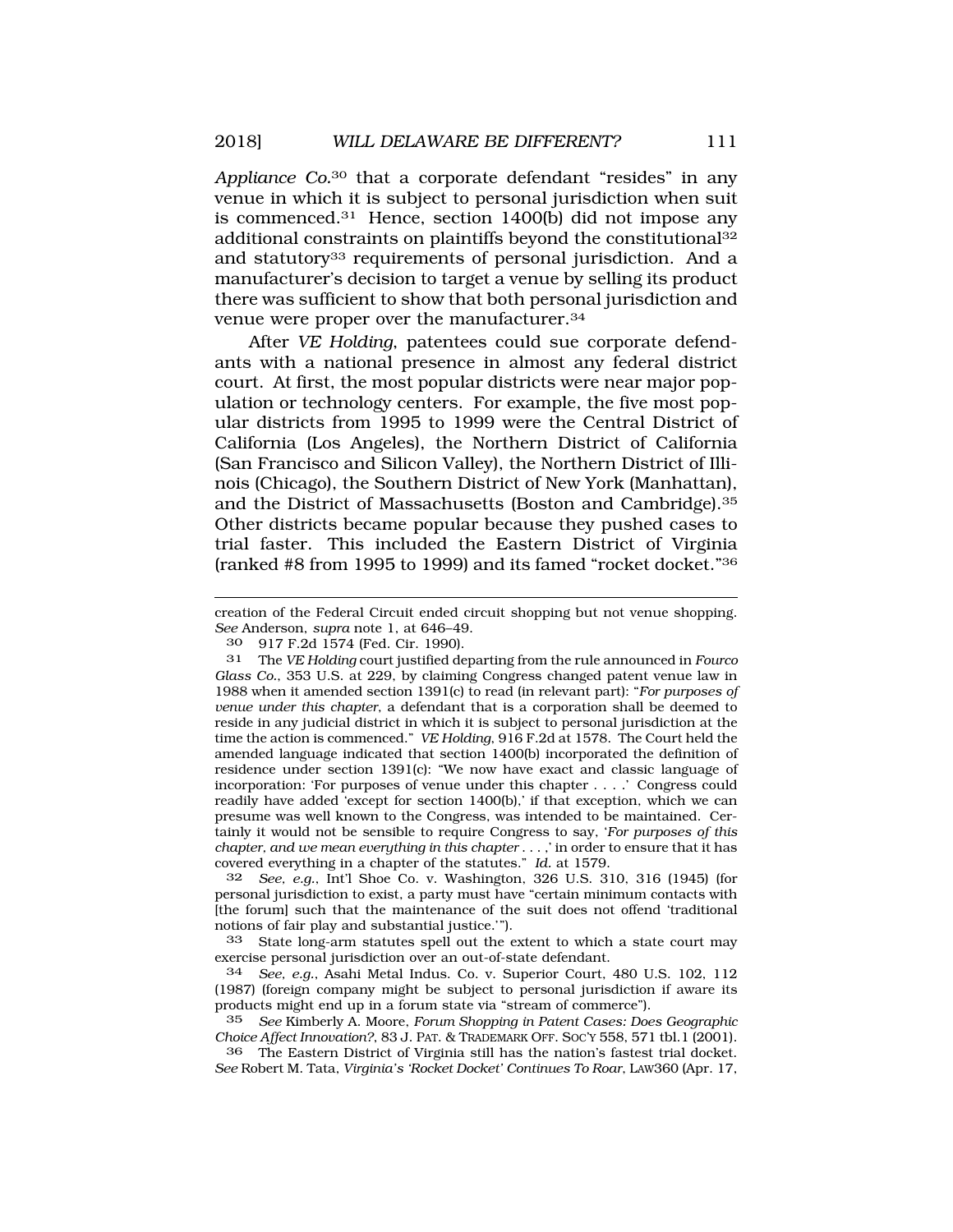But these early spikes were just precursors to the main event: the rise of the Eastern District of Texas as the dominant venue for patent-infringement litigation. Using our dataset, we show the district's spectacular growth in Figure 1, which graphs patent suits filed in the Eastern District of Texas each year from 2000 through 2015 as a percentage of all infringement cases.



Apart from a slight decline in 2008 and 2009, the share of lawsuits filed in the Eastern District of Texas increased every year starting in 2002. And the growth has been dramatic: only 1.2% of all patent-infringement suits were filed in the Eastern District in 2002 while an incredible 43.6% of all infringement suits were filed there in 2015.

How did the Eastern District of Texas become the predominant venue for patent-infringement litigation? Largely, it was

<sup>2015, 10:13</sup> AM), <https://www.law360.com/articles/644064/virginia-s-rocket>docket-continues-to-roar [[https://perma.cc/RD5A-4TPQ\]](https://perma.cc/RD5A-4TPQ) (noting that it "had the fastest trial docket in the country in 2014. Once again. For the seventh year in a row."). Other top 10 districts in terms of popularity included the District of Delaware (6), the Southern District of Florida (7), the District of New Jersey (9), and the District of Minnesota (10). *See* Moore, *supra* note 35, at 571 tbl.1.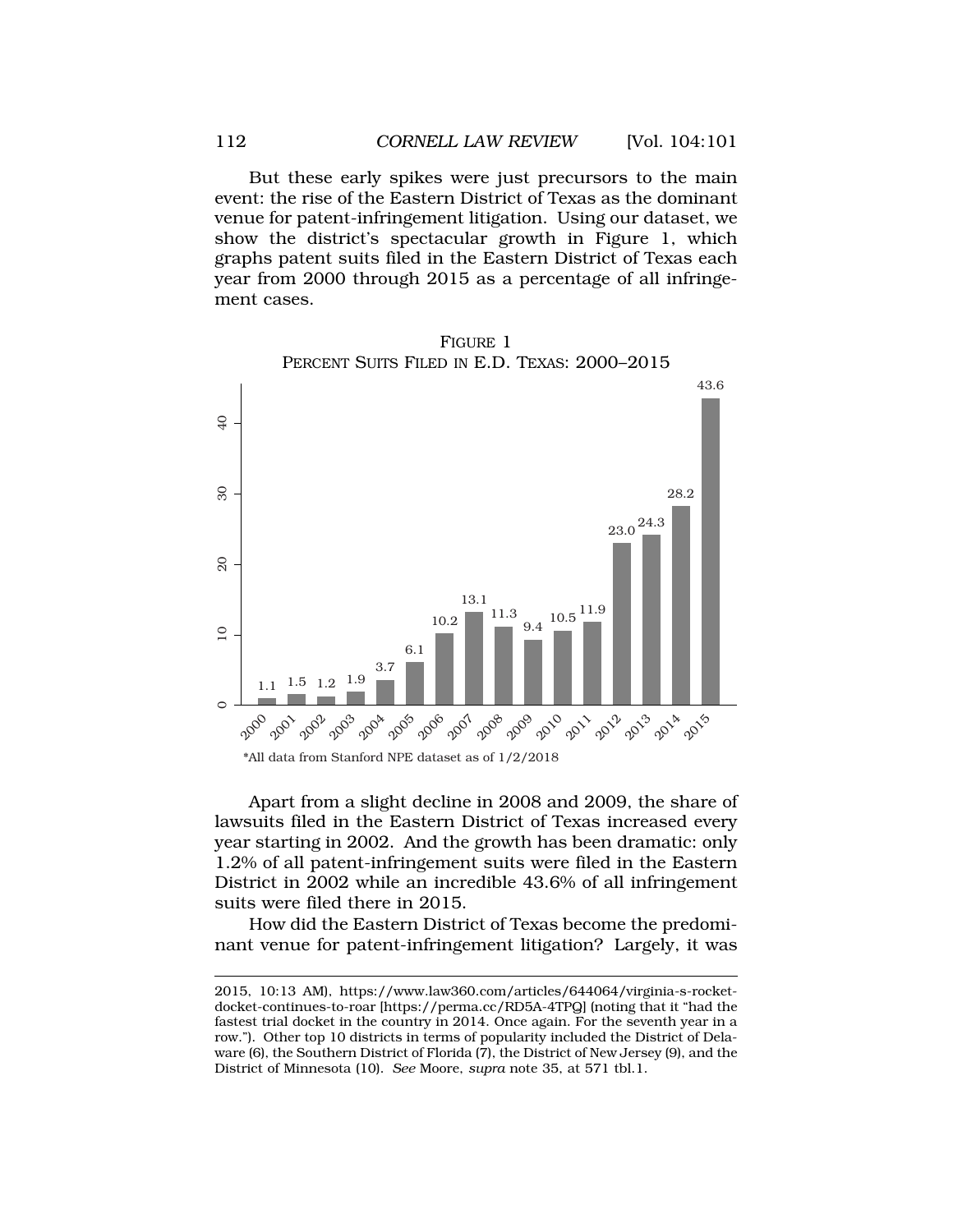because the district became the forum of choice for patentassertion entities, more commonly referred to as patent trolls, whose sole purpose is to bring patent-infringement suits and obtain licensing payments for inventions they do not practice.

Figure 2 illustrates this dynamic. The solid line shows the number of suits filed in the Eastern District of Texas by year; the dashed line shows the proportion of patent infringement suits in the Eastern District that were brought by trolls.<sup>37</sup> While there was a significant amount of non-troll litigation in the Eastern District (much of it between competitors), the growth in litigation in the Eastern District of Texas was primarily driven by the increase in troll litigation over time, with a sharp spike beginning around 2010.38



<sup>37</sup> Figure 2 is limited to lawsuits whose plaintiffs have been coded as part of the Stanford Non-Practicing Entity Litigation Dataset as of early 2018. This encompasses about 82% of all patent lawsuits filed between 2000 and 2013. We see a similar graph, however, if we use a random sample of all cases, as selected by the Stanford coders. So, we expect Figure 2 is largely representative of the entire universe of patent-infringement cases.<br>38 Part of this spike is attributab

Part of this spike is attributable to changes in joinder rules under the Leahy-Smith America Invents Act, signed into law on September 16, 2011. *See infra* note 65 and accompanying text. To account for this change in joinder rules, we also looked at how the number of publicly traded defendants across suits (rather than the total number of lawsuits) changed over time in the Eastern District of Texas. The results are like those in Figure 2, with most lawsuits in the Eastern District of Texas being brought by patent trolls and with a significant increase in defendants around 2010.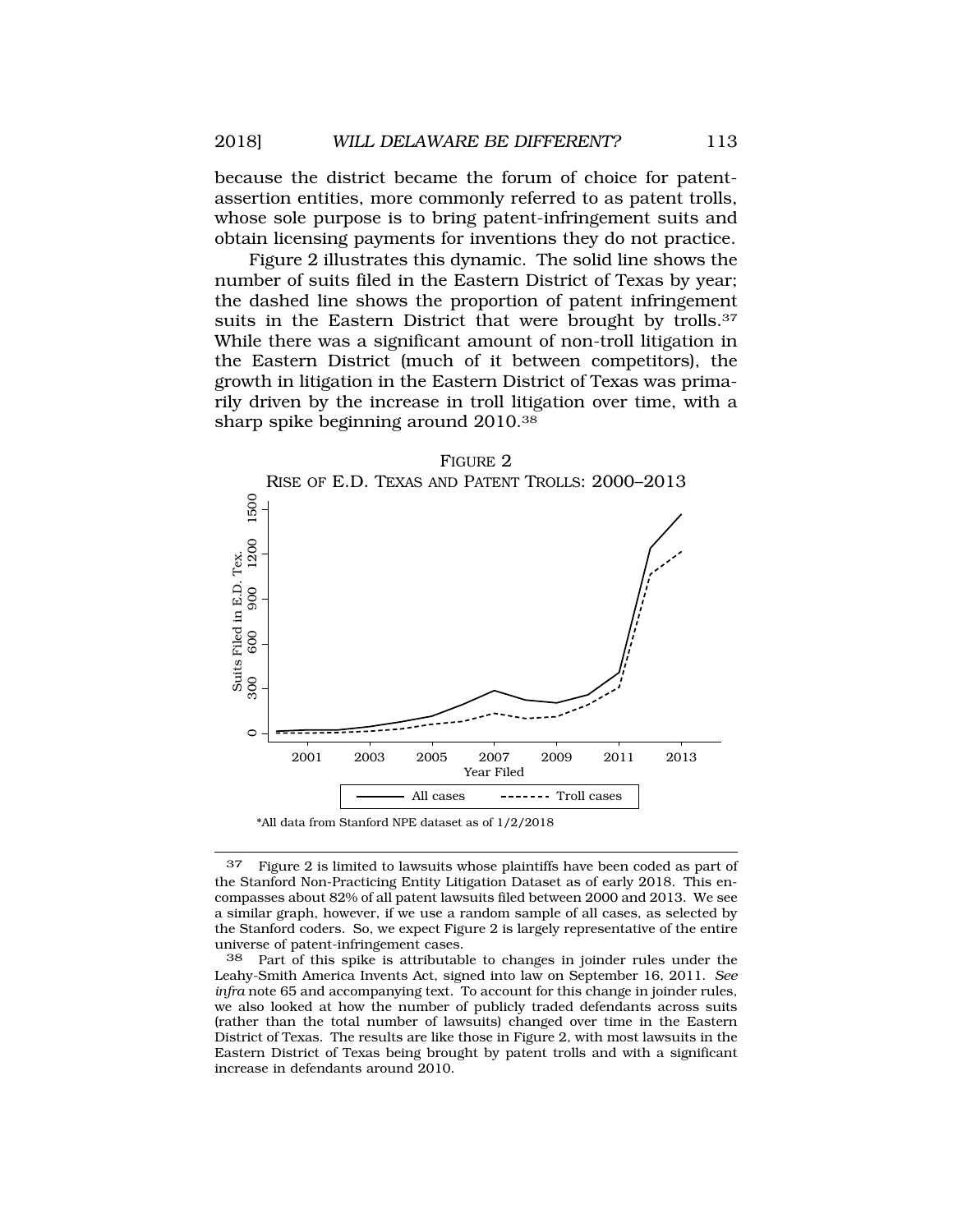<span id="page-13-0"></span>So, the Eastern District's rise is largely intertwined with a story of how patent trolls became the dominant filers of patentinfringement [suits.39](http:suits.39)

### B. Analyzing the Eastern District of Texas's Popularity

Why did the Eastern District of Texas become so popular with patentees, and, in particular, with patent trolls? It is not because of size—the entire district contains only 1% of the United States' population but hosted almost 45% of all patentinfringement suits in 2015. And that year, almost 1,700 new patent cases (out of 5,819 filed nationwide) ended up in a single federal district court in Marshall, Texas—which has fewer than 24,000 [people.40](http:people.40)

The Eastern District's popularity largely stems from actions the court itself took to encourage infringement [suits.41](http:suits.41)  For example, the Eastern District was one of the first districts to adopt patent local [rules.42](http:rules.42) These kinds of rules, on their own, are not necessarily patentee-friendly;<sup>43</sup> however, the ones

40 Kayleigh Rogers, *The Small Town Judge Who Sees a Quarter of the Nation's Patent Cases*, VICE: MOTHERBOARD (May 5, 2016, 9:00 AM), https:// motherboard.vice.com/en\_us/article/aek3pp/the-small-town-judge-who-sees-a-<br>quarter-of-the-nations-patent-cases [https://perma.cc/8KPE-EACX].

<sup>41</sup> That the Eastern District of Texas actively encourages patent litigation is no secret. As Judith Guthrie, a former federal magistrate judge in Tyler, Texas, said, "Anybody who applies to be a judge in the Eastern District knows what the deal is . . . . It's like an unspoken job description. It will continue until the bar decides to file elsewhere or until Congress changes the law." *See* Loren Steffy, *Patently Unfair*, TEX. MONTHLY, (Oct. 2014),<https://www.texasmonthly.com/polit>ics/patently-unfair/ [\[https://perma.cc/AR9Z-EM6R](https://perma.cc/AR9Z-EM6R)].

42 In 2001, Judge T. John Ward, who sat in Marshall, Texas, imported and modified procedural rules for his court based on patent local rules created in the Northern District of California. The full Eastern District of Texas adopted these rules in 2005. *See* Anderson, *supra* note 1, at 652; *see also id.* at 634 (noting that differences among district courts pertain to local procedures since all patent infringement cases are governed by the same legal rules and the same Federal Rules of Civil Procedure); La Belle, *supra* note 1 (arguing against proliferation of local patent rules, which promote non-uniformity across forums and increase forum shopping); Mark A. Lemley, *Where to File Your Patent Case*, 38 AIPLA Q.J. 401, 403-04 (2010).<br>43 Patent local ri

Patent local rules, for example, often require patentees to provide infringement contentions early in the litigation, which in turn requires the patentee to be specific about the claims it is asserting and the allegedly infringing features in defendants' products or services. These rules might also speed things forward to

<sup>39</sup> Patent-assertion entities in the Eastern District of Texas primarily filed lawsuits in the software, computing, and telecommunications industries. *See*  Brian J. Love & James Yoon, *Predictably Expensive: A Critical Look at Patent Litigation in the Eastern District of Texas*, 20 STAN. TECH. L. REV. 1, 8 (2017); *see also id.* at 12–13 ("[C]ases litigated in the Eastern District of Texas overwhelmingly involve patents covering inventions made elsewhere, asserted against parties located elsewhere, and by plaintiffs with little or no connection to the region prior to filing a complaint.").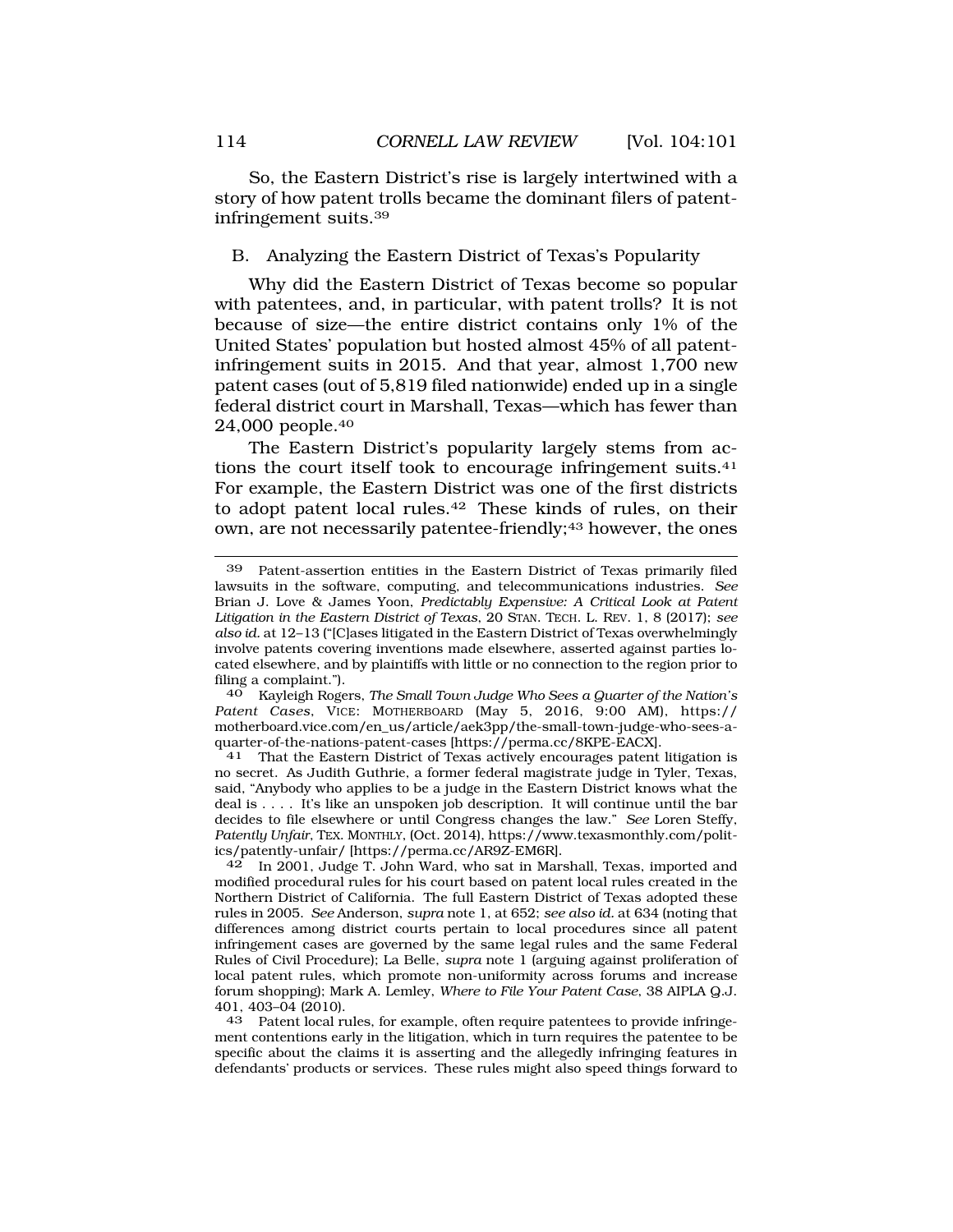adopted and applied in the Eastern District included patenteefriendly provisions such as compressing discovery timelines<sup>44</sup> and reducing parties' ability to delay discovery and trial [dates.45](http:dates.45) Importantly, speeding up discovery and hastening trial systematically favor patent-assertion entities—because these firms own patents but do not practice the underlying inventions, there is very little, if anything, they have to produce during discovery. By contrast, corporate patent defendants often spend tens or even hundreds of thousands of dollars in legal and other fees to produce discovery on their allegedly infringing products.

Other more informal administrative rules or case management procedures created by Eastern District of Texas judges also favor patentees. For example, judges in the Eastern District disproportionately allow cases to go to trial rather resolving them on summary judgment,<sup>46</sup> a practice that generally disfavors patent defendants. This is also significant in part because, due to the region's history, the local population appears to be friendly to patentees. East Texas was previously a hub for class action and mass-tort litigation, particularly actions against railroads. These cases, the argument goes, instilled a tradition of distrust in local jurors against corporate defendants, which carries on today into the patent [context.47](http:context.47)  Relatedly, some commentators argue that Eastern District jurors view patents almost like real property—hence, a patentinfringement action is viewed akin to a [trespass.48](http:trespass.48) This belief

47 *See* Yan Leychkis, Note, *Of Fire Ants and Claim Construction: An Empirical Study of the Meteoric Rise of the Eastern District of Texas as a Preeminent Forum for Patent Litigation*, 9 YALE J.L. & TECH. 193, 213 (2007). Of course, many patents are owned or developed by corporate entities, but the romanticized vision of an individual, working in his or her garage to create the next big invention, still has considerable popular appeal.

48 *See id.*, at 213–14; *see also* Adam Mossoff, *The Trespass Fallacy in Patent Law*, 65 FLA. L. REV. 1687, 1692–96 (2013) (noting that numerous courts and

claim construction, where a favorable ruling can help a defendant kill a case relatively quickly.

<sup>44</sup> For example, the Eastern District of Texas set discovery deadlines of nine months instead of eighteen months, which was the timeline in the Northern District of California. *See* Anderson, *supra* note 1, at 652.

<sup>45</sup> *See id.* at 652; Klerman & Reilly, *supra* note 1, at 268–70.

<sup>46</sup> *See* Klerman & Reilly, *supra* note 1, at 251–54; Love & Yoon, *supra* note 39, at 17 (noting that "judges in the Eastern District of Texas grant summary judgment in defendants' favor at a rate of about half the national average"); *see also*  Nate Raymond, *Taming Texas*, AM. LAW., Mar. 2008, at 100, 104 (quoting retired Eastern District of Texas Judge T. John Ward who noted that "[m]ost of the time we feel like there are fact questions," and that "I don't strain to get a summary judgment if I believe there's a fact question"); *see also id.* (quoting Paul Janicke, an IP professor at the University of Houston who stated that "[East Texas judges] thought trial was the American way of doing things").<br><sup>47</sup> See Yan Levchkis, Note, Of Fire Ants and Claim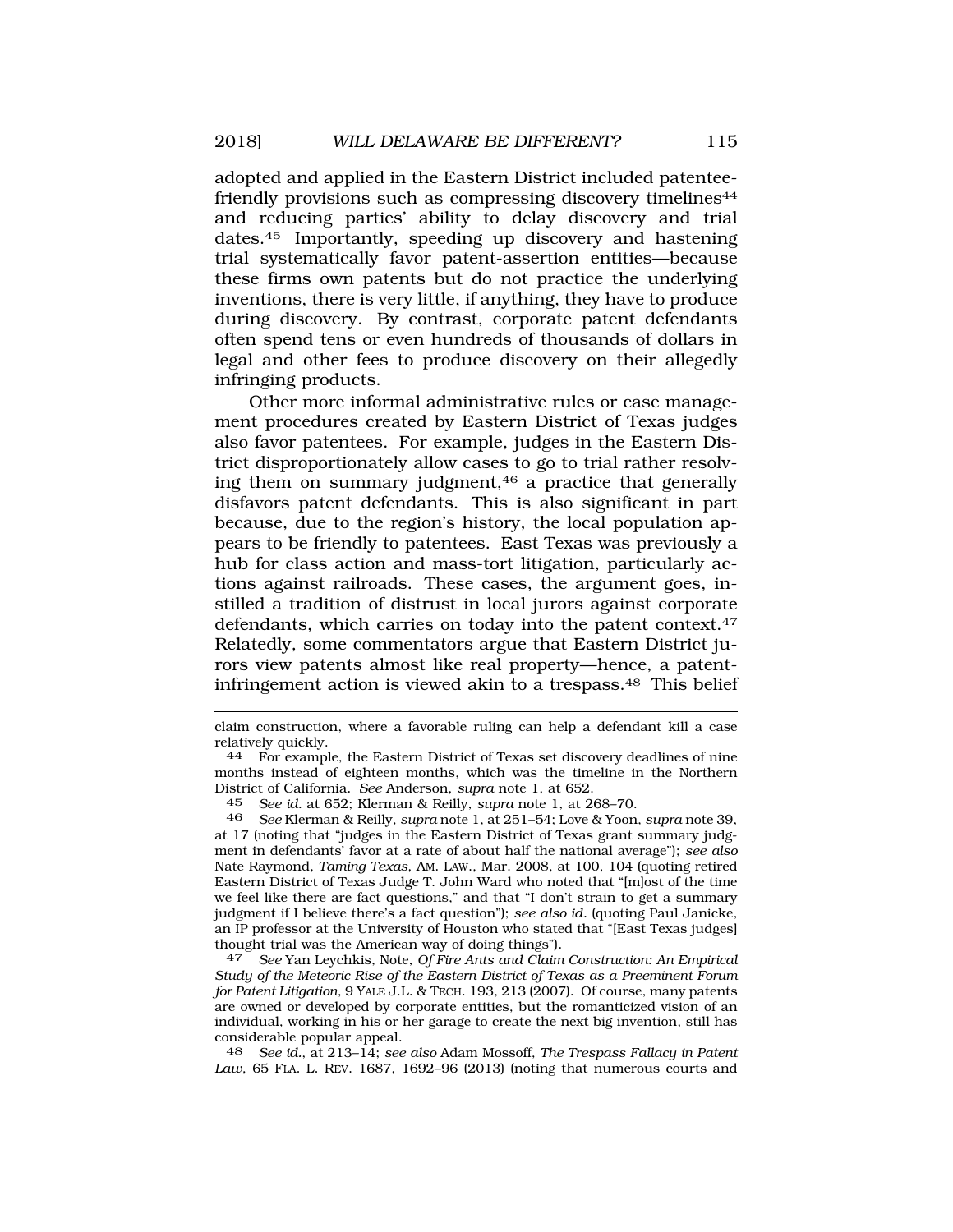arguably exists because folks in the district were used to "fighting with oil companies over royalties for their mineral rights."49

These features have led some commentators to argue that potential jurors in the Eastern District of Texas are particularly plaintiff-friendly. The empirical evidence on this point, however, is mixed—to the extent plaintiff-win rates reflect how plaintiff-friendly its jurors are (a highly dubious proposition, because win rates depend on the selection of cases that plaintiffs bring and the selection of cases that do not settle), the Eastern District of Texas appears plaintiff-friendly but not excessively so, at least in more recent [years.50](http:years.50) Nonetheless, what matters is that patentees seem to believe the district and its jurors are more favorable for them, hence motivating them to file suit there.

Furthermore, the Eastern District of Texas is not easy for defendants to escape, because Eastern District judges are less likely to grant motions to transfer outside of their district.<sup>51</sup> And these judges take longer to decide such motions, as well as summary-judgment motions, than judges in other courts, extending the time patent defendants can expect to spend there even if they win their case or are able to transfer it.52 The

50 *Compare* Andrei Iancu & Jay Chung, *Real Reasons the Eastern District of Texas Draws Patent Cases—Beyond Lore and Anecdote*, 14 SMU SCI. & TECH. L. REV. 299, 305 (2011) (finding a patentee win rate of 73% in the Eastern District of Texas between 1991 to 2010, with some prominent districts the same or higher (C.D. Cal. at 73%; E.D. Va. at 79%) and others lower (N.D. Cal. at 66%; D. Del. at 61%), *and* Lemley, *supra* note 42, at 419–22 (2010) (noting the Eastern District of Texas is not among the top five most desirable districts in terms of patentee win rate at trial for all cases between 2000 to 2010), *with* Leychis, *supra* note 47, at 210–11 (patentees won 90% of all jury trials in the Eastern District of Texas between 1998 and 2006). *See also* Anderson, *supra* note 1, at 653 (noting "no plaintiff had ever lost a patent trial in the Eastern District until 2005: twelve trials had resulted in twelve verdicts of valid and infringed"); Raymond, *supra* note 46, at 102 (noting that Eastern District defendants began to fare better in 2007, winning seven out of nine cases tried to a verdict).

51 *See, e.g.*, Klerman & Reilly, *supra* note 1, at 260–63. On multiple occasions, the Federal Circuit has found that the Eastern District of Texas clearly abused its discretion by denying motions to transfer venue. *See* Bijal Vakil, *Venue Challenges: Increasingly Common in Patent Infringement Cases Filed in the Eastern District of Texas*, WHITE & CASE (Aug. 4, 2011), [https://www.whitecase.com/](http:https://www.whitecase.com) publications/article/venue-challenges-increasingly-common-patent-infringement-cases-filed-eastern [<https://perma.cc/C77U-53UD>].

52 *See* Love & Yoon, *supra* note 39, at 17 (noting the district is on average 100 days slower than the national average when it grants summary judgment); *see id.* 

commentators have analogized patent infringement to trespass and arguing that this analogy is flawed).

<sup>49</sup> *See* Raymond, *supra* note 46, at 103; *see also* Leychkis, *supra* note 47, at 213. Some also claim Eastern District jurors have special respect for the government, which favors patentees, because jurors view the government grant of a patent as an imprimatur of its validity. *See id*. at 213–14.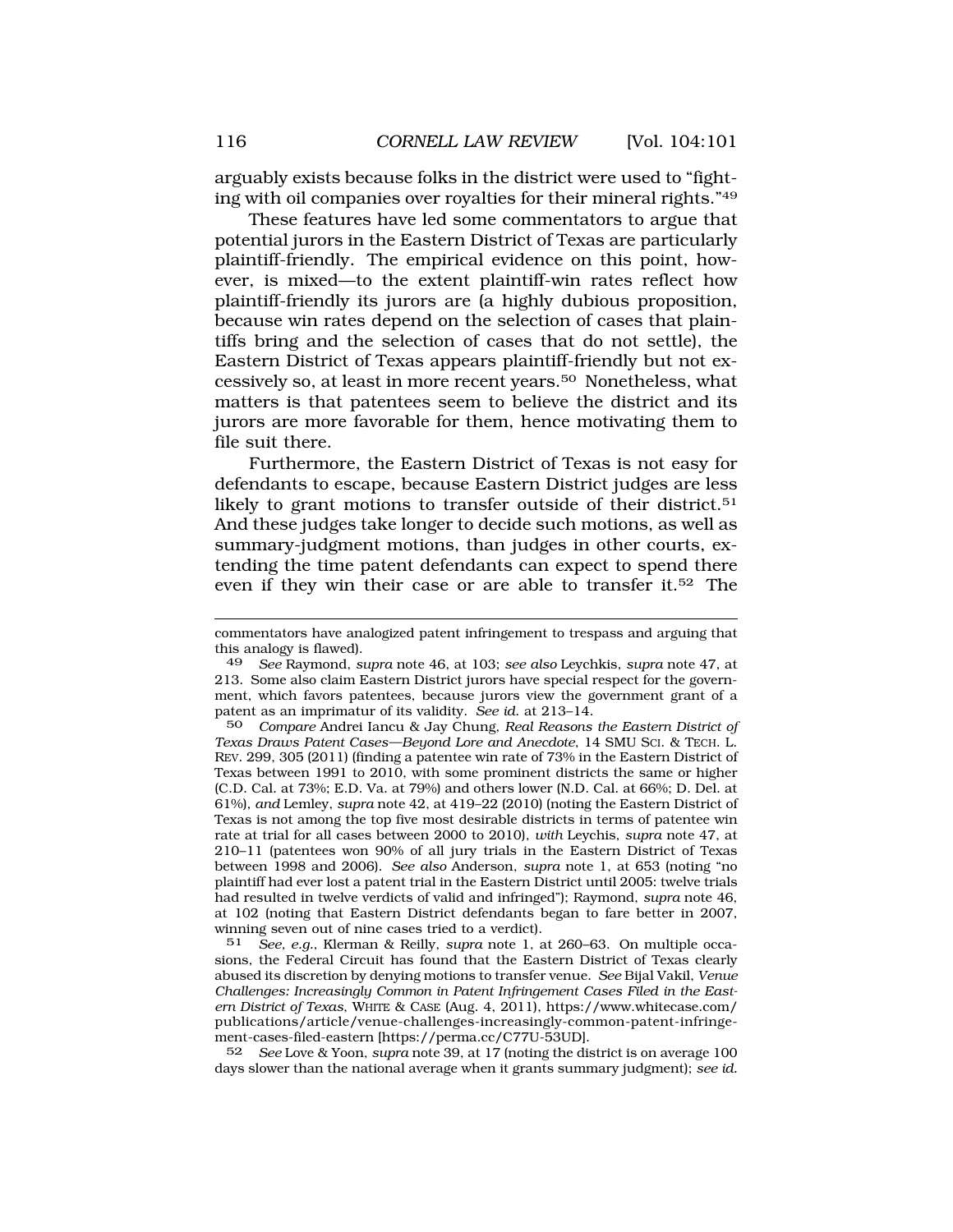accumulated effect of such procedures makes litigation in the Eastern District of Texas predictably more expensive for patent defendants—thereby incentivizing these defendants to settle cases and boosting the district's popularity among patent [trolls.53](http:trolls.53) 

Finally, plaintiffs generally like to know ahead of time which judge will be assigned to their case. While the Eastern District of Texas technically assigns cases randomly, a combination of its small size and general orders issued by the district's chief judge allow plaintiffs to predict with high probability which judge will be assigned to their case.54 This ability to "judge shop"—to hand pick which judge will hear a case—makes the Eastern District especially desirable for [patentees.55](http:patentees.55)

But why would the Eastern District of Texas encourage patent litigants to file suit there? Patent cases are complicated and time-consuming; why would judges increase their workload while their salary (and the number of hours in their day) remains fixed? There are many potential reasons;<sup>56</sup> we focus on two primary ones here.

First, the more plaintiffs choose the Eastern District and the longer their lawsuits last, the more local resources litigants require. The economic effect of patent cases in East Texas has been well documented. Restaurants and catering,<sup>57</sup> hotels, liti-

57 *See* Melissa Repko, *How Patent Suits Shaped a Small East Texas Town Before Supreme Court's Ruling*, DALLAS NEWS (May 23, 2017), https://

at 16 ("Cases transferred out of the Eastern District of Texas are over twice as old as those transferred out of the Northern and Central Districts of California."); *see also id.* at 26 ("Eastern District of Texas [judges] are less likely than their counterparts in other parts of the country to stay lawsuits pending patent office challenges of the patent-in-suit [in parallel administrative proceedings]"); Klerman & Reilly, *supra* note 1, at 263–65; Saurabh Vishnubhakat, Arti K. Rai & Jay P. Kesan, *Strategic Decision Making in Dual PTAB and District Court Proceedings*, 31 BERKELEY TECH. L.J. 45, 84 (2016) (noting "the relative reluctance of the Eastern District of Texas to grant stays").

<sup>53</sup> *See* Love & Yoon, *supra* note 39.

<sup>54</sup> *See* Anderson, *supra* note 21, at 671–72 (noting, as of April 2014, "one could file a patent case in the Tyler division and enjoy a 95% chance of drawing Judge [T. Ward] Davis" and how all cases filed in the Marshall Division were assigned with certainty to Judge [Rodney] Gilstrap); Klerman & Reilly, *supra* note 1, at  $254 - 57$ .<br>55 See An

<sup>55</sup> *See* Anderson, *supra* note 1, at 671–72; *see also* Jonas Anderson, *Judge Shopping in the Eastern District of Texas*, 48 LOY. U. CHI. L.J. 539, 544–50 (2016) [hereinafter *Judge Shopping*] (discussing how the court's unique case assignment procedure allows patentees to shop among the court's judges).

<sup>56</sup> *See generally* Anderson, *supra* note 1, at 661–66 (discussing several reasons why a judge would be motivated to engage in the forum shopping game with litigants); Klerman & Reilly, *supra* note 1, at 270–77 (explaining why several jurisdictions have engaged in forum selling).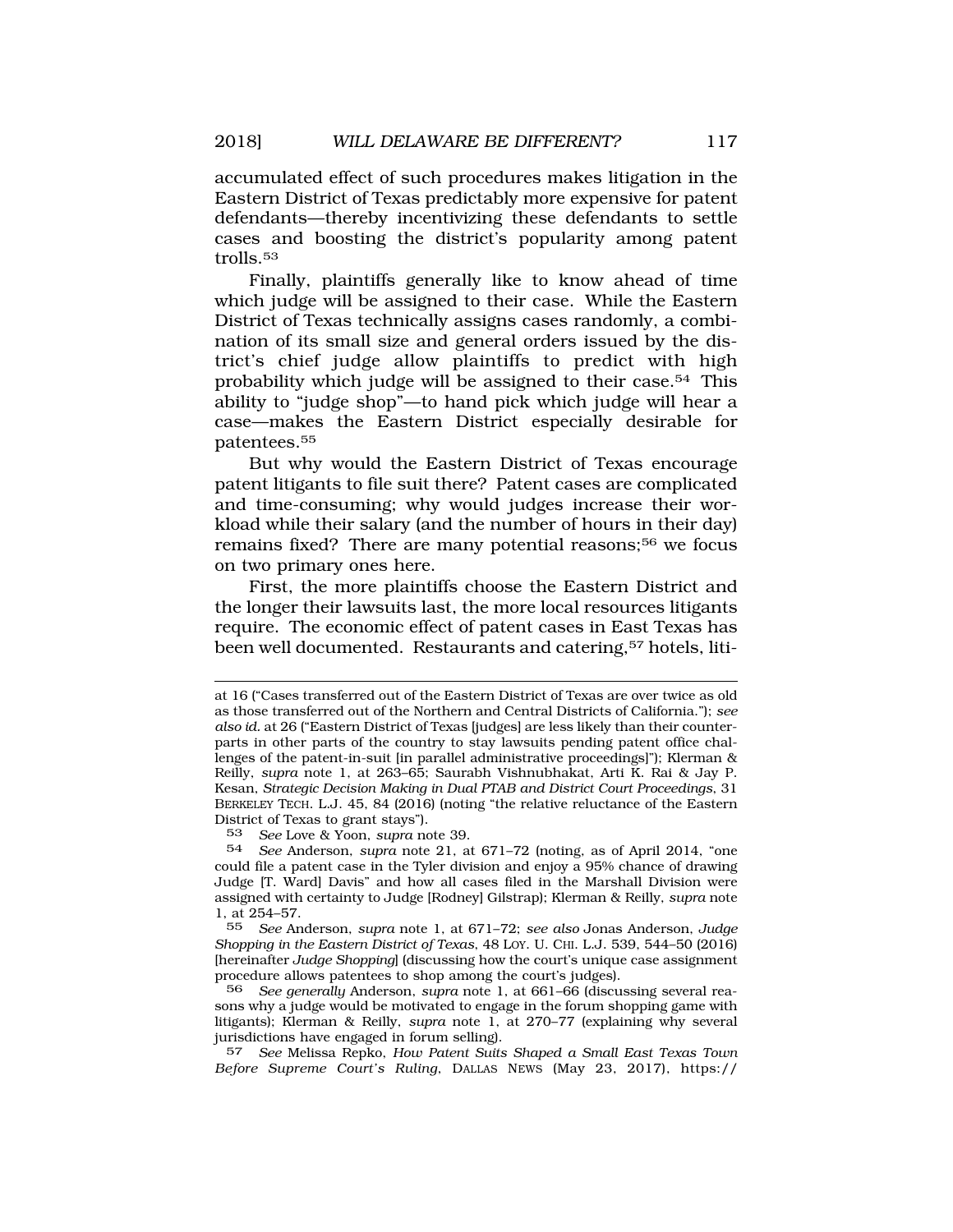gation support, and commercial office space58 all benefit from the legions of well-heeled patent attorneys who regularly visit Marshall and other Eastern District towns. And although local counsel is not required in the Eastern District of Texas (unlike some other federal districts), companies often still rely on local counsel, creating a boon for local attorneys. So if Eastern District judges want to be economic "rainmakers" for their local community, it makes sense they would encourage litigation [there.59](http:there.59)

Second, patent litigation put the Eastern District of Texas on the national map, and it arguably made the district's judges the most important jurists in patent law outside of the Federal Circuit and the Supreme Court. To the extent this kind of prestige motivates judges—and prestige is thought to be an especially important consideration for judges who deal with specialized litigation, like patent or bankruptcy cases<sup>60</sup>—then it also explains why the Eastern District of Texas fostered the growth of patent litigation in its [courts.61](http:courts.61) 

<www.dallasnews.com/business/technology/2017/05/24/east-texas-supreme>court-ruling-setback-towns-final-verdict-locals-say [<https://perma.cc/54PK>-FW7L] ("A hotel bought a subscription to PACER—an electronic docket that monitors federal court cases—to track upcoming trials and sell rooms to attorneys."); Steffy, *supra* note 41 (profiling the upscale Blue Frog Grill and the out-oftown lawyers who order catering from it).<br>58 Repko, *supra* note 57 ("Out-of-tow

<sup>58</sup> Repko, *supra* note 57 ("Out-of-town companies began renting empty offices, in the hopes of appearing to have East Texas ties.").

<sup>59</sup> Klerman & Reilly, *supra* note 1, at 272–75; Anderson, *supra* note 211, at 664–65.; *see generally* Diego A. Zambrano, *The States' Interest in Federal Procedure*, 70 STAN. L. REV. 1805 (2018) (discussing in-depth the states' myriad interests in federal procedure).

<sup>60</sup> *See* Anderson, *supra* note 1, at 662–64 (noting ancillary benefits for judges becoming specialized experts that include receiving invitations to speak before specialized bar groups and bar associations at national conferences, as well as lucrative post-judicial careers in the private sector); Klerman & Reilly, *supra* note 1, at 271–72, 275–77. *See generally* J. Jonas Anderson, *Court Capture*, 59 B.C. L. REV. 1543 (2018) (discussing how federal courts, like federal agencies, can be "captured" and citing the Eastern District of Texas as an example).

Indeed, other federal district courts have tried, and continue to try, to encourage patent litigants to file infringement suits in their districts. For example, the District of Massachusetts is considering changing its local rules to make patent litigation more efficient and entice more patentees to file suits there. *See*  Matthew Bultman, *Change to Local Rules May Bring More Patent Cases to Mass.*, LAW360 (Jan. 11, 2018, 8:07 PM), <https://www.law360.com/publicpolicy/arti> cles/999288/change-to-local-rules-may-bring-more-patent-cases-to-mass- [[https://perma.cc/WDE2-9DSR\]](https://perma.cc/WDE2-9DSR) (noting that the new local rules were drafted based on suggestions from local patent litigators).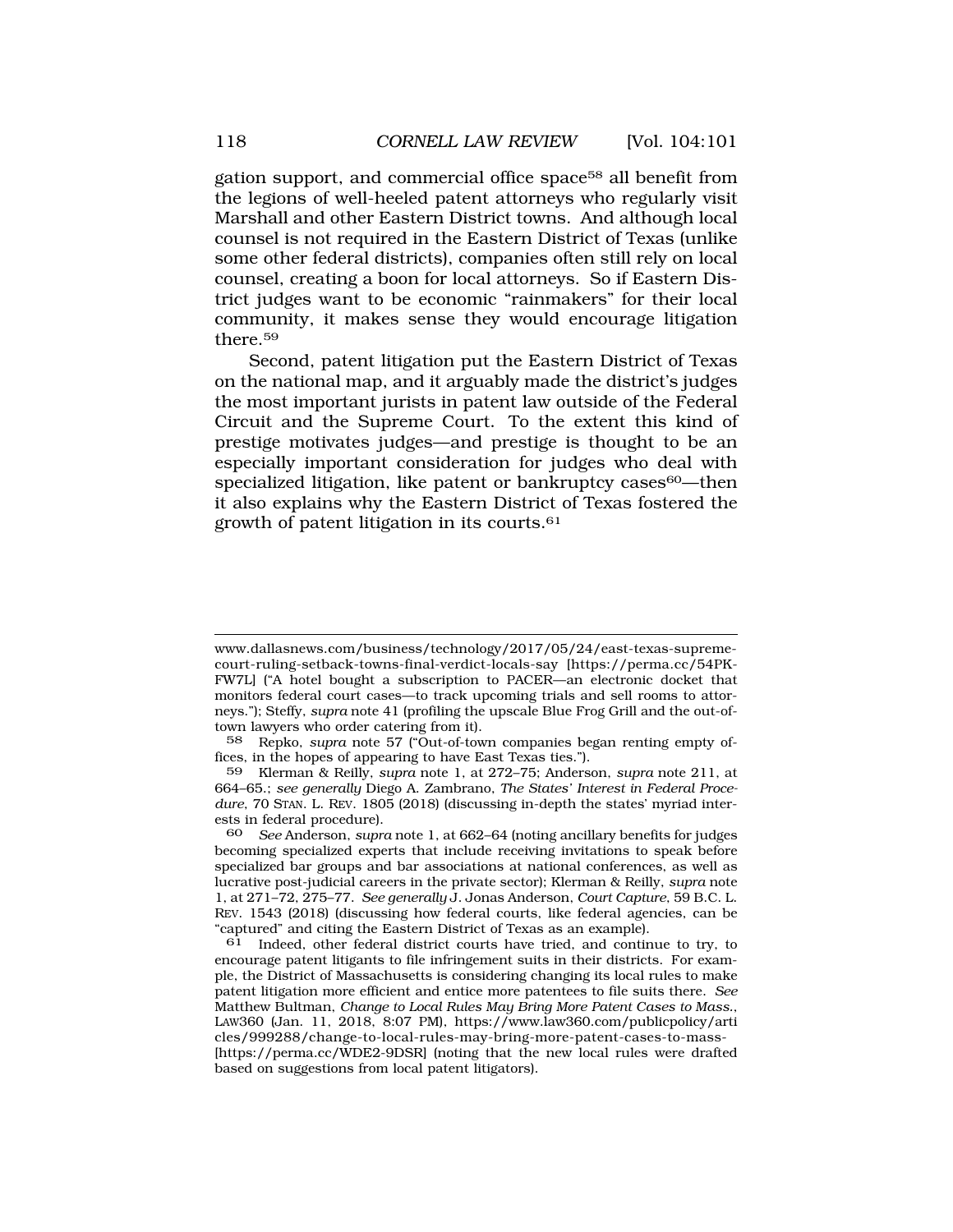### <span id="page-18-0"></span>C. Growing Resistance and *TC Heartland*

As the Eastern District of Texas gained in prominence and the social costs of patent trolls became more apparent, criticism of patent-venue rules [mounted.62](http:mounted.62) Frustratingly, much of the growth in troll activity occurred post-2011, after passage of the Leahy-Smith America Invents Act (AIA), which was the most significant patent reform legislation in decades.<sup>63</sup>

While some of the AIA's reforms specifically targeted patent trolls and venue shopping,<sup>64</sup> they were met with limited success. For example, the AIA tightened joinder rules in an attempt to curb the common troll practice of suing large numbers of defendants in the same lawsuit to avoid upfront [costs.65](http:costs.65) But this change did not stem the tide of troll litigation; if anything, as Figure 2 suggests, troll litigation continued to increase after 2011. Trolls simply split up defendants into separate lawsuits instead of reducing the total number of defendants they sued.<sup>66</sup> Presumably, the fixed costs of bringing separate suits were simply not high enough for the change in joinder rules to make a difference.

As troll litigation and venue shopping continued to increase, political actors grew increasingly concerned. In 2013,

64 *See generally* Jim Harlan, Chad Everingham, Douglas M. Kubehl, Lisa A. Dolak & David O. Taylor, *The America Invents Act: Target, the Eastern District of Texas*, 15 SMU SCI. & TECH. L. REV. 471, 474–75 (2012) (evaluating several of the AIA reforms that targeted patent trolls and venue shopping).

65 *See id.* at 472–73; Klerman & Reilly, *supra* note 1, at 257–59. Under the AIA, patentees could sue multiple defendants in the same suit only if the claims against them "[arose] out of the same transaction, occurrence, or series of transactions or occurrences relating to the making, using, importing into the United States, offering for sale, or selling of the *same accused product or process*." Leahy-Smith America Invents Act of 2011, 35 U.S.C. § 299 (2012) (emphasis added).

66 This is apparent in our data. For example, using the sample of cases that the Stanford NPE project has coded thus far, the total number of publicly traded defendants sued by patent trolls in the Eastern District of Texas from 2009 to 2013 by year were 483, 1,167, 1,088, 1,018, and 1,282, respectively.

<sup>62</sup> *See, e.g.*, Jeanne C. Fromer, *Patentography*, 85 N.Y.U. L. REV. 1444, 1478 (2010) (proposing that venue be constrained to "the district of the principal place of business of any of the defendants").

<sup>63</sup> Most notably, the AIA created the Patent Trial and Appeal Board (PTAB), a new venue in which third parties could seek *inter partes* review of already-granted patents in hopes of having them invalidated. The PTAB was created primarily to address the perceived problem of weak patents—those patents that were improperly granted because they did not meet the statutory standard of patentability. *See, e.g.*, Neel U. Sukhatme, *"Loser Pays" in Patent Examination*, 54 HOUS. L. REV. 165, 206 (2016) (discussing the role of the PTAB). Many scholars believe patent trolls disproportionately use weak patents. *See, e.g.*, ADAM B. JAFFE & JOSH LER-NER, INNOVATION AND ITS DISCONTENTS 29–31 (3d prtg. 2007) (highlighting that disputes over patents generally involve weak patents). Hence, reducing the number of such patents should deter troll litigation.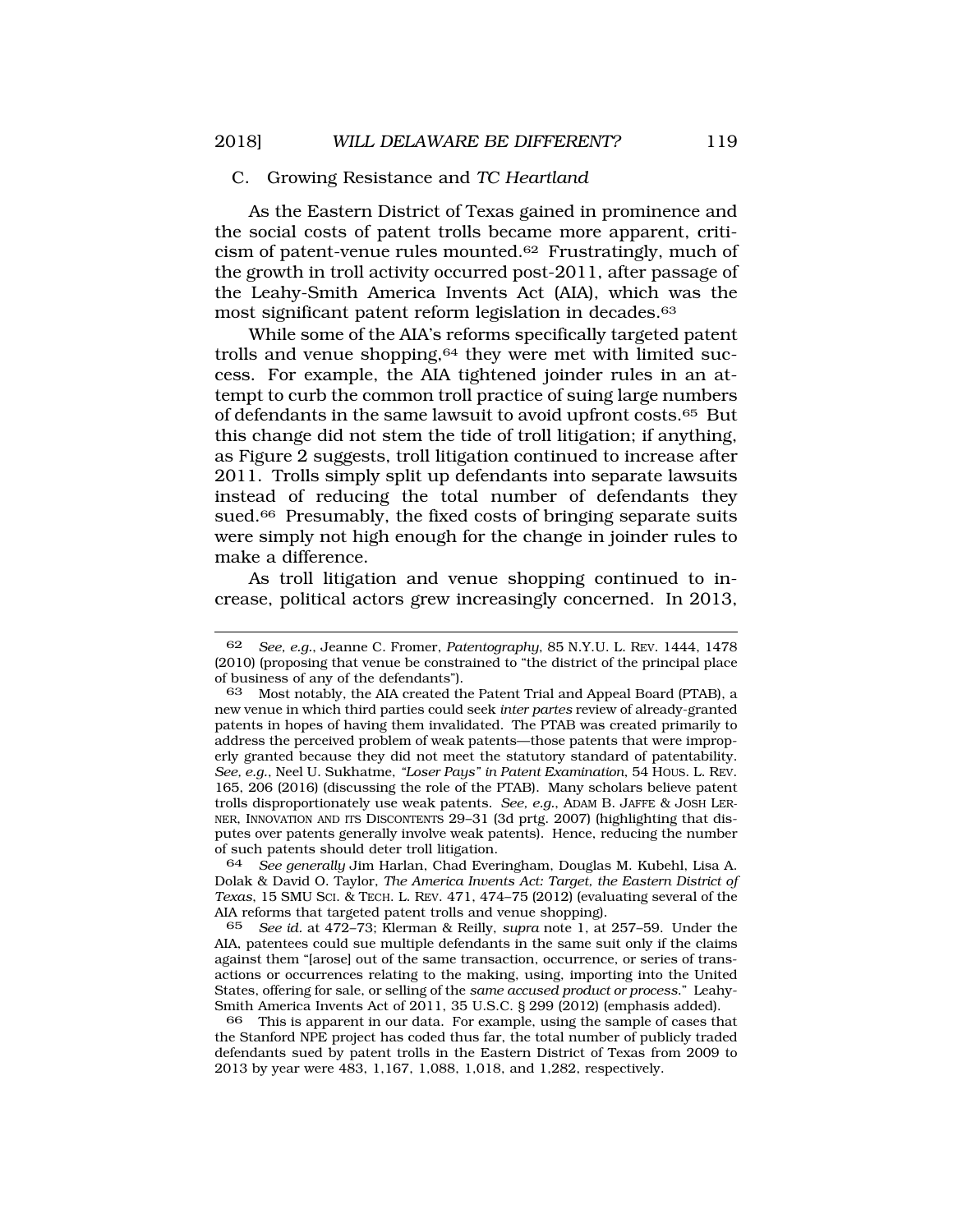the Obama administration authorized the Federal Trade Commission to conduct a comprehensive study of patent assertion entities, allowing it to use its subpoena powers to obtain detailed private data on these entities.<sup>67</sup> In 2015 and 2016, various bills were introduced in the Republican-controlled Senate and House to attempt to limit venue [shopping.68](http:shopping.68) Hillary Clinton also explicitly endorsed patent-venue reform as part of her failed 2016 presidential campaign. $69$  But, like many other pieces of proposed legislation during this time period, no venue reform bill ever passed.

In December 2016, however, venue reformers were heartened by the prospect of judicial intervention when the Supreme Court granted certiorari in *TC [Heartland](http:Heartland.70)*.70 Although it had been on the books for over 26 years, petitioners attacked *VE Holding*, claiming the Federal Circuit had improperly incorporated the broader general venue statute, 28 U.S.C. § 1391(c), within the terms of the patent venue statute, 28 U.S.C. § [1400\(b\).71](http:1400(b).71) As such, petitioners argued the Federal Circuit

68 Venue Equity and Non-Uniformity Elimination Act of 2016 ("VENUE Act"), S. 2733, 114th Cong. (2016); PATENT Act, S. 1137, 114th Cong. (2015); Innovation Act, H.R. 9, 114th Cong. (2015).

69 *See* Brady Dale, *Clinton Endorses Patent Venue Reform as Apple Takes \$25M Hit*, OBSERVER, (July 12, 2016, 7:17 AM), [http://observer.com/2016/07/](http://observer.com/2016/07) patent-venue-reform/ [<https://perma.cc/U6MN-LR7R>].

70 Petitioners' certiorari petition was supported by a raft of amicus briefs, many of which focused on how the Federal Circuit's interpretation of section 1400(b) had led to rampant venue shopping and the rise of the Eastern District of Texas. *See, e.g.*, Brief of Amici Curiae 56 Professors of Law and Economics in Support of Petition for Writ of Certiorari, TC Heartland LLC v. Kraft Foods Group Brands LLC, 137 S. Ct. 1514 (2017) (No. 16-341). Ironically, *TC Heartland* did not involve the Eastern District of Texas—it involved a corporate defendant who was incorporated in Indiana but sued in Delaware. Hence, in that case, limiting suit to the defendant's state of incorporation meant moving the case out of Delaware.<br><sup>71</sup> Specifically, a sole question was presented in the cert petition: "Whether 2

Specifically, a sole question was presented in the cert petition: "Whether 28 U.S.C. § 1400(b) is the sole and exclusive provision governing venue in patent infringement actions and is not to be supplemented by 28 U.S.C. § 1391(c)." Petition for a Writ of Certiorari at i, TC Heartland LLC v. Kraft Foods Grp. Brands LLC, 137 S. Ct. 1514 (2017) (No. 16-341); *see supra* notes 27–28 and accompanying text for discussion of these provisions. Petitioners argued that the Supreme Court had already held sixty years earlier in *Fourco Glass Co. v. Transmirra Products Corp.*, 353 U.S. 222 (1957) that under section 1400(b), a corporate defendant "resides" in its state of incorporation. The petitioners claimed Congress had not amended the statutes in any meaningful way since then to abrogate *Fourco Glass*, and hence, the Federal Circuit's decision in *VE Holding* was im-

<sup>67</sup> FTC, PATENT ASSERTION ENTITY ACTIVITY 2 (2016) [hereinafter, "FTC STUDY"]; *see also* Matthew L. Spitzer, *Trolls, Nuisance Suits, and the FTC* (Nw. Univ. Pritzker Sch. of Law, Law & Econ. Series No. 17-14, 2017). The report was authorized under section 6(b) of the Federal Trade Commission Act. Among other things, the report classified patent-assertion entities into two categories: "portfolio PAEs," which offer manufacturers licenses to large portfolios prior to suing, and "litigation PAEs," which sue first and seek licenses later.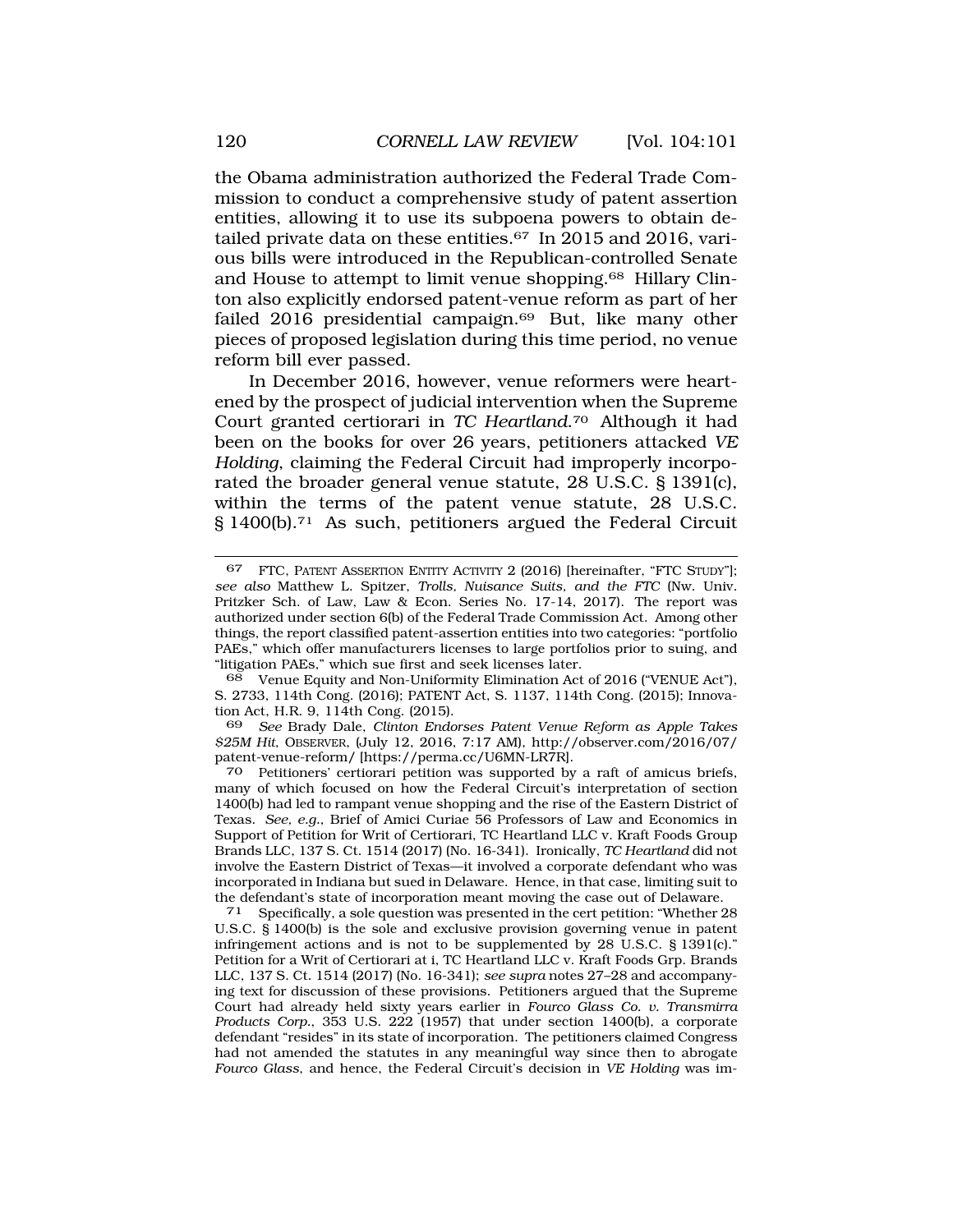had improperly interpreted venue more broadly than section 1400(b) allowed.

At first, the Supreme Court's decision to grant certiorari was thought likely to herald the end of venue shopping in the Eastern District of Texas,72 particularly since the Court has repeatedly reversed the Federal Circuit in recent [years.73](http:years.73) Still, substantial uncertainty remained, especially after oral argument, as to whether the Supreme Court would actually overturn *VE Holding* given that the case had been governing law for so long and Congress had not stepped in to change the law in the [interim.74](http:interim.74)

The uncertainty was finally resolved on May 22, 2017, when the Court issued its unanimous decision in favor of peti[tioners.75](http:tioners.75) In particular, the Court held that intervening

72 *See, e.g.*, Dennis Crouch, *Goodbye E.D. Texas as a Major Patent Venue*, PATENTLY-O (Dec. 14, 2016), <https://patentlyo.com/patent/2016/12/goodbye>patent-venue.html [[https://perma.cc/66CM-EQFQ\]](https://perma.cc/66CM-EQFQ) (noting the case had "the potential to truly shake-up the current state of patent litigation" and "[a]n 8-0 reversal of the Federal Circuit is quite likely, although my headline is likely premature"); Brent Kendall, *Supreme Court to Hear Patent Case That Could Limit Venue Shopping*, WALL ST. J. (Dec. 14, 2016, 5:35 PM), [https://www.wsj.com/](http:https://www.wsj.com) articles/supreme-court-to-hear-patent-case-that-could-limit-venue-shopping-1481749533 [\[https://perma.cc/24MN-7V87\]](https://perma.cc/24MN-7V87) (noting the justices would have an opportunity to end the "dominance of the Eastern District of Texas"); Jeff John Roberts, *Supreme Court to Mess With Texas Over Patents*, FORTUNE (Dec. 16, 2016),<http://fortune.com/2016/12/16/supreme-court-patent-venue>/ [https:// perma.cc/D7XQ-64Z9] (noting this was "a case that will likely put an end to a special Texas cottage industry that has been a thorn in the side of big business").<br>
The Superversion of Patent Law, 114 MiCH, L

73 *See, e.g.*, Peter Lee, *The Supreme Assimilation of Patent Law*, 114 MICH. L. REV. 1413, 1415 (2016) (discussing how the Supreme Court in recent years has sought to minimize exceptionalism in patent law and bring it in line with other legal fields); David Forman, *Why Does the U.S. Supreme Court Keep Reversing the Federal Circuit?*, OSHA LIANG LLP (Mar. 31, 2017),<https://oshaliang.com/newslet> ter/why-does-the-u-s-supreme-court-keep-reversing-the-federal-circuit/ [https:/ /perma.cc/AH6V-LWGJ] (noting the Supreme Court has reversed the Federal Circuit in twenty-two out of twenty-seven patent cases since 2005). *But see* Paul R. Gugliuzza, *How Much Has the Supreme Court Changed Patent Law?*, 16 CHI.- KENT J. INTELLECTUAL PROP. 330, 330–31 (2017) (suggesting the effect of recent Supreme Court cases on patent law is not as dramatic as some might suggest).

74 *See, e.g.*, Daniel Fisher, *Supreme Court Seems Unenthusiastic About Eliminating Patent-Troll Venue*, FORBES (Mar. 28, 2017, 9:44 AM), <https://www.forbes>. com/sites/danielfisher/2017/03/28/supreme-court-seems-unenthusiasticabout-eliminating-patent-troll-venue/#56bf63ec1022 [[https://perma.cc/NR4Y-](https://perma.cc/NR4Y)ZL8G] (noting questions from Justices Sonia Sotomayor, Elena Kagan, and Anthony Kennedy suggesting they did not want to upset the longstanding rule) Tim Ryan, *High Court Unlikely to Disturb Patent-Suit Hub*, COURTHOUSE NEWS SERV. (Mar. 27, 2017),<https://www.courthousenews.com/high-court-unlikely-disturb>patent-suit-hub/ [<https://perma.cc/VU9E-8K4B>] (noting the justices' apparent unwillingness to change over twenty-five years of practice).

75 TC Heartland LLC v. Kraft Foods Grp. Brands LLC, 137 S. Ct. 1514 (2017).

proper. Petition for a Writ of Certiorari at 14, *TC Heartland*, 137 S. Ct. 1514 (2017) (No. 16-341).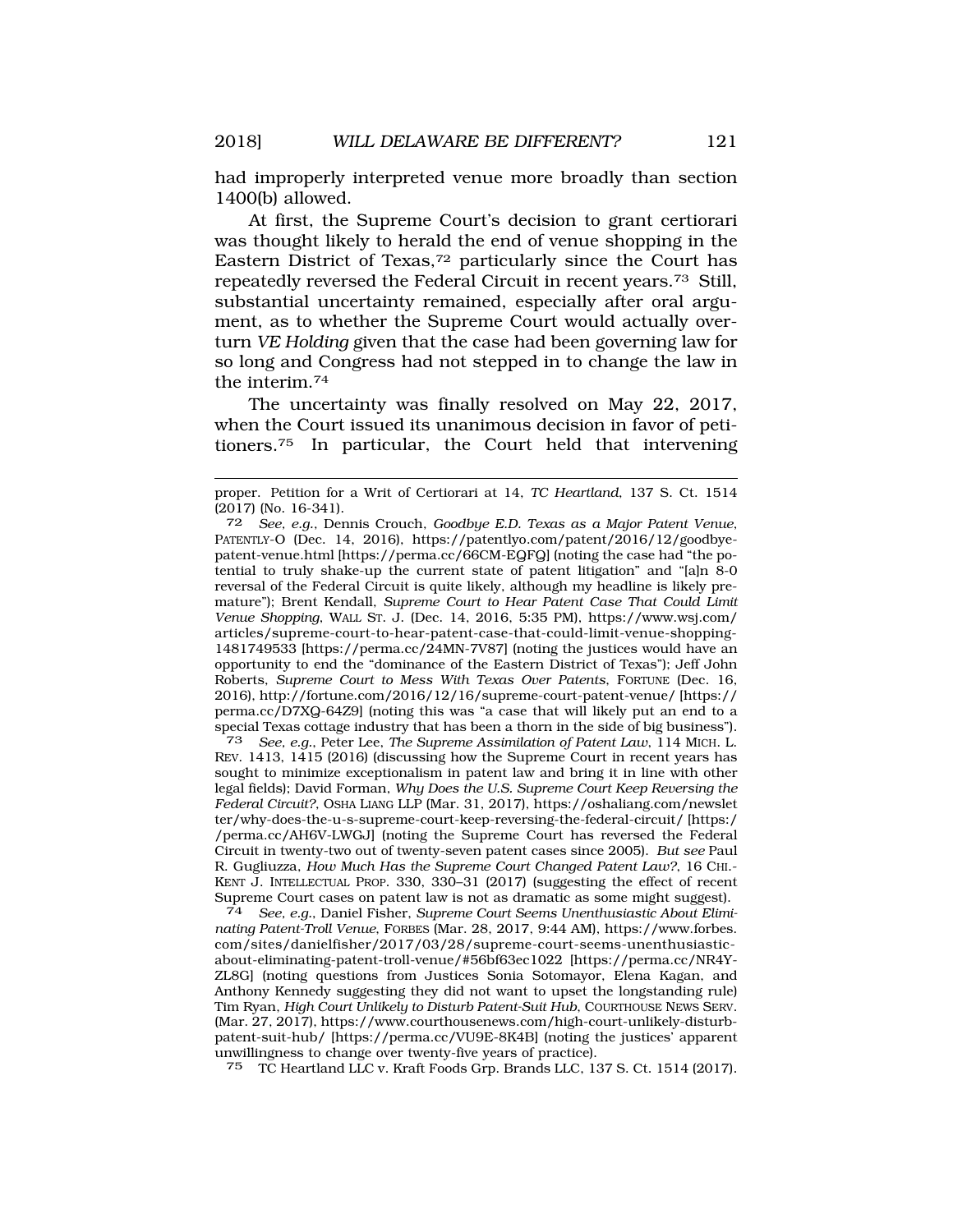<span id="page-21-0"></span>changes to the general venue statute, 28 U.S.C. § 1391(c), had no impact on the specialized venue statute, 28 U.S.C. § [1400\(b\).76](http:1400(b).76) Accordingly, the Supreme Court overturned *VE Holding* and, following the Court's earlier precedent, held that a corporation resides only in its state of incorporation for purposes of the patent-venue statute.

## D. Evolving Aftermath: The Flight to Delaware

*TC Heartland* was undoubtedly important, and many believed it would immediately weaken the Eastern District of Texas's dominant hold on patent-infringement [litigation.77](http:litigation.77)  And in fact, during the summer of 2017, there was significant movement of new patent-infringement filings away from the Eastern District of Texas and toward the District of [Delaware.78](http:Delaware.78) 

Still, many observers remained skeptical whether *TC Heartland* would have a lasting and significant impact on venue shopping and troll [litigation.79](http:litigation.79) While the decision limited patentees' choice of venue under the first clause of section 1400(b) (based on a corporate defendant's residence), it did not address the second clause. That provision, as discussed previously, allows a patentee to sue a corporate defendant in a fed-

<sup>76</sup> Perhaps surprisingly, the Court's opinion in *TC Heartland* does not mention venue shopping or the Eastern District of Texas and remains narrowly focused on the statutory interpretation question at hand.

<sup>77</sup> *See, e.g.*, Joe Mullin, *Supreme Court Makes It Much Harder for Patent Trolls to Sue in East Texas*, ARS TECHNICA (May 22, 2017, 4:25 PM), <https://ar>[stechnica.com/tech-policy/2017/05/supreme-court-makes-it-much-harder-for](https://stechnica.com/tech-policy/2017/05/supreme-court-makes-it-much-harder-for)patent-trolls-to-sue-in-east-texas/ [<https://perma.cc/C96X-KXWX>] (noting the decision would "surely reduce the workload and influence of the Eastern District of Texas").<br>78 See

<sup>78</sup> *See* Brian Howard, *Patent Litigation Trends in the Three Months after* T.C. Heartland, LEX MACHINA (Oct. 18, 2017), <https://lexmachina.com/patent-litiga>tion-trends-in-the-three-months-after-t-c-heartland/ [[https://perma.cc/QX5R-](https://perma.cc/QX5R)XTKX]. Interestingly, while Delaware's share of patent litigation has increased, total patent litigation decreased by about 10% from 2016 to 2017. *See* Lisa Ouellette, *What Happened in Patent Law in the Past Year?*, WRITTEN DESCRIPTION (Jan. 22, 2018, 2:56 PM), [https://writtendescription.blogspot.com/2018/01/](https://writtendescription.blogspot.com/2018/01) what-happened-in-patent-law-in-past-year.html [<https://perma.cc/W32S-RD72>] (noting that Lex Machina reported 4,057 patent case filings in 2017 (with over 750 in Delaware) versus 4,529 in 2016 (with less than 500 in Delaware)).<br> $79$  See, e.g., Josh Landau, TC Heartland's Effects: A Bang Or A

<sup>79</sup> *See, e.g.*, Josh Landau, *TC Heartland's Effects: A Bang Or A Whimper?*, PATENT PROGRESS (July 3, 2017), [https://www.patentprogress.org/2017/07/03/](https://www.patentprogress.org/2017/07/03) tc-heartland-effects-bang-or-whimper/ [\[https://perma.cc/X5DS-QPZP](https://perma.cc/X5DS-QPZP)] (noting the Eastern District still has more patent cases than reasonable, though less than before); Tom McParland, *So Much for* 'TC Heartland' *Effect. One Apple Store Enough for Venue, Judge Says*, LAW.COM (Aug. 14, 2017, 7:47 AM), https:// <www.law.com/sites/almstaff/2017/08/10/judge-single-apple-store-makes-dela> ware-venue-proper-for-patent-litigation-against-tech-giant/ [[https://perma.cc/](http:https://perma.cc) EN8L-CPA3] (discussing court's interpretation of the second prong for patent venue).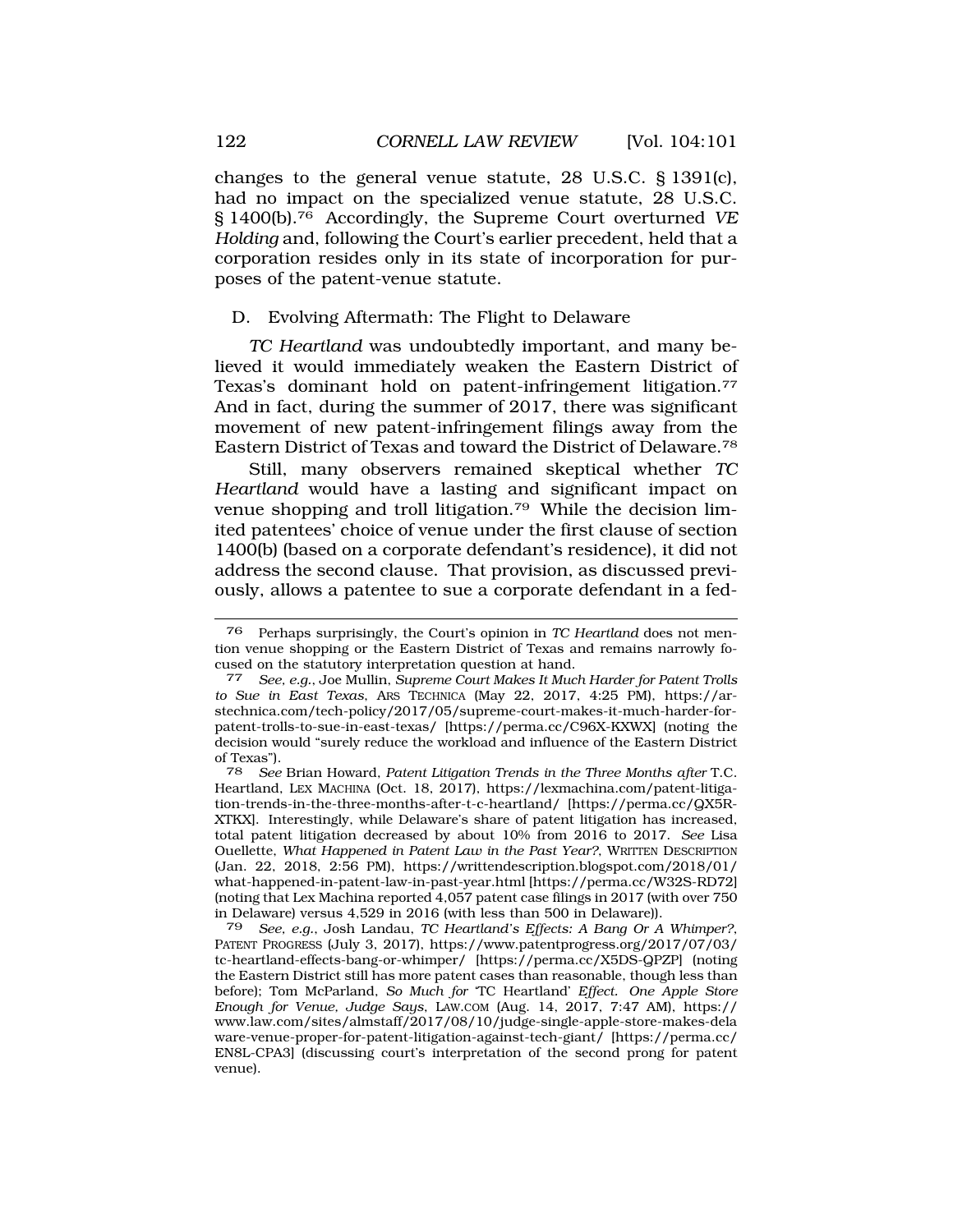eral jurisdiction "where the defendant has committed acts of infringement and has a regular and established place of business." Selling a patented good without permission is an act of infringement. So, the key question is what constitutes "a regular and established place of business."

The U.S. district judge with the most patent cases on his docket—Judge Rodney Gilstrap of the Eastern District of Texas80—quickly addressed this question after *TC Heartland*. Rejecting a motion to transfer by Cray Inc., Judge Gilstrap created a new four-factor test as to what constitutes "a regular and established place of business" under the second prong of section 1400(b).<sup>81</sup> Cray then petitioned the Federal Circuit for a writ of mandamus vacating Judge Gilstrap's order.

The Federal Circuit granted the writ and held that a "regular and established place of business" must be: (a) an actual physical presence in the district; (b) that is stable and established (i.e., not temporary); and (c) that is "the place of the defendant," not just the defendant's employee (e.g., an employee's home [office\).82](http:office).82) *In re Cray* clarified that businesses without a physical location in the Eastern District of Texas cannot be sued there. So, while retailers with stores in the Eastern District might still be sued in that venue, it would be more difficult to sue other companies there.<sup>83</sup>

Even more recently, district courts have rejected other arguments that tried to stretch what constitutes a "regular and established place of business."84 While this remains an unsettled area of law, the general tenor of these cases suggests the

<sup>80</sup> In 2015, 5,819 new patent-infringement cases were filed in the United States; over one quarter of them ended up in front of Judge Gilstrap. *See* Rogers, *supra* note 40.

<sup>81</sup> *See* Raytheon Co. v. Cray, Inc., 258 F. Supp. 3d 781, 793 (E.D. Tex. 2017) (analyzing prior relevant precedent, *In re* Cordis Corp., 769 F.2d 733 (Fed. Cir. 1985) and rejecting motion to transfer).

<sup>82</sup> *In re* Cray Inc., 871 F.3d 1355, 1364–67 (Fed. Cir. 2017) (concluding that two employees who work remotely from home is not enough to establish a "regular and established place of business").

<sup>83</sup> We explore this topic in our empirical analysis below. *See infra* Part III.

<sup>84</sup> *See, e.g.*, BMC Software, Inc. v. Cherwell Software, LLC, No. 1:17-cv-01074, slip op. at 4 (E.D. Va. Dec. 21, 2017) (concluding that renting business servers in district was insufficient to establish place of business); Niazi v. St. Jude Med. S.C., Inc., No. 17-cv-183-jdp, 2017 WL 5159784, at \*4 (W.D. Wis. Nov. 7, 2017) (concluding that the district was not a place of business when employees were not required to live in the district, owned their own homes, and did not store company inventory or conduct business thence); Regents of Univ. of Minn. v. Gilead Scis., Inc*.*, 299 F. Supp. 3d 1034, 1043–44 (D. Minn. 2017) (rejecting plaintiffs' argument that defendant's storage locker in Minnesota constituted a place of business). *See generally* Ryan Davis, *What Is a 'Place of Business'? Here's What We Know Now*, LAW360 (Jan. 10, 2018, 6:09 PM), https://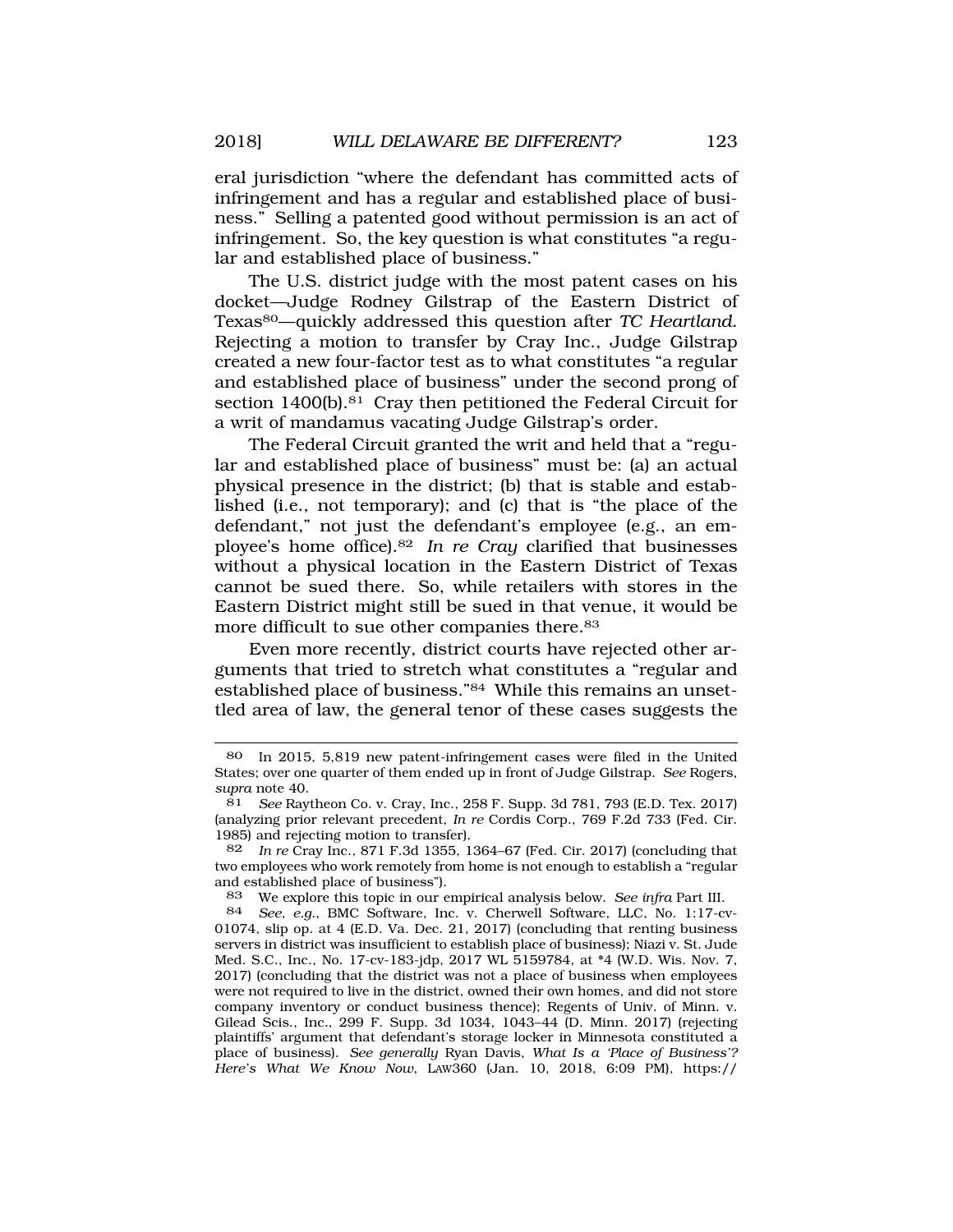<span id="page-23-0"></span>"place of business" approach will not be so liberally interpreted as to gut *TC Heartland*. As such, these decisions increase the significance of *TC Heartland* in limiting patentees' choice of [venue.85](http:venue.85)

### DELAWARE AS THE HUB OF BUSINESS LITIGATION

In the last few decades, Delaware has emerged as the main hub for business litigation in the United States. Delaware's status emanates from two main factors. First, while firms may choose to incorporate in any U.S. state, over 60% of all U.S. public firms decide to incorporate in Delaware. These are primarily large firms with high institutional [shareholding.86](http:shareholding.86) 

Second, a firm's state of incorporation does not determine where it can be sued; rather, state of incorporation determines which state's corporate law applies to the firm. However, under some legal regimes, corporate defendants may choose venue from a menu of available options, which include the state of incorporation. These legal regimes primarily include corporate litigation and bankruptcy [filings.87](http:filings.87) Under these regimes, Delaware emerges as the most popular jurisdiction.

<www.law360.com/articles/999306/what-is-a-place-of-business-here-s-what-we>know-now [\[https://perma.cc/2A9A-LTNN](https://perma.cc/2A9A-LTNN)] (discussing these three cases).

<sup>85</sup> *TC Heartland* also generated uncertainty for defendants whose cases were pending in the Eastern District of Texas when *TC Heartland* was decided. Generally, a motion to dismiss for improper venue is waivable; if a defendant does not make the motion in its first responsive pleading or in a separate motion prior to that pleading, then the argument is waived. *See* FED. R. CIV. P. 12(b)(3); FED. R. CIV. P.  $12(h)(1)$ . However, there is an exception that allows late venue transfer motions when there has been a change in intervening law. And the Federal Circuit recently confirmed in *In re Micron* that *TC Heartland* did change the law on venue, freeing many defendants in already-pending cases to seek transfer out of the Eastern District of Texas. *In re* Micron Tech., Inc*.*, 875 F.3d 1091, 1099–102 (Fed. Cir. 2017).

<sup>86</sup> Ofer Eldar & Lorenzo Magnolfi, *Regulatory Competition and the Market for Corporate Law* 1–2 (Yale Law & Economics Research Paper No. 528, 2017), <https://ssrn.com/abstract=2685969> [\[https://perma.cc/W9CP-G4C5\]](https://perma.cc/W9CP-G4C5).

<sup>87</sup> Unlike other types of business litigation, the venue for most securities litigation is plaintiff-selected. Securities Act of 1933, Pub. L. No. 73-22, 48 Stat. 74, 86–87 (codified as amended at 15 U.S.C. § 77v(a)); Securities Exchange Act of 1934, Pub. L. No. 73-291, 48 Stat. 881, 902–03 (codified as amended at 15 U.S.C. § 78aa (2006)). Nonetheless, recent evidence suggests that pernicious forum shopping is not a major concern in this arena. Specifically, the Private Securities Litigation Reform Act and the Securities Litigation Uniform Standards Act push most securities class actions into federal courts and impose theoretically uniform high pleading standards. Brian Cheffins, John Armour & Bernard Black, *Delaware Corporate Litigation and the Fragmentation of the Plaintiffs' Bar*, 2012 COLUM. BUS. L. REV. 427, 449–50 (2012). There is some variation in how courts interpret these standards. *See* James D. Cox, Randall S. Thomas & Lynn Bai, *Do Differences in Pleading Standards Cause Forum Shopping in Securities Class Ac-*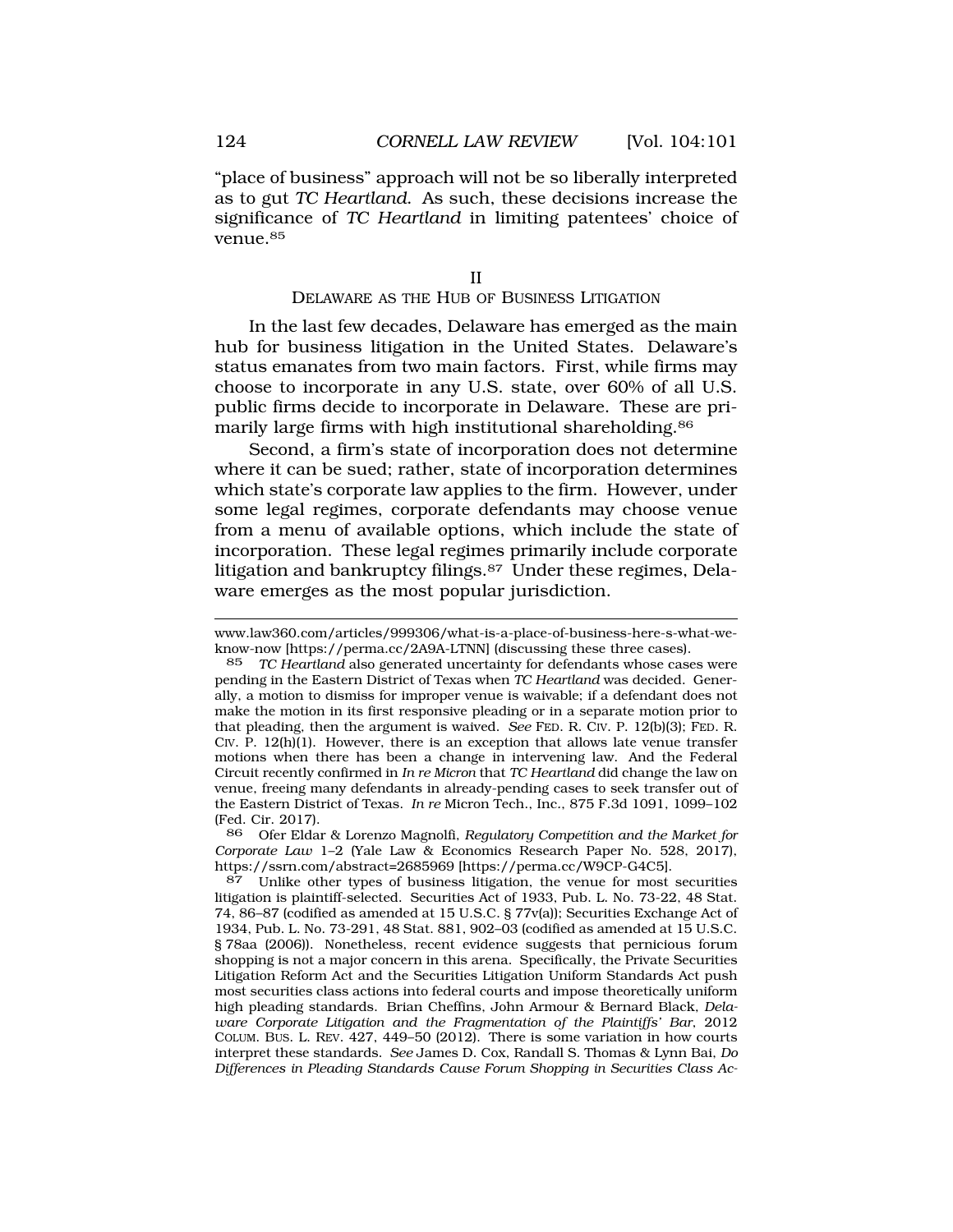<span id="page-24-0"></span>As patent litigation shifts to Delaware, it is crucial to understand how Delaware acquired its status as the choice location for business litigation, and why its judges have incentives to attract such litigation. This is important, in part, because we know local incentives can influence the policies of federal courts—indeed, this is exactly what we saw for patent infringement cases in the Eastern District of [Texas.88](http:Texas.88)

We focus below on the two areas of business law where Delaware undoubtedly leads over all competitors: corporate litigation, which occurs primarily in state courts, and bankruptcy filings in federal court. Overall, the evidence suggests Delaware competes for litigation primarily through its expert judiciary, as well as its predictable and detailed case law. Moreover, at least in the corporate and bankruptcy contexts, Delaware has ample incentives to take claimants' interests into account. We argue, therefore, that the risk that Delaware will adopt procedures that are too defendant-friendly is relatively modest.

### A. Corporate Litigation

Delaware state courts are without a doubt the most important courts for shareholder lawsuits arising under corporate law. Their role stems from Delaware's status as the most popular state of incorporation. Under the internal affairs doctrine, corporations are subject to the corporate law of the state of incorporation, irrespective of the location of their headquarters.

Delaware fiercely competes for firm incorporations in large part to increase its income from incorporation fees. Unlike

*tions?: Doctrinal and Empirical Analyses*, 2009 WIS. L. REV. 421, 431–36 (2009) (discussing the three different approaches to scienter under the PSLRA). Nonetheless, plaintiffs generally opt to sue defendants in their home jurisdictions. *Id.*  at 429 (finding that 85% percent of securities class actions are filed in the defendant's home jurisdiction, and that the remaining 15% tend to be relatively lowvalue cases). Professors Cox, Randall, and Bai explain that this occurs for two reasons. First, where many lawsuits are filed in different jurisdictions based on the same facts, these actions are consolidated by the multi-district litigation panel, generally in the defendant's home venue. This obviates any advantage plaintiffs might achieve by filing in a "friendlier" venue. Second, even where lawsuits are not consolidated, defendants may move to change venue on *forum non conveniens* grounds. These motions are often successful, and, even when they are not, they may delay lawsuits that plaintiffs would rather push forward. *Id.* at 440.

<sup>88</sup> *See supra* subpart I.B. Analogizing between state and federal judges might be especially relevant in Delaware because, unlike other states, Delaware state judges are appointed rather than elected, like their federal brethren. Although they do not have life tenure, they serve for twelve-year terms, substantially longer than most state judges. DEL. CONST. art. IV, § 3; Exec. Order No. 4, 12 Del. Reg. Regs. 1439 (May 1, 2009).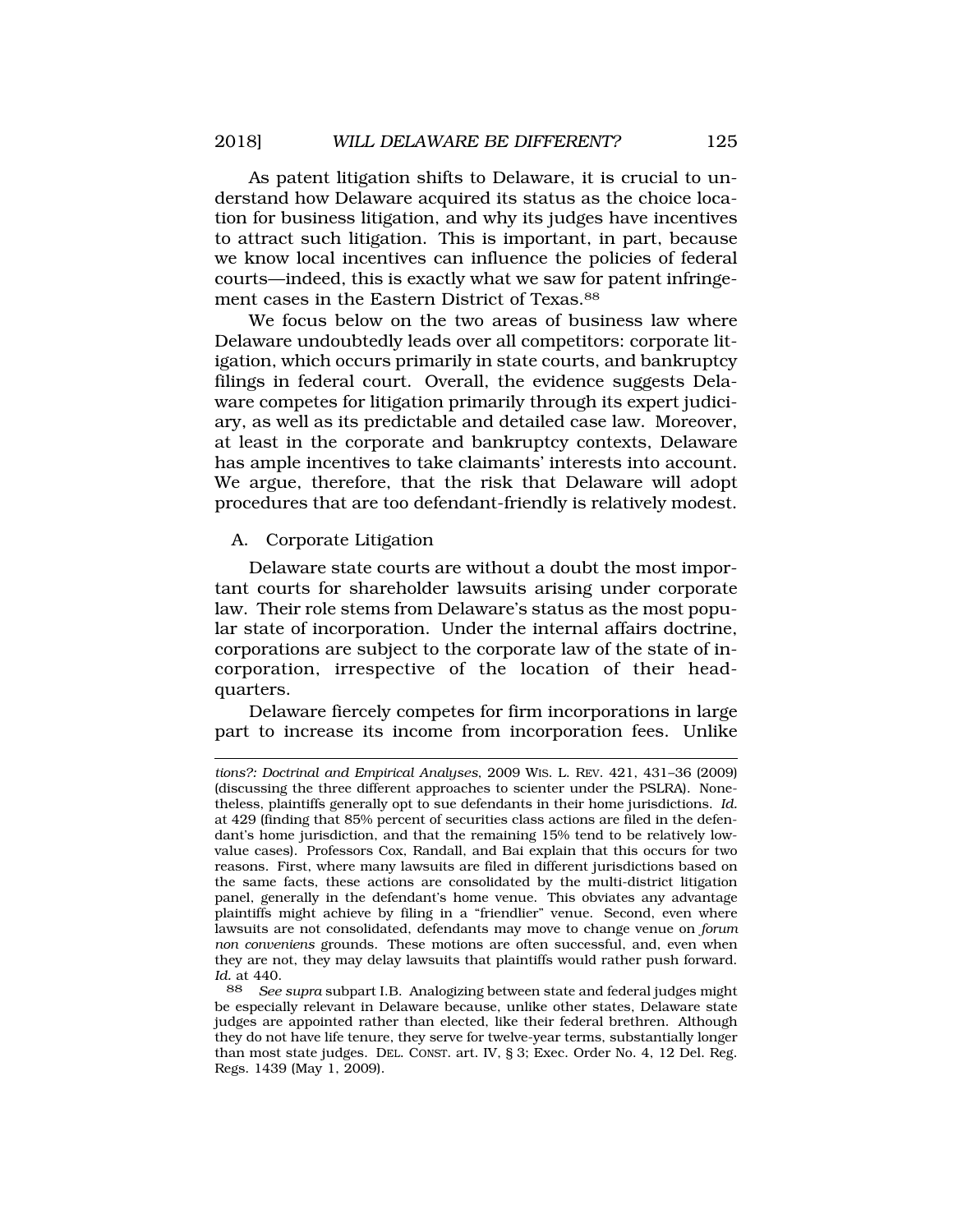other states, Delaware charges substantial fees for firm incorporation, which can reach up to \$200,000 for large firms. This is a major source of revenue for Delaware; over 20% of its state budget comes from these fees.89

Delaware's rise as the primary locus for corporate litigation occurred largely in the 1980s. Although relatively rare in the 1970s, corporate litigation exploded in the 1980s as a result of the prolific merger activity during that time.<sup>90</sup> Defenses to hostile takeovers and leveraged buyouts gave rise to plausible claims that managers had acted out of self-interest; judges and practitioners complained that the filing of such lawsuits was almost "automatic" following the announcement of a deal.91 Delaware state courts became the primary forum for these cases. Since then, Delaware courts have continued to attract the most shareholder lawsuits arising under corporate law, generating canonical [jurisprudence.92](http:jurisprudence.92)

Historically, Delaware had policies that were friendly to plaintiffs and their attorneys. For example, unlike many other state courts, Delaware did not require plaintiffs to post security for costs in derivative actions.<sup>93</sup> And when multiple lawsuits based on the same facts were filed in the same jurisdiction, Delaware routinely awarded the lucrative lead counsel position to the first plaintiffs to file, incentivizing plaintiffs to file [quickly.94](http:quickly.94) Finally, Delaware courts were generous in awarding fees to plaintiffs' [lawyers.95](http:lawyers.95) Easy approval of fee petitions and settlements was part of the "Delaware brand."96

However, a firm's incorporation in Delaware only means that courts must apply Delaware law when adjudicating suits against that firm, not that the litigation itself must take place in Delaware. Since the mid-1990s, plaintiffs' lawyers have increasingly filed corporate lawsuits against Delaware corpora-

<sup>89</sup> *See supra* note 15.

<sup>90</sup> Cheffins et al., *supra* note 87, at 450–51.

<sup>91</sup> *Id.* at 451.

<sup>92</sup> ROBERTA ROMANO, THE GENIUS OF AMERICAN CORPORATE LAW 41 (1993); E. Norman Veasey, *Musings from the Center of the Corporate Universe*, 7 DEL. L. REV. 163, 164, 167 (2004).

<sup>93</sup> Macey & Miller, *supra* note 16, at 496, 511.

<sup>94</sup> John Armour, Bernard Black & Brian Cheffins, *Delaware's Balancing Act*, 87 IND. L.J. 1345, 1372–73 (2012); Cheffins et al., *supra* note 87, at 465.

<sup>95</sup> Unlike other states, which awarded fees for hours worked, Delaware based fee awards on relief obtained, which was largely thought to be a more generous system. Macey & Miller, *supra* note 16, at 497.

<sup>96</sup> Armour et al., *supra* note 94, at 1370–71.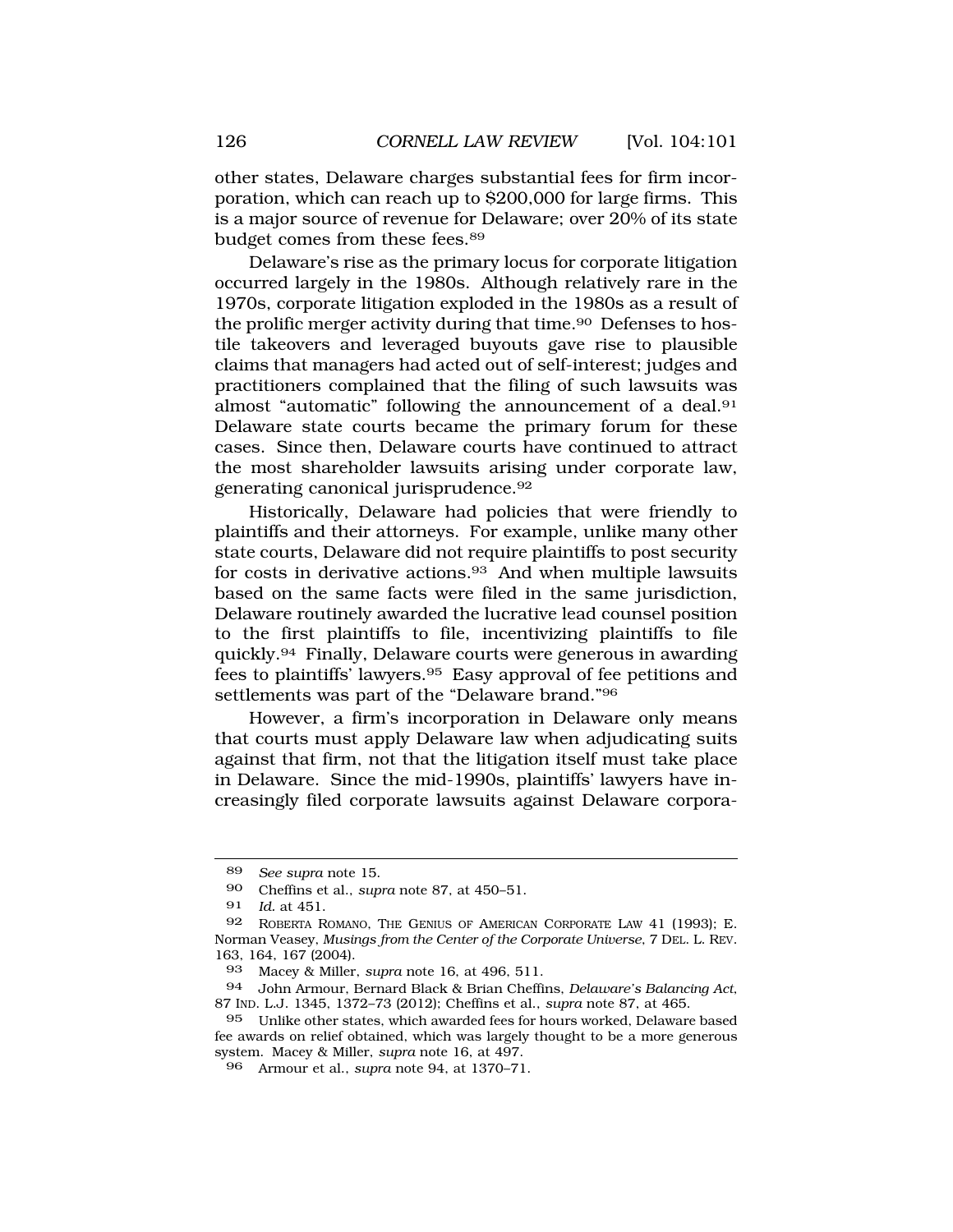tions in other state courts and in federal [court.97](http:court.97) Because virtually all firms incorporated in Delaware have their headquarters elsewhere, plaintiffs' lawyers can easily establish personal jurisdiction over defendants in another state, and the courts of general jurisdiction in that state have subject-matter jurisdiction over those [suits.98](http:suits.98)

Corporate defendants, however, have resisted this development and have sought to restrict litigation to Delaware. Since 2010, many corporations have adopted exclusive forum-selection bylaw provisions, which require shareholders to sue corporations and their managers in the state in which the firm is incorporated, typically Delaware.<sup>99</sup> Following the Delaware court's *Boilermakers* decision,100 which held such bylaw provisions to be valid, many public corporations have since adopted them, especially when going public.<sup>101</sup> The forum-selection bylaws thus allow corporate defendants to choose the venue for corporate litigation, and the choice for most public corporations has been Delaware state court.

So why did plaintiffs' lawyers prefer to sue corporate defendants outside of Delaware? Primarily, it seems, it is because Delaware took steps to curb the intensity of excessive shareholder litigation, especially strike suits challenging mergers and acquisitions. Prominent Delaware judges have explicitly criticized the plaintiffs' bar by expressing concerns that plaintiffs' attorneys hastily file groundless lawsuits just to force corporate defendants to settle. These lawsuits often yield few

<sup>97</sup> *Id.* at 1367; John Armour, Bernard Black & Brian Cheffins, *Is Delaware Losing Its Cases?*, 9 J. EMPIRICAL LEGAL STUD. 605, 610 (2012) [hereinafter *Losing Its Cases?*].

<sup>98</sup> Armour et al., *supra* note 94, at 1351.

<sup>99</sup> Joseph A. Grundfest, *The History and Evolution of Intra-Corporate Forum Selection Clauses: An Empirical Analysis*, 37 DEL. J. CORP. L. 333, 336 (2012).

<sup>100</sup> Boilermakers Local 154 Ret. Fund v. Chevron Corp., 73 A.3d 934, 954 (Del. Ch. 2013); *see also* City of Providence v. First Citizens Bancshares, Inc*.*, 99 A.3d 229, 240 (Del. Ch. 2014) (permitting designation of another state's court). In 2015, the Delaware legislature stepped in and added a provision to the state's corporate code—Section 115—to make clear that either the charter or the bylaws of a Delaware corporation may include a forum-selection provision for "internal corporate claims." Such provisions often do not require shareholder approval. Section 115 codified the 2013 decision permitting bylaw provisions to designate Delaware courts as exclusive fora. But it overruled the 2014 decision permitting the provision to designate another state's court as an exclusive forum. DEL. CODE ANN. tit. 8, § 115 (2018).

<sup>101</sup> Roberta Romano & Sarath Sanga, *The Private Ordering Solution to Multiforum Shareholder Litigation*, 14 J. EMPIRICAL LEGAL STUD. 31, 33 (2017). As of 2014, the number is 746, and it has likely increased since then.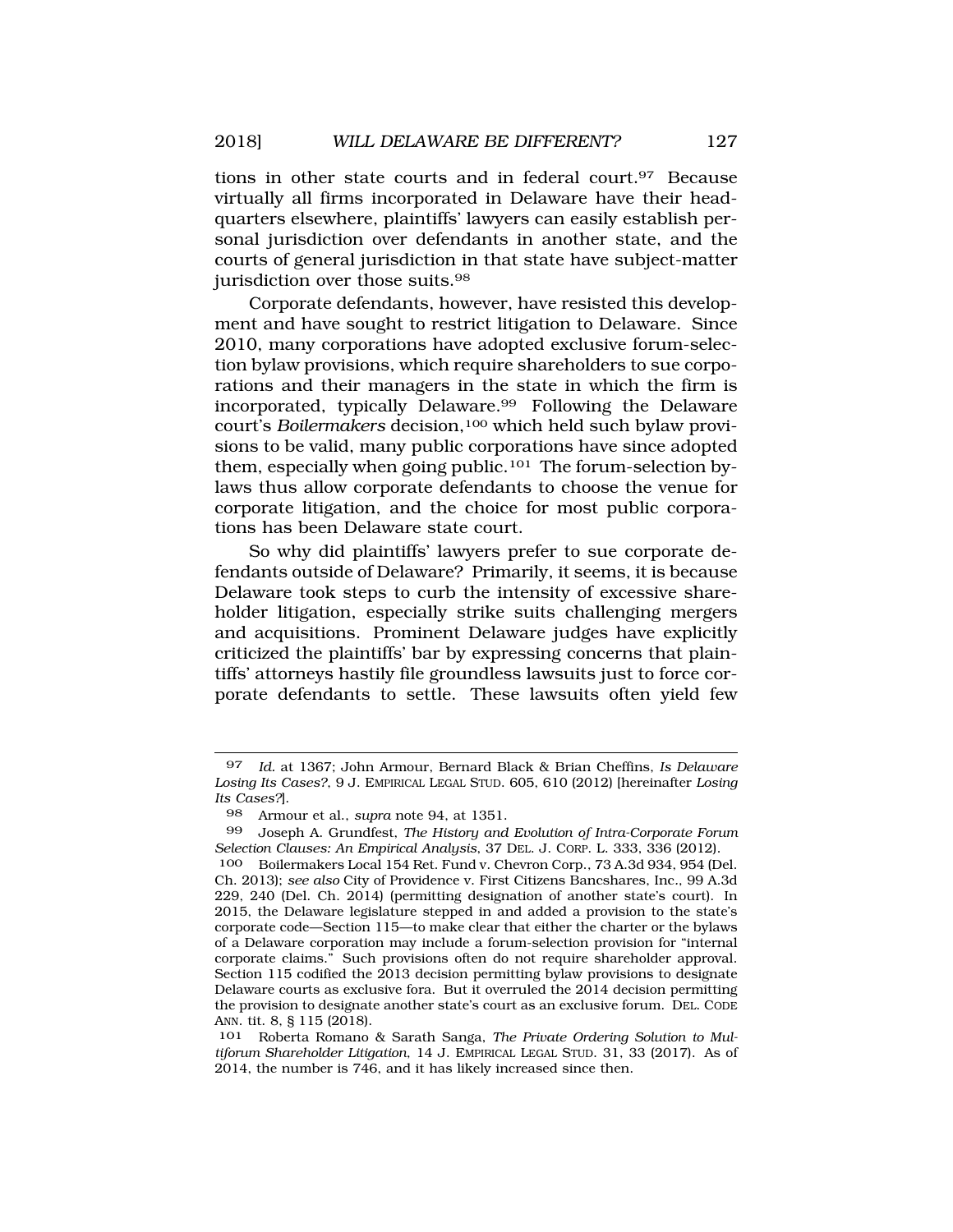benefits for the shareholder–clients, though they generate substantial fees for the lawyers.102

In recent years, Delaware judges have also scrutinized fee petitions more closely, showing readiness to cut plaintiff lawyers' fees, even when observing "significant litigation efforts."103 Most recently, in *In re Trulia*, the Chancery court rejected disclosure-only settlements on the ground that the disclosures were not helpful to the shareholders and were likely only designed to generate fees for attorneys.104 Delaware no longer automatically designates the first-to-file plaintiff as lead counsel, but rather balances various factors, including the quality of the pleadings, the energy and enthusiasm demonstrated by the attorneys, and the economic stake each plaintiff has in the litigation.<sup>105</sup> In contrast, other states have been more willing to continue following the custom of allowing firstfilers to serve as lead counsel. And unlike the courts of other states, Delaware does not permit discovery in derivative actions prior to a motion to dismiss, and rarely grants expedited discovery requests.106

Delaware's efforts at curbing strike suits are yielding results. The flood of lawsuits, primarily takeover litigation, has substantially decreased, likely due in large part to the *In Re Trulia* decision, which made it more difficult for plaintiffs to extract rents from disclosure-only settlements.107 Overall, these events demonstrate that Delaware seeks to ensure large corporate defendants are not subject to excessive and potentially frivolous lawsuits. The Delaware judiciary is sensitive to the concerns that excessive litigation, including that which occurs in other states, could diminish the value of Delaware incorporation and hence harm Delaware's ability to charge large incorporation fees.

Was Delaware too harsh toward plaintiffs and too friendly toward corporate defendants? The evidence suggests it was not. Delaware corporations are still subject to substantial litigation, and a large fraction of transactions continue to be liti-

<sup>102</sup> Armour et al., *supra* note 87, at 1367–70. Notably, similar arguments have been raised about patent trolls. *See, e.g.*, FTC STUDY, *supra* note 67, at 9–11 (noting high rates of settlement within first twelve months of litigation).

<sup>103</sup> Armour et al., *supra* note 87, at 1370–72.

<sup>104</sup> *In re* Trulia, Inc. Stockholder Litig., 129 A.3d 884, 891–92 (Del. Ch. 2016).

<sup>105</sup> TCW Tech. Ltd. P'ship, 2000 WL 1654504, at \*4 (Del. Ch. Oct. 17, 2000).

<sup>106</sup> Armour et al., *supra* note 87, at 1379.

<sup>107</sup> Matthew D. Cain & Steven Davidoff Solomon, *Takeover Litigation in 2015*, 3 (Jan. 14, 2016), <https://ssrn.com/abstract=2715890> or [http://dx.doi.org/](http:http://dx.doi.org) 10.2139/ssrn.2715890 [\[https://perma.cc/6KRF-TJFG](https://perma.cc/6KRF-TJFG)].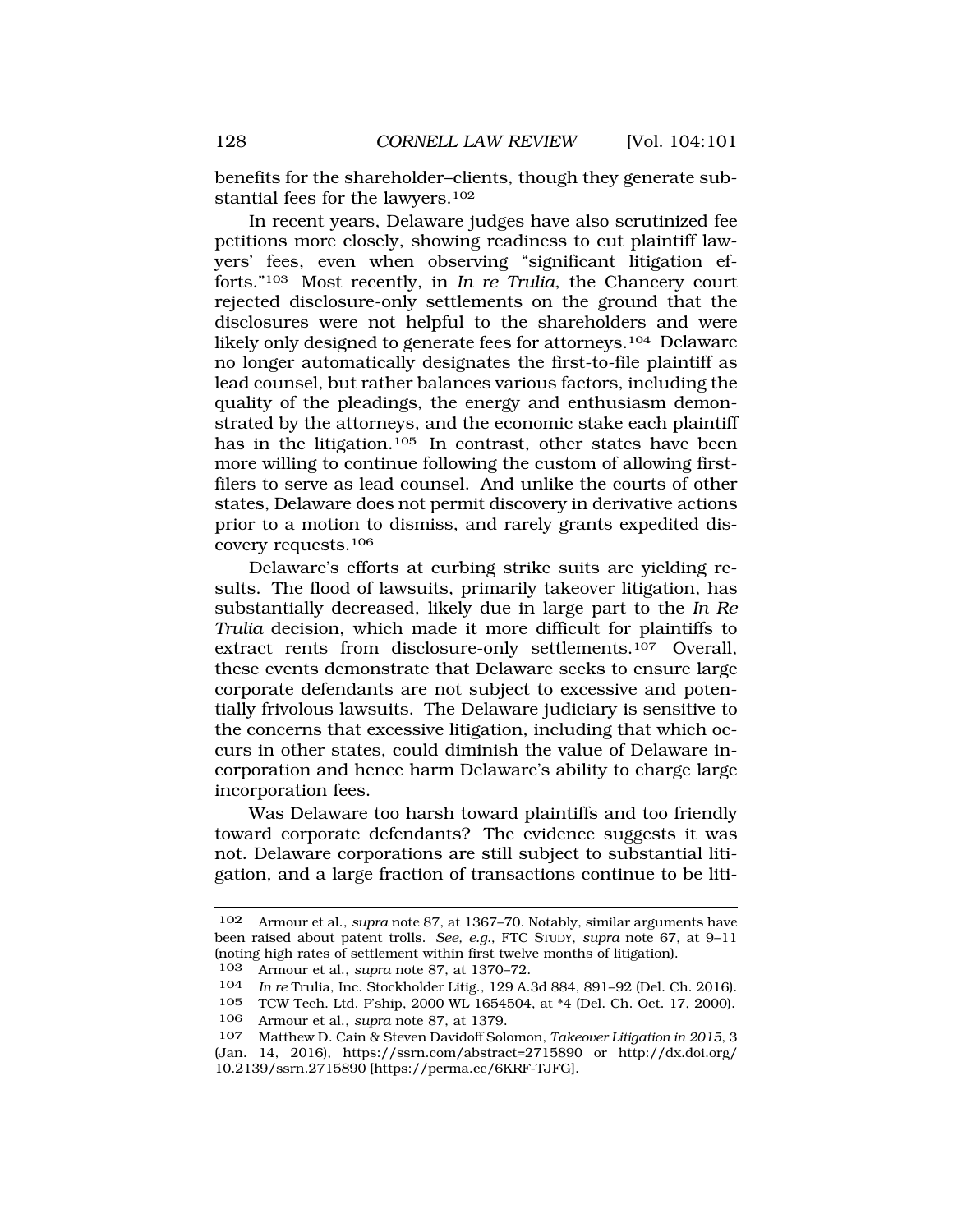gated.108 Likewise, plaintiffs' attorneys continue to earn substantial fees in shareholder litigation, which in fact exceed those in other state courts.109 The empirical evidence shows firms that adopted exclusive forum provisions, mostly Delaware firms choosing Delaware venues, experienced a positive change to stock price upon adoption,<sup>110</sup> and there is no evidence that adoption is due to poor shareholder monitoring or managerial entrenchment.111

Moreover, there are several reasons why Delaware still has incentives not to unduly restrict plaintiffs in corporate litigation. First, Delaware judges take pride in the reputation of the Delaware judiciary for excellence and expertise, and they have strong non-economic incentives to maintain this prestige.<sup>112</sup> Part of the product that Delaware sells is the expertise of its judiciary and the predictability of its case law; an excessively pro-defendant approach could be self-defeating because the judges would have little opportunity to develop their expertise or their case law. Rather, Delaware judges have incentives to maintain the flow of cases that may generate important precedents and affect major transactions. The Delaware approach is thus not to eliminate all litigation, but rather to discourage lawsuits that are likely to be disruptive while maintaining ones that are likely to be productive. Indeed, some Delaware judges are vocal in their insistence that good cases be vigorously pursued, as shareholder lawsuits are a "cornerstone of sound corporate governance."113

Second, Delaware judges are drawn from practicing Delaware attorneys, or lawyers who serve in public roles in Delaware state institutions. Accordingly, they are more likely to believe in the efficacy of Delaware courts, and are likely to adopt procedural rules that facilitate litigation in those courts.114 In fact, as discussed previously, before the 1990s and the wave of excessive litigation, Delaware actually had

<sup>108</sup> *Id*. at 5–6.

<sup>109</sup> *See, e.g.*, Matthew D. Cain & Steven Davidoff Solomon, *A Great Game: The Dynamics of State Competition and Litigation*, 100 IOWA L. REV. 465, 469 (2015) (finding that Delaware awards higher attorney fees but dismisses a greater proportion of cases than other states).

<sup>110</sup> Jared I. Wilson, *The Value of Venue in Corporate Litigation: Evidence from Exclusive Forum Provisions*, 5 (Oct. 2016),<https://papers.ssrn.com/sol3/papers>. cfm?abstract\_id=2646312 [\[https://perma.cc/ZZJ5-W8KM\]](https://perma.cc/ZZJ5-W8KM). 111 Romano & Sanga, *supra* note 101, at 70–71.

<sup>112</sup> William T. Allen, *The Pride and the Hope of Delaware Corporate Law: Keynote Address by the Honorable William T. Allen*, 25 DEL. J. CORP. L. 70, 73 (2000).

<sup>113</sup> Armour et al., *supra* note 87, at 1367, 1369. 114 Macey & Miller, *supra* note 1, at 502.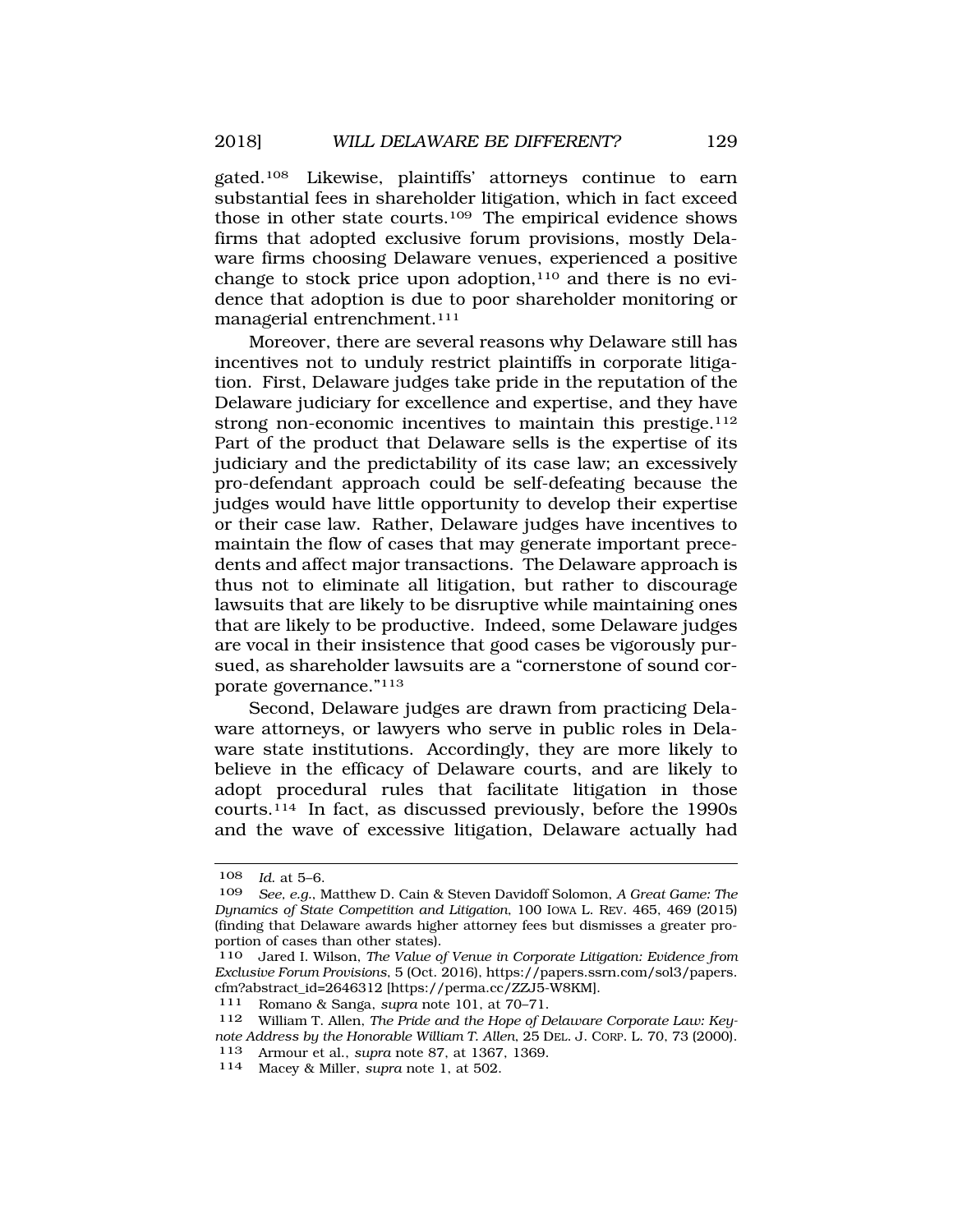<span id="page-29-0"></span>rules that were more plaintiff-friendly than those of most states, despite its strong incentive to attract firm incorporations.115

Finally, Delaware judges are unlikely to excessively restrict plaintiffs because, if they limit shareholders lawsuits to a degree that managers can engage in activities that harm shareholders, the value of Delaware firms may decrease, and investors may be less likely to invest in them.116 This in turn will discourage firms from incorporating in Delaware. We emphasize that this consideration does not exist in other legal processes where the claimants are not shareholders, such as bankruptcy filings (and patent-infringement lawsuits). Nonetheless, at least for corporate suits, Delaware's balanced process appears to take into account not only the interests of corporate defendants, but also claimants–creditors.

### B. Bankruptcy Filings

Over the past few decades, Delaware has also become the leading bankruptcy forum. Since 1978, the Bankruptcy Code has provided firms seeking to reorganize under Chapter 11 a broad choice of potential forums. The Code permits a firm to file its petition in any district where the company has its principal place of business, its principal assets, its domicile, or its residence,<sup>117</sup> which includes the state of incorporation.<sup>118</sup>

In the 1980s, most bankruptcy filings were made either in the district where the debtor had its principal place of business or in the Southern District of New York.119 The shift to Dela-

<sup>115</sup> *Id.* at 510–13.

There is ample evidence that Delaware incorporation is associated with higher firm value. *See generally* Robert Daines, *Does Delaware Law Improve Firm Value?*, 62 J. FIN. ECON. no. 3, 525, 527–28 (2001) (finding that Delaware firms are worth significantly more than similar firms incorporated elsewhere and are significantly more likely to receive takeover bids and be acquired); Roberta Romano, *Law as a Product: Some Pieces of the Incorporation Puzzle*, 1 J. L. ECON. & ORG., no. 2, 225, 261 (1985) (finding statistically significant positive abnormal returns when firms reincorporated in Delaware, primarily for merger and acquisition purposes); *cf.* Guhan Subramanian, *The Disappearing Delaware Effect*, 20 J. L. ECON. & ORG., no. 1, 32, 33 (2004) (finding small Delaware firms were worth more than small non-Delaware firms from 1991–1996, but not afterwards, and larger firms exhibited no Delaware effect).

<sup>117 28</sup> U.S.C. § 1408(1).<br>118 *In re* Ocean Propertie

In re Ocean Properties of Delaware, Inc., 95 B.R. 304, 305 (Bankr. D. Del. 1988) (holding that the state of incorporation is a corporation's residence for purposes of the Bankruptcy Code).

<sup>119</sup> Marcus Cole, *"Delaware is Not a State": Are We Witnessing Jurisdictional Competition in Bankruptcy?*, 55 VAND. L. REV. 1845, 1850 (2002); David A. Skeel, Jr., *Bankruptcy Judges And Bankruptcy Venue: Some Thoughts On Delaware*, 1 DEL. L. REV. 1, 1 (1998).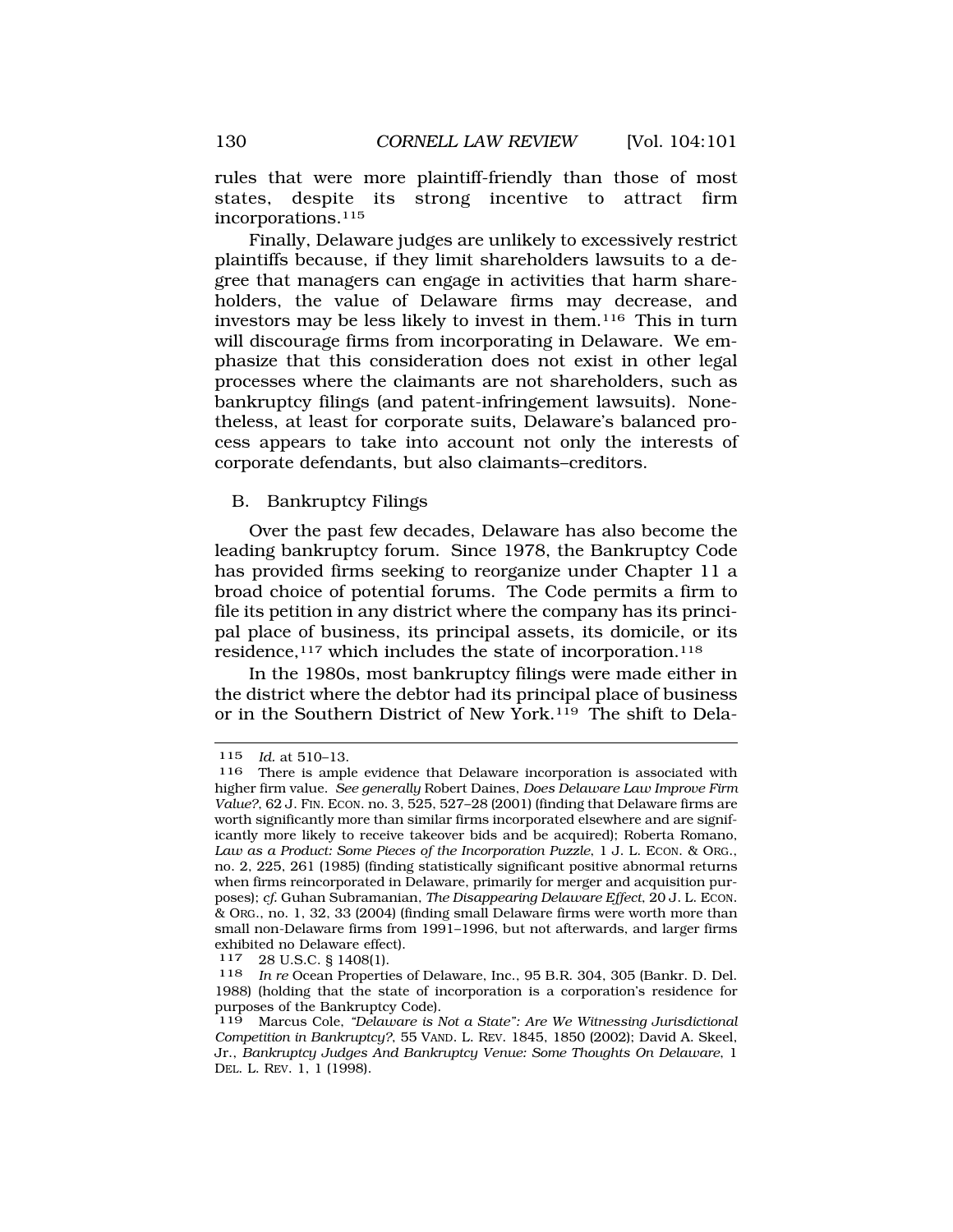ware occurred in 1990 when one company, Continental Airlines, chose to file in Delaware. Following its successful reorganization, there was a steady increase in Delaware bankruptcy filings, such that by 1996, Delaware had become the venue of choice for 86% of reorganizations involving large publicly traded debtors.120 Despite legislative attempts to curtail this dominance,121 Delaware has maintained its position as the most popular venue for bankruptcy filings ever since.122

What made Delaware so attractive to corporate debtors? Delaware appears to offer several advantages to bankruptcy filers. Like Delaware state courts, the District of Delaware bankruptcy court developed a reputation for expertise in complex bankruptcy matters123 and has a predictable body of case law.124 It further acquired a reputation for highly efficient and speedy bankruptcy processes, which reduce costs. In particular, Delaware became known for pre-packaged workouts, in which the debtor and its major creditors negotiate the terms of

<sup>120</sup> Cole, *supra* note 119, at 1850. A study of bankruptcy venue in the 1990s showed that the Southern District of New York was consistently a distant second to Delaware. *Id.* at 1850–51. Moreover, studies have concluded that proceedings in the Southern District of New York are significantly slower than those in Delaware. *See* Theodore Eisenberg & Lynn M. LoPucki, *Shopping for Judges: An Empirical Analysis of Venue Choice in Large Chapter 11 Reorganizations*, 84 COR-NELL L. REV. 967, 988–89 (1999) (finding that the mean and median processing times in Delaware were 510 and 463 days respectively, versus New York mean and median processing times of 765 and 582 days).

<sup>121</sup> Reform legislation introduced by the House in 1999 removed state of incorporation as a basis for citizenship in bankruptcy proceedings. However, Delaware senators, including Joe Biden, hit back, defending firms' ability to reorganize in Delaware. *See* Robert K. Rasmussen & Randall S. Thomas, *Timing Matters: Promoting Forum Shopping by Insolvent Corporations*, 94 NW. U. L. REV. 1357, 1381 (2000). Biden continued to defend Delaware's dominance in bankruptcy in more recent years. *See* Joseph Biden, *Give Credit to Good Courts*, LEGAL TIMES 67 (June 20, 2005).

<sup>122</sup> Rasmussen & Thomas, *supra* note 121, at 1367. Note that forum shopping in bankruptcy proceedings is driven by large firms, as smaller firms do not have multiple options for venue. Indeed, the shift to Delaware was driven by very large firms that collectively owned over 70% of the assets of public firms filing for bankruptcy during that period. *Id*.

<sup>123</sup> *See* Cole, *supra* note 119, at 1864 (noting that Delaware bankruptcy judges are viewed as expert in part because they have handled many similar matters, and that this expertise is valuable to counsel who can rely on Delaware judges to understand and resolve cases accurately and quickly); *see also* Kenneth Ayotte & David A. Skeel Jr., *An Efficiency-Based Explanation for Current Corporate Reorganization Practice*, 73 U. CHI. L. REV. 425, 461 (2006) (finding that corporate debtors from districts with less experienced bankruptcy courts were more statistically more likely to file for bankruptcy in Delaware, and concluding that the determinant of venue choice was Delaware's expertise).

<sup>124</sup> Cole, *supra* note 119, at 1860 ("[T]he existence of precedent in complex cases [lends] predictability to new filings there.").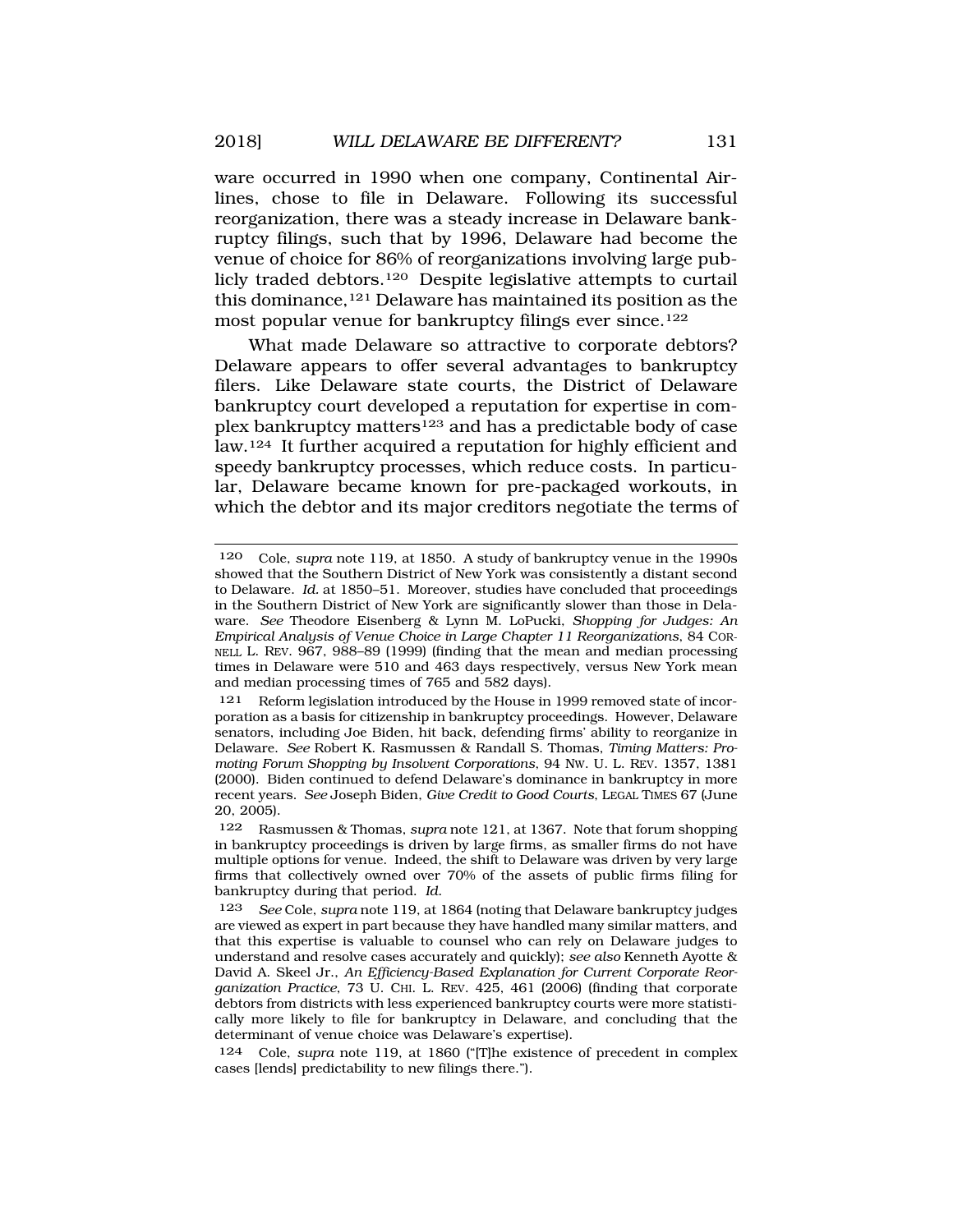the reorganization before filing for bankruptcy and submit a proposed reorganization along with or shortly after the filing.125

The incentives of judges to develop expertise and speed, however, do not follow immediately from Delaware's incentives to attract firm incorporations. Bankruptcy judges are federal, and thus they are appointed by federal courts of appeals rather than Delaware itself.126 However, judges care about their own prestige and the satisfaction of being selected to do an important job well.<sup>127</sup> In this respect, Delaware's state court reputation appears to affect its bankruptcy judges, who take pride in the reputation for responsiveness and predictability that makes Delaware a choice venue for business litigation.128

Moreover, bankruptcy judges are often drawn from the Delaware bankruptcy bar, and the bar plays a role in the selection and appointment process of bankruptcy judges, just as it does with Delaware state-court nominations.<sup>129</sup> The Delaware bar clearly benefits from the flow of bankruptcy cases into Delaware. In addition, because jurisdiction in bankruptcy is bundled with firms' decisions to incorporate in a given state, Delaware lawyers and judges have an incentive to maintain Delaware's reputation as the leading venue for bankruptcy matters.130

That Delaware bankruptcy judges have incentives to attract corporate debtors raises the concern they will unduly favor debtors at the expense of creditors' interests. If this argument has merit, then Delaware judges may be too lax with managers, and more likely to approve reorganizations in which managers keep their jobs.131 Moreover, attorneys for corporate debtors and their managers are more likely to choose a venue that will approve their large attorneys' fees.132 In support of this argument, one study shows that debtors benefiting from

<sup>125</sup> Rasmussen & Thomas, *supra* note 121, at 1374–76. Prior to 1990, prepackaged bankruptcies were relatively rare. However, they became more popular in the 1990s, jumping from roughly 1% of bankruptcies to 11%. *Id.* at 1375. During that time, half of pre-packaged bankruptcies were filed in Delaware. *Id.*  Moreover, studies have found that in the 1990s, pre-packaged bankruptcies made up nearly 40% of the large bankruptcy cases filed in Delaware. *See* Eisenberg & LoPucki, *supra* note 120, at 992–93.

<sup>126 28</sup> U.S.C. § 152(a)(1) (courts of appeals to make appointments "after considering the recommendations of the Judicial Conference").

<sup>127</sup> Cole, *supra* note 119, at 1848.

*Id.* at 1892.

<sup>129</sup> Skeel, *supra* note 119, at 31–33.

<sup>130</sup> Cole, *supra* note 119, at 1893.

<sup>131</sup> Lynn M. LoPucki & Joseph W. Doherty, *Delaware Bankruptcy: Failure in the Ascendancy*, 73 U. CHI. L. REV. 1387, 1414–15 (2006).

<sup>132</sup> *Id.* at 1415.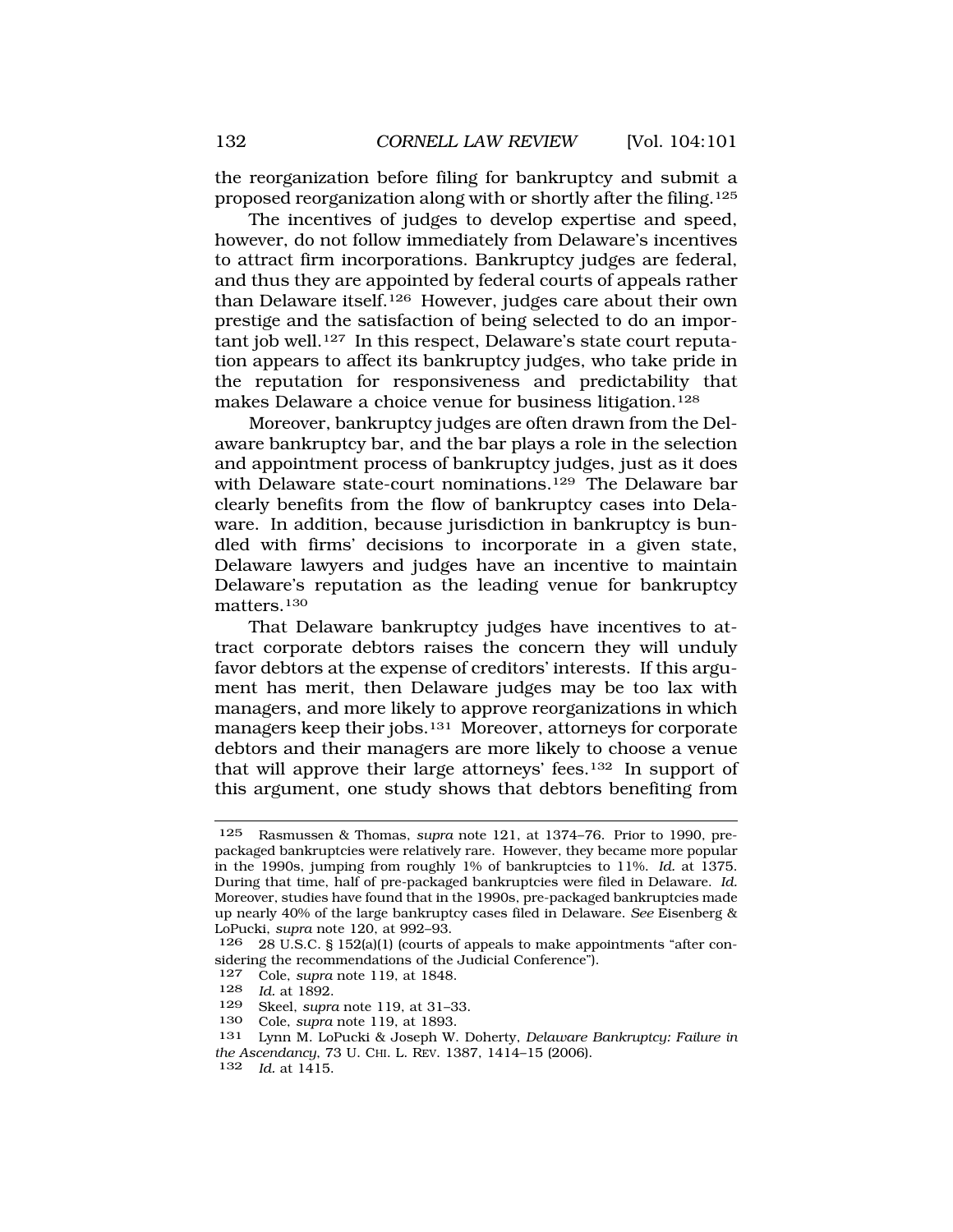Delaware pre-packaged workouts are more likely to file again for bankruptcy.133

However, it seems implausible that managers and their lawyers can control Delaware's bankruptcy process. Since the mid-1990s, most large corporate debtors have depended on extensive bank financing immediately before and during the bankruptcy process. Debtor-in-possession (DIP) financers seem to influence where to file for bankruptcy, and, more broadly, the steps that debtors must undertake as part of a reorganization. These DIP financiers are unlikely to let managers keep their jobs or acquiesce to attorneys' fees if these measures provide no value for the company.<sup>134</sup> Second, all reorganizations, whether pre-packaged or not, must be approved by a vote of the debtor's creditors. That Delaware reorganizations tend to be approved relatively quickly suggests that creditors do not typically view them as disadvantageous.135

There is some empirical evidence that firms choosing to file in Delaware are more likely to file for bankruptcy again, suggesting that Delaware approves ill-advised reorganizations at the expense of creditors.136 But this result appears to be largely driven by selection effects because firms that are likely to underperform in the future are also likely to select a cheaper, faster process. Companies that file for bankruptcy in Delaware have more secured debt than those that file elsewhere, suggesting that lenders may be involved in the decision to file in Delaware.137 In addition, firms that file for bankruptcy in Delaware tend to come from states where the bankruptcy courts handle fewer bankruptcy cases, suggesting Delaware's expertise is driving choice of venue.138 More convincingly, a recent study shows that the deviation between prices of financial claims at the beginning of the bankruptcy process and the final bankruptcy payoff is smaller in Delaware bankruptcy than in

<sup>133</sup> Lynn M. LoPucki & Sara D. Kalin, *The Failure of Public Company Bankruptcies in Delaware and New York: Empirical Evidence of a "Race to the Bottom,"* 54 VAND. L. REV. 231, 270 (2001).

<sup>134</sup> Ayotte & Skeel, *supra* note 123, at 456–57.

<sup>135</sup> *Id.* at 457–58.

<sup>136</sup> *See* Lynn M. LoPucki & Joseph W. Doherty, *Why Are Delaware and New York Bankruptcy Reorganizations Failing?*, 55 VAND. L. REV. 1933, 1956 (2002); LoPucki & Kalin, *supra* note 133, at 255. These papers also suggest that firms reorganized in Delaware have higher operating losses than firms reorganized elsewhere; however, this evidence appears to be driven by write-downs of intangible assets and amortization of post-reorganization goodwill, and different measures that exclude noncash charges, such as EBITDA, do not support this conclusion. Ayotte & Skeel, *supra* note 123, at 444–49.

<sup>137</sup> *Id.* at 460–61.

<sup>138</sup> *Id.* at 461.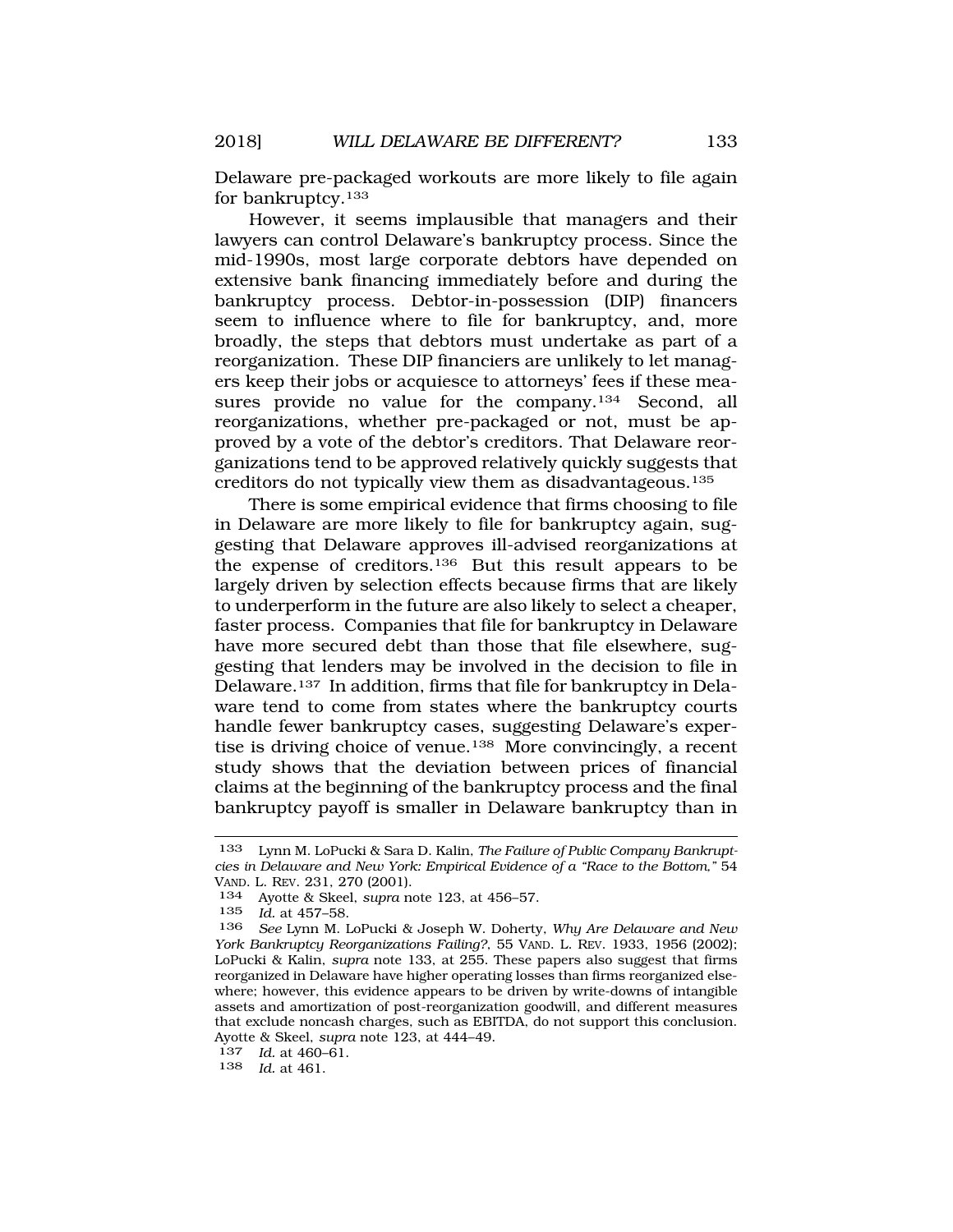<span id="page-33-0"></span>any other forum; this supports the view that Delaware provides more predictable outcomes than other forums.139

### III

## MEASURING THE EFFECT OF TC HEARTLAND ON FIRM VALUE

As we discussed, Delaware has strong incentives to maintain its status in the market for incorporation. This suggests that following *TC Heartland*, its courts are less likely to be patentee-friendly, and more likely to cater to the interests of corporate defendants than the Eastern District of Texas would. The reason for this is simple: if incorporating in Delaware greatly heightens firms' patent liability, then they might choose to incorporate elsewhere. Of course, such firms would forego the advantages of Delaware corporate law, but if they face a particularly high risk of costly litigation, some firms might consider that cost worthwhile.

We believe Delaware has incentives to be responsive to these concerns, and therefore to conduct patent litigation differently from the Eastern District of Texas. This prediction is corroborated by media reports that came out immediately after *TC Heartland*, some of which characterized the decision as a massive blow to patent-troll litigation.140 Accordingly, we would expect the decision to benefit corporations who are likely to be sued by trolls, with their firm value boosted on the day of the Supreme Court decision.

<sup>139</sup> Jared A. Ellias, *What Drives Bankruptcy Forum Shopping? Evidence from Market Data*, 47 J. LEGAL. STUD. 119 (2018),<https://ssrn.com/abstract=2795824> [[https://perma.cc/RK4P-ECRZ\]](https://perma.cc/RK4P-ECRZ) or <http://dx.doi.org/10.2139/ssrn.2795824> [<https://perma.cc/LC33-932N>]. Ellias also finds similar evidence with respect to bankruptcy filings in the Southern District of New York, but the result is not statistically significant in all specifications. *Id.* 

<sup>140</sup> *See, e.g.*, Adam Liptak, *Supreme Court Ruling Could Hinder 'Patent Trolls'*, N.Y. TIMES, (May 22, 2017), [https://www.nytimes.com/2017/05/22/business/](https://www.nytimes.com/2017/05/22/business) supreme-court-patent-lawsuit.html [<https://perma.cc/SAW5-MHQM>] (describing *TC Heartland* as "a unanimous decision that was a blow to so-called patent trolls."); *Editorial: Supreme Court Ruling Puts Patent Trolls in Their Place*, MERCURY NEWS, (May 28, 2017, 6:00 AM) [https://www.mercurynews.com/2017/05/28/](https://www.mercurynews.com/2017/05/28) editorial-supreme-court-ruling-puts-patent-trolls-in-their-place [https:// perma.cc/4HXT-MEF6] ("[*TC Heartland*] should mean the end of patent trolls shopping for plaintiff-friendly district courts across the nation that have a reputation for handing trolls a better chance of winning."); *Supreme Court Patent Victory*, WALL ST. J. (May 22, 2017, 7:11 PM) <https://www.wsj.com/articles/supreme>court-patent-victory-1495494661 [[https://perma.cc/B5MC-UXZN\]](https://perma.cc/B5MC-UXZN) ("Trolls who forum shop for judges will now have a harder time.").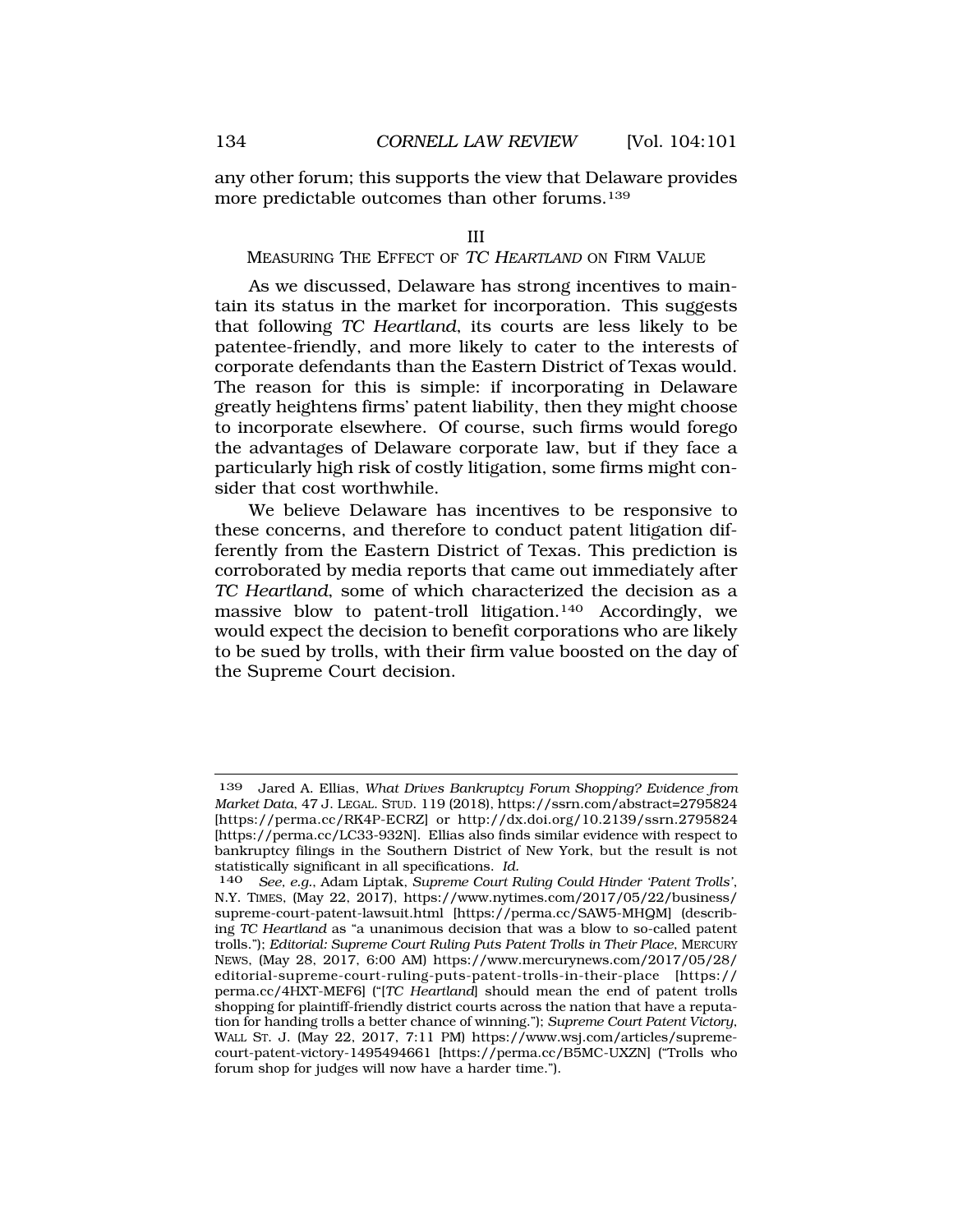### <span id="page-34-0"></span>A. Empirical Strategy

To test this hypothesis, we conduct an event study that examines how stocks responded to *TC Heartland*, particularly for firms that face a high likelihood of being sued for patent infringement. Event studies are often used to study the impact of legal changes, particularly in corporate law and finance,<sup>141</sup> and have also been used to measure the impact of patent-troll litigation on firm value.<sup>142</sup> The underlying assumption of event studies is that markets are efficient, so when a case is decided, stock prices automatically reflect the news.143 Accordingly, if *TC Heartland* reduced the odds that certain firms would be sued by patent trolls, or decreased the expected losses in those suits, those firms' stock prices should correspondingly increase.144

The first step in an event study is to define the event of interest and the date or dates when the market learned about the event. In our primary specification, the event window is Monday, May 22, 2017, the date when *TC Heartland* was decided. We define this event day as date 0. We believe a one-day window is reasonable—that is, the market reacted to the decision the very day the case was decided—given the high degree

<sup>141</sup> For detailed descriptions of the event study methodology, see generally Sanjai Bhagat & Roberta Romano, *Event Studies and the Law: Part I: Technique and Corporate Litigation*, 4 AM. L. & ECON. REV. 141 (2002); Sanjai Bhagat & Roberta Romano, *Event Studies and the Law: Part II: Empirical Studies of Corporate Law*, 4 AM. L. & ECON. REV. 380 (2002); A. Craig MacKinlay, *Event Studies in Economics and Finance*, 35 J. ECON. LITERATURE 13 (1997).

<sup>142</sup> Using an event study methodology around the dates that defendants were sued by non-practicing entities, James Bessen, Jennifer Ford, and Mike Meurer estimated that NPE litigation resulted in \$500 billion in lost wealth to defendants, primarily technology companies. *See* James Bessen, Jennifer Ford, & Michael J. Meurer, *The Private and Social Costs of Patent Trolls* 2 (Bost. Univ. Sch. of Law, Working Paper No. 11-45, 2011).

<sup>143</sup> *Cf.* MacKinlay, *supra* note 141, at 13 ("The usefulness of [an event study] comes from the fact that, given rationality in the marketplace, the effects of an event will be reflected immediately in security prices.").

<sup>144</sup> The gains measured here are gains to the firms' shareholders via increases in its stock market price, and hence, increases to the firms' market capitalization. Depending on one's view of markets, it is possible this gain does not reflect the same gain obtained by the firm itself—that value might be higher or lower than the amount received by the firms' shareholders. *Compare* Glynn S. Lunney, Jr., *On the Continuing Misuse of Event Studies: The Example of Bessen and Meurer*, 16 J. INTELL. PROP. L. 35, 36–37 (2008) *with* JAMES BESSEN & MICHAEL J. MEURER, PATENT FAILURE: HOW JUDGES, BUREAUCRATS, AND LAWYERS PUT INNOVATORS AT RISK (2008). Still, to the extent the firms' true gain is proportional to the gain to its investors, our results remain the same—Delaware firms that were not present in the Eastern District of Texas and that were more likely to be sued by patent trolls saw larger increases in value than other firms. Moreover, we care primarily about what *investors* thought about the *TC Heartland* decision; as such, changes in firms' stock market value are directly relevant to that question.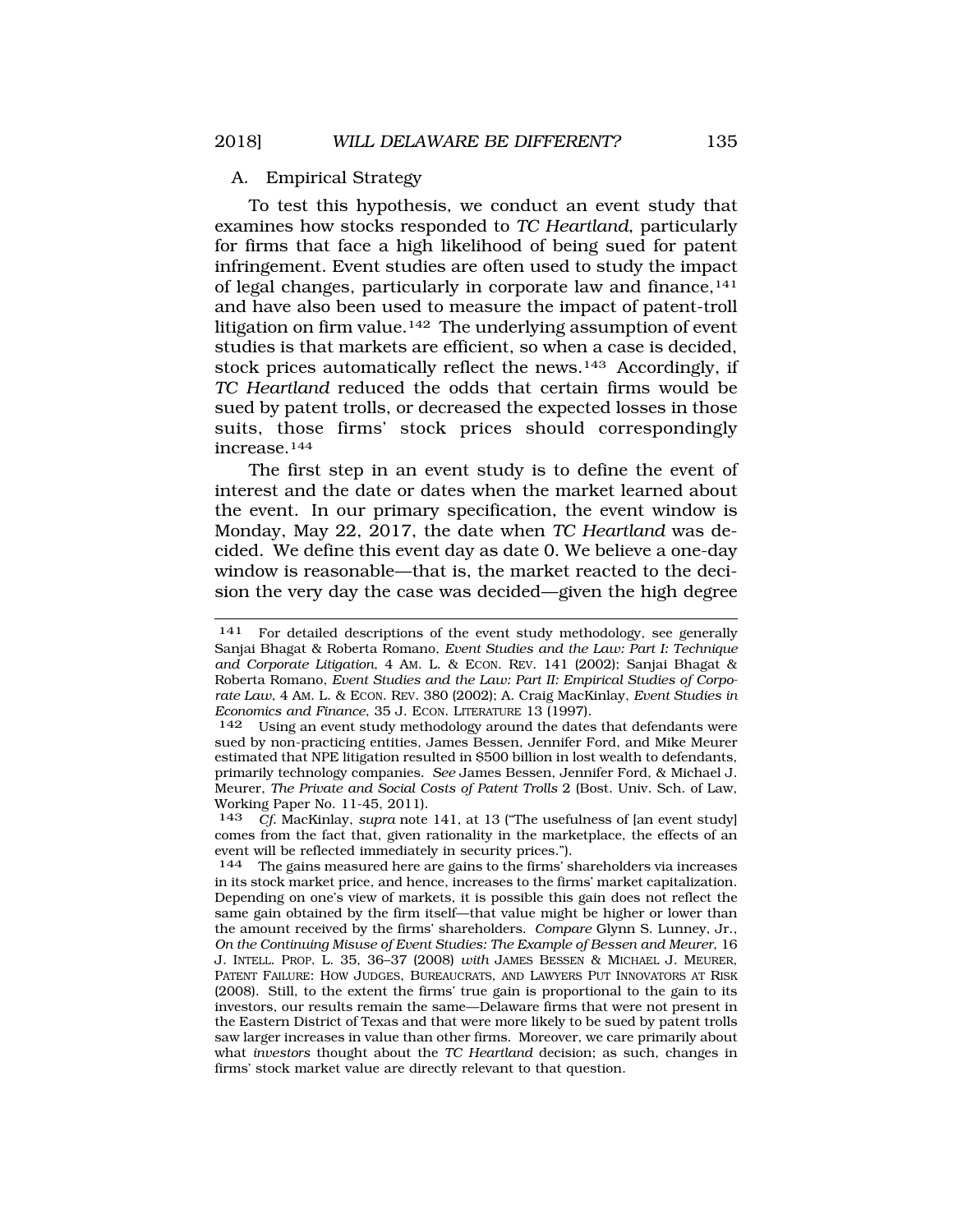of anticipation and broad news coverage surrounding the decision. Regardless, our results remain robust for longer time windows.145

The next step is to estimate what the expected return for each stock would have been during the event period if the event had not occurred (i.e., if *TC Heartland* had not been decided). The abnormal return that is attributable to the event (i.e., the stock price effect of the event) is the actual return minus the expected return. To compute the expected return on the event window, we use the following regression model,

$$
R_{it} = ait + \beta_i R_{mt} + \varepsilon_{it}
$$

where  $R_{it}$  is the return on stock *i* on date *t*;  $R_{mt}$  is the market return on date *t*; and  $\varepsilon_{it}$  is an error term, common to all regression models. The model is estimated using observations from a window of 180 trading days prior to the event date [-180,-1].

This first regression yields estimated parameters,  $\widehat{\alpha}$  and  $\beta$ , event date. This equals  $\widehat{\alpha}_i$  +  $\beta_iR_{mt}$ , using the market return on which we can then use to calculate the expected return on the the event day. The abnormal return, *ARit*, for stock *i* is then simply the actual stock return minus the expected stock return:

$$
AR_{it} = R_{it} - \hat{\alpha}_i - \hat{\beta}_i R_{mt}
$$

Typically, to estimate the impact of an event, we would calculate the average abnormal return for the event for each stock, and then average across all stocks affected by the event. This approach, however, does not make sense here for two reasons.

First, *TC Heartland* did not directly affect some companies. These include firms traded on a U.S. stock exchange but incorporated outside the country.146 Moreover, some firms will still likely be suable for patent infringement in the Eastern District of Texas post-*TC Heartland*, either because they are incorporated in Texas, or because they are somehow physically present in the Eastern District (e.g., via their corporate headquarters or a store). We refer to this category of firms as

<sup>145</sup> We will also look at a longer event window, which starts on the day of the judgment and ends on Friday, May 26, 2017 (i.e., date [0,+4]).

<sup>146</sup> The *TC Heartland* Court noted that foreign incorporated firms were not affected by the decision. *See* 137 S. Ct. 1514, 1520 n.2 (2017). We note, though, that in principle *TC Heartland* could affect firms that are not incorporated in the United States if the market predicts that they will reincorporate into a U.S. state. Moreover, it is possible that future litigation or legislation could affect the status of foreign incorporated firms as well.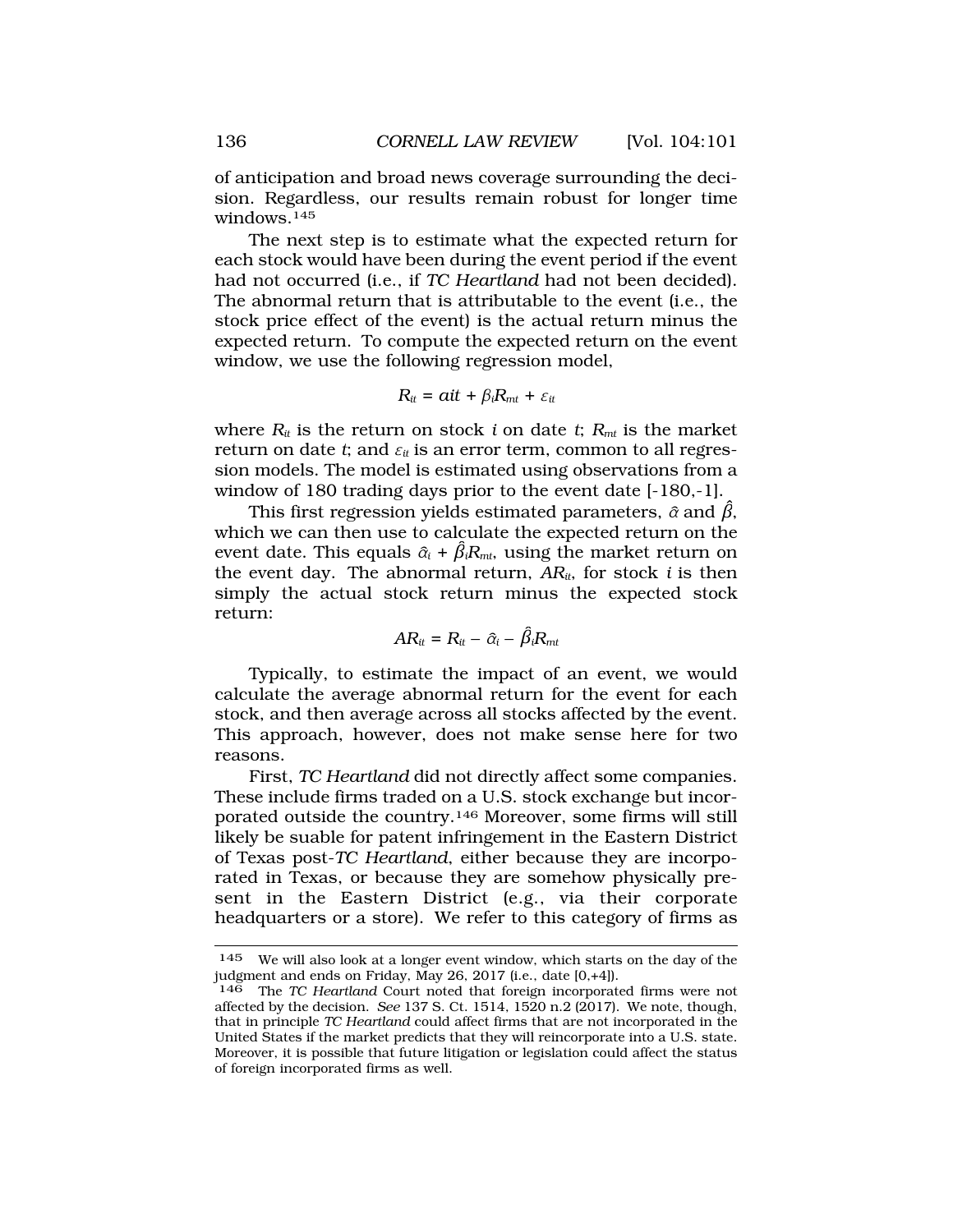"Texas firms" for simplicity. We therefore divided public companies into an *Affected* group—non-Texas firms incorporated in the United States—and an *Unaffected* group—all other firms in our sample. Our hypothesis is that the stock price impact of *TC Heartland* should be positive and significantly higher for the Affected group than for the Unaffected group.

Second, firms within the Affected group might vary in how sensitive they are to *TC Heartland*, because many companies in this group might rarely be sued for patent infringement. For companies that face a high (low) probability of being sued, the abnormal return should be higher (lower). Accordingly, we estimate the probability of facing patent infringement litigation using the following model:

$$
L_{it} = \gamma X_{it} + \mu_t + \tau_j + \varepsilon_{it}
$$

where  $L_{it}$  is a dummy variable that is equal to 1 if a firm is subject to a patent-infringement lawsuit in year *t* and 0 otherwise;  $X_{it}$  are firm-year financial controls, such as cash levels and expenditures on research and development;  $\mu_t$  are yearfixed effects, and  $\tau_i$  are industry-fixed effects.<sup>147</sup> We estimate this model using data on patent lawsuits from 2000 to 2015, as described below. For the main specification, we use a logistic regression model, but our results are robust to other models too.148 Using the estimates from the regression, we compute the predicted litigation probability of public firms as of the end of 2016. We focus in particular on the probability that a firm will be sued by a patent troll, the most common and arguably most disruptive form of patent litigation.<sup>149</sup>

Our final step is to regress the abnormal return of each firm on the probability of being sued by a patent troll. We predict that the higher this probability, the higher the abnormal returns for the Affected firms. In other words, an Affected firm that is very likely to be sued by a patent troll in 2016 will have a larger positive abnormal return than an Affected firm that is unlikely to be sued by a troll. We do not predict any

<sup>147</sup> This model is largely the same as that used in Lauren Cohen, Umit Gurun, & Scott Duke Kominers, *Patent Trolls: Evidence from Targeted Firms* 8–11 (Nat'l. Bureau of Econ. Research Working Paper No. 20322, 2014).

<sup>148</sup> All the results are largely the same when we use a probit model, also commonly used for regressions involving binary dependent variables.

<sup>149</sup> We emphasize that for our purposes, it is not essential for this regression to establish that the variables that predict litigation have a causal impact on litigation probability; rather, it is sufficient that the variables can predict the likelihood of litigation, and in particular, distinguish between predictors of troll litigation and non-troll litigation.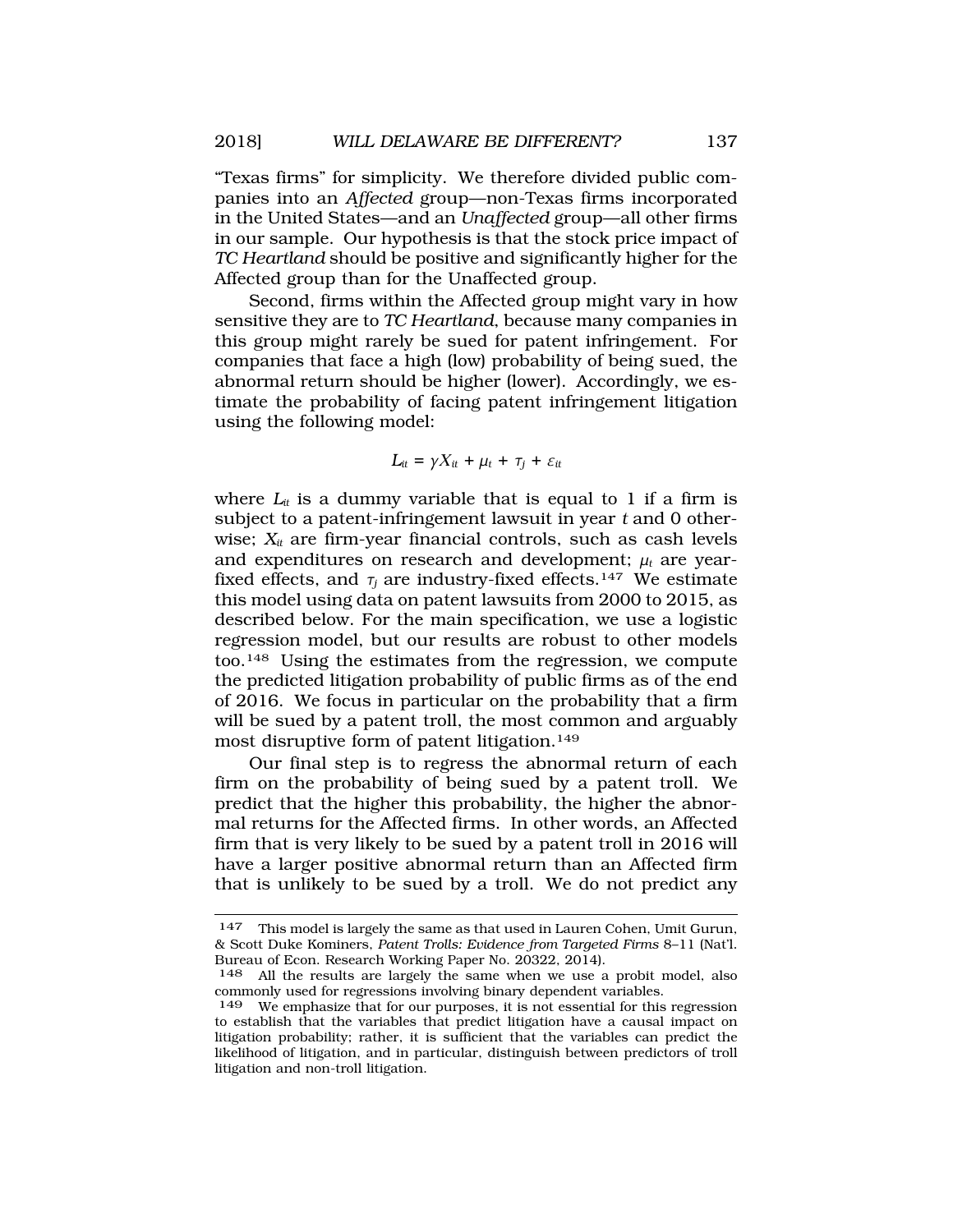<span id="page-37-0"></span>effect on Unaffected firms, since the *TC Heartland* decision did not impact where they could be sued.

Furthermore, because we are interested in the potential effect of Delaware courts on patent litigation, we also split the group of Affected firms into those incorporated in Delaware and those incorporated elsewhere. We examine whether the abnormal returns of each group are related to the probability of litigation. If the market expects Delaware to provide greater expertise and predictability for patent-infringement lawsuits, then the abnormal returns of Affected Delaware firms will be more sensitive to litigation probability than those of the Affected non-Delaware firms or the Unaffected firms.

We note that in regressing the abnormal returns on a predicted probability we run the risk that our estimates will be biased. This is because predicted probability is, in econometric terms, a "generated regressor," meaning that it is not observed in the data, but is estimated using other data (here, from the logistic probability regression). Therefore, it is inevitably measured with some error, and the estimates on these probabilities could be biased.150 To address this problem, we compute the standard errors of the estimates using a two-step bootstrapping process, which ensures that our estimates are consistent.151

## B. Constructing the Dataset and Summary Statistics

We first construct a panel dataset to estimate the probability that a firm will be sued for patent infringement. Our sample is the universe of public firms from 2000 to 2015 in Compustat, a leading financial and corporate database. We match public firm names to data on patent-infringement litigation, sourced from the patent-litigation dataset released in 2017 by the Office of the Chief Economist at the USPTO.152 This dataset in turn contains information obtained from Public Access to Court Electronic Records (PACER) on all patent-infringement suits filed in federal district courts from 1963 to

<sup>150</sup> *See* Kevin M. Murphy & Robert H. Topel, *Estimation and Inference in Two-Step Econometric Models*, 3 J. BUS. & ECON. STAT. 370, 375 (1985); Adrian Pagan, *Econometric Issues in the Analysis of Regressions with Generated Regressors,* 25 INT'L ECON. REV. 221, 233–35 (1984).

<sup>151</sup> We follow largely the same procedure as in Quamrul Ashraf & Oded Galor, *The "Out of Africa" Hypothesis, Human Genetic Diversity, and Comparative Economic Development*, 103 AM. ECON. REV. 1, 18–19 (2013).

<sup>152</sup> The Patent Litigation Dataset is described in Alan C. Marco, Asrat Tesfayesus, & Andrew A. Toole, *Patent Litigation Data from US District Court Electronic Records (1963-2015)*, (USPTO Econ. Working Paper No. 2017-06, 2017), https:// ssrn.com/abstract=2942295 [<https://perma.cc/Z9YZ-V4YW>].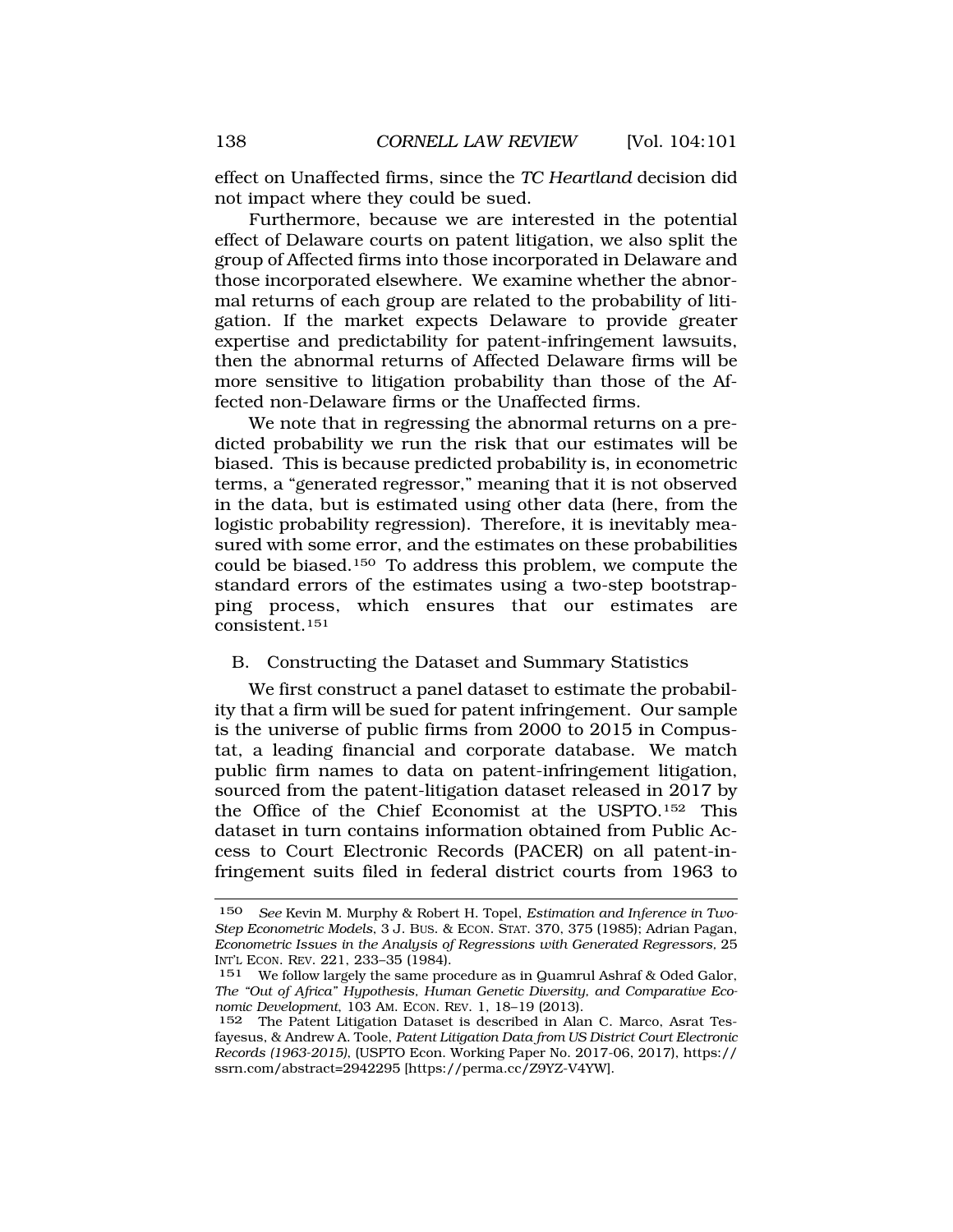2015.153 The matching to Compustat is based on defendant names using a mix of exact, fuzzy, and manual means.154 We further categorized each lawsuit by type of plaintiff, using the Stanford Non-Practicing Entity Litigation Dataset, which categorizes plaintiffs based on whether they are non-practicing entities (NPEs), and if so, whether the NPE is a practicing assertion entity (PAE) as opposed to, for example, a university.155 We treat any lawsuit filed by a PAE as patent-troll litigation.

The variables we use to predict litigation probability include standard accounting measures from the Compustat database: total assets, market value, R&D expense, and cash level. We use lagged variables for the previous year and apply log transformations to these variables. We further include past returns, which are the firm's stock returns for the past twelve months. In addition, we include a variable, *CashShock*, which is equal to 1 if a firm's change in cash in the prior fiscal year is among the top 5% of cash changes in the firm's industry in that year. We calculate the book-to-market ratio, which is the ratio of firm book-value of equity to market value of equity, as of the end of the previous fiscal year.156 We also construct a variable *Patents*, which includes the number of patents issued to the firm in the past five years, using data from Kogan et al.<sup>157</sup>

156 Book value of equity is the sum of stockholders equity (SEQ), Deferred Tax (TXDB), and Investment Tax Credit (ITCB), minus Preferred Stock (PREF). Depending on data availability, we use redemption (item PSTKRV), liquidation (item PSTKL), or par value (item PSTK) to represent the book value of preferred stock.

157 *See generally* Leonid Kogan et al., *Technological Innovation, Resource Allocation, and Growth*, 132 Q.J. ECON. 665 (2017). This database contains utility patents issued by the USPTO between January 1, 1926 and November 2, 2010. Utility patents are patents issued for the invention of new and useful processes, machines, manufactures, or compositions of matter, or new and useful improvements thereof. Similar to Cohen et al., *supra* note 147, at Table A1, we use the

<sup>153</sup> *Id.* at 5. This dataset was supplemented by additional data provided by Lex Machina on defendant names for a random subsample of cases.

<sup>&</sup>lt;sup>154</sup> Our resulting dataset appears to roughly match the raw numbers and time trends in data used by Cohen et al., *supra* note 147, at 29, who combined patent litigation data with proprietary data on patent trolls and publicly-traded firms from RPX Corporation, as well as hand-coded data from Cotropia et al., *supra*  note 7.

<sup>155</sup> *See* Shawn P. Miller et al., Introduction to the Stanford NPE Litigation Dataset, 1–2 (Oct. 23, 2017) (Draft). The Stanford NPE dataset categorizes plaintiffs into one of thirteen categories. They are: (1) Acquired patents; (2) University heritage or tie; (3) Failed startup; (4) Corporate heritage; (5) Individual-inventorstarted company; (6) University/Government/Non-profit; (7) Startup, pre-product; (8) Product company; (9) Individual; (10) Undetermined; (11) Industry consortium; (12) IP Subsidiary of product company; (13) Corporate-inventor-started company. Category 8 includes practicing entities; categories 1, 4, and 5 collectively are considered patent-assertion entities. *Id.* at 6–7.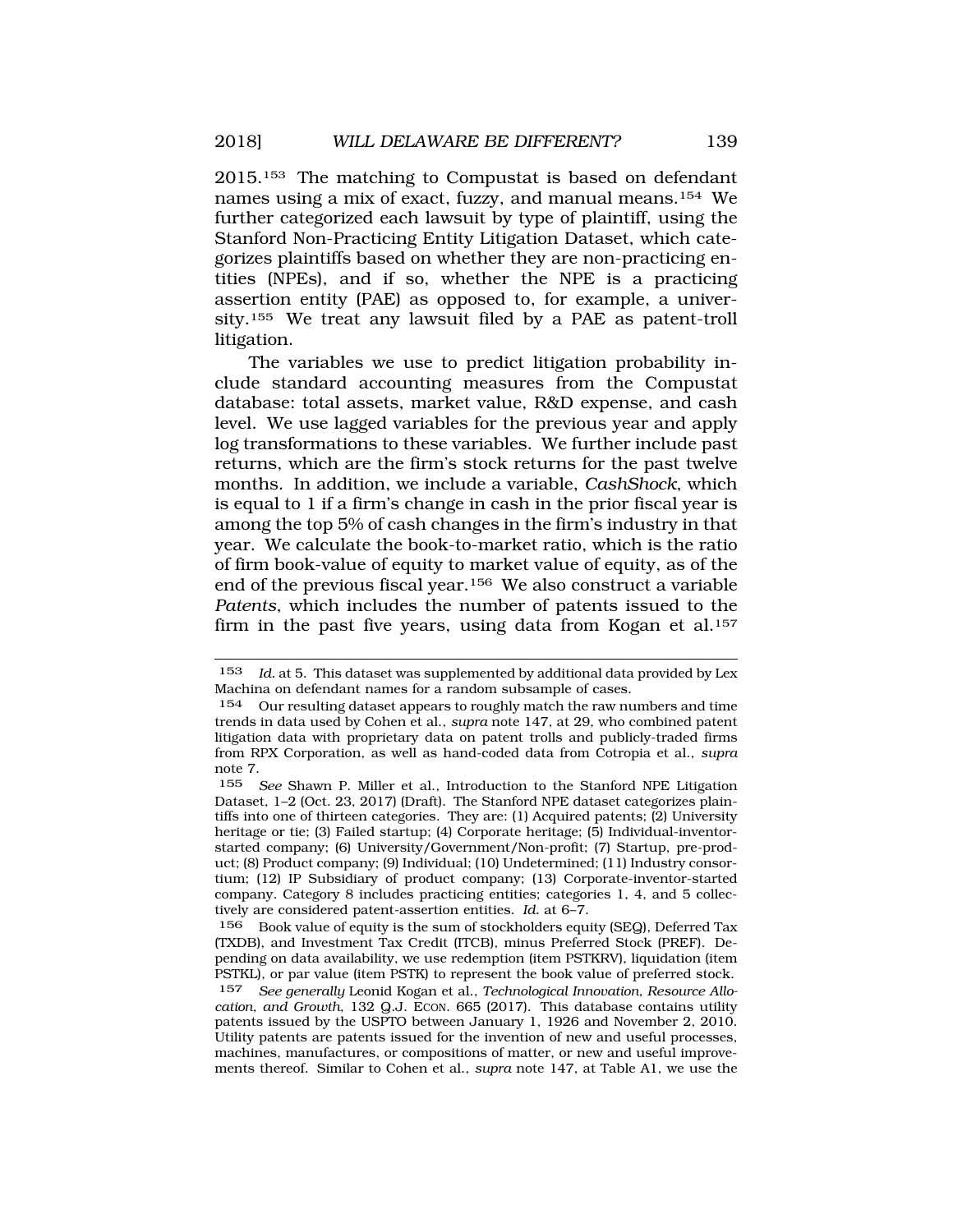Finally, we add dummy variables equal to 1 for missing data on R&D and missing data on patents.

Table 1 describes the data. The final database includes 82,311 firm-year observations and 11,922 firms. The average firm faces 0.20 patent infringement lawsuits per year, and 0.10 lawsuits per year by patent trolls.

|                        | Mean     | 25% perc. | <b>Median</b> | 75% perc. | Std. Dev. |
|------------------------|----------|-----------|---------------|-----------|-----------|
| Patent Lawsuits        | 0.20     | 0.00      | 0.00          | 0.00      | 1.37      |
| Lawsuits by Trolls     | 0.10     | 0.00      | 0.00          | 0.00      | 0.81      |
| Cash Level             | 297.96   | 2.28      | 16.38         | 90.42     | 1.832.89  |
| Cash Shock             | 0.06     | 0.00      | 0.00          | 0.00      | 0.23      |
| R&D Expense            | 61.56    | 0.00      | 0.00          | 6.89      | 447.50    |
| <b>Total Assets</b>    | 5,860.55 | 30.63     | 211.75        | 1.343.42  | 45.525.42 |
| Market Value           | 3.739.42 | 34.14     | 219.93        | 1.241.13  | 17.478.86 |
| Book/Market            | 2.08     | 0.21      | 0.48          | 0.87      | 109.30    |
| Past Returns           | 0.36     | $-0.34$   | 0.00          | 0.31      | 20.84     |
| Patents                | 37.99    | 0.00      | 0.00          | 1.00      | 407.20    |
| Missing R&D            | 0.43     | 0.00      | 0.00          | 1.00      | 0.49      |
| <b>Missing Patents</b> | 0.28     | 0.00      | 0.00          | 1.00      | 0.45      |

TABLE 1: FIRM DESCRIPTIVE STATISTICS, 2000–2015

This table shows descriptive statistics for the sample used for estimating the probability of patent-infringement lawsuits. The sample includes 11,922 public firms from 2000–2015 (82,311 firm-year observations). All variables are defined in the Appendix.

We calculate daily returns using data on stock prices and dividends sourced from the Center for Research in Security Prices (CRSP).158 We keep the data for only the firms that (1) trade on a U.S. stock exchange (2) have at least 170 trading days in the estimation period prior to the event date (3) whose stock traded throughout the week of the event date and (4) that did not issue new stocks or redeem their shares in the relevant period. For the market return, we use the value-weighted return of all CRSP firms incorporated in the United States and listed on the NYSE, AMEX, or NASDAQ.

We also divide firms into several groups. The first is Affected firms, which are all firms incorporated in the United States excluding (1) firms incorporated in Texas (2) firms whose headquarters are located in the Eastern District of Texas and (3) firms that have a store in the Eastern District of Texas based

final year of the database to proxy for the patent stock of companies between 2011 and 2015.

<sup>158</sup> Returns are equal to today's price plus any dividends, divided by yesterday's price.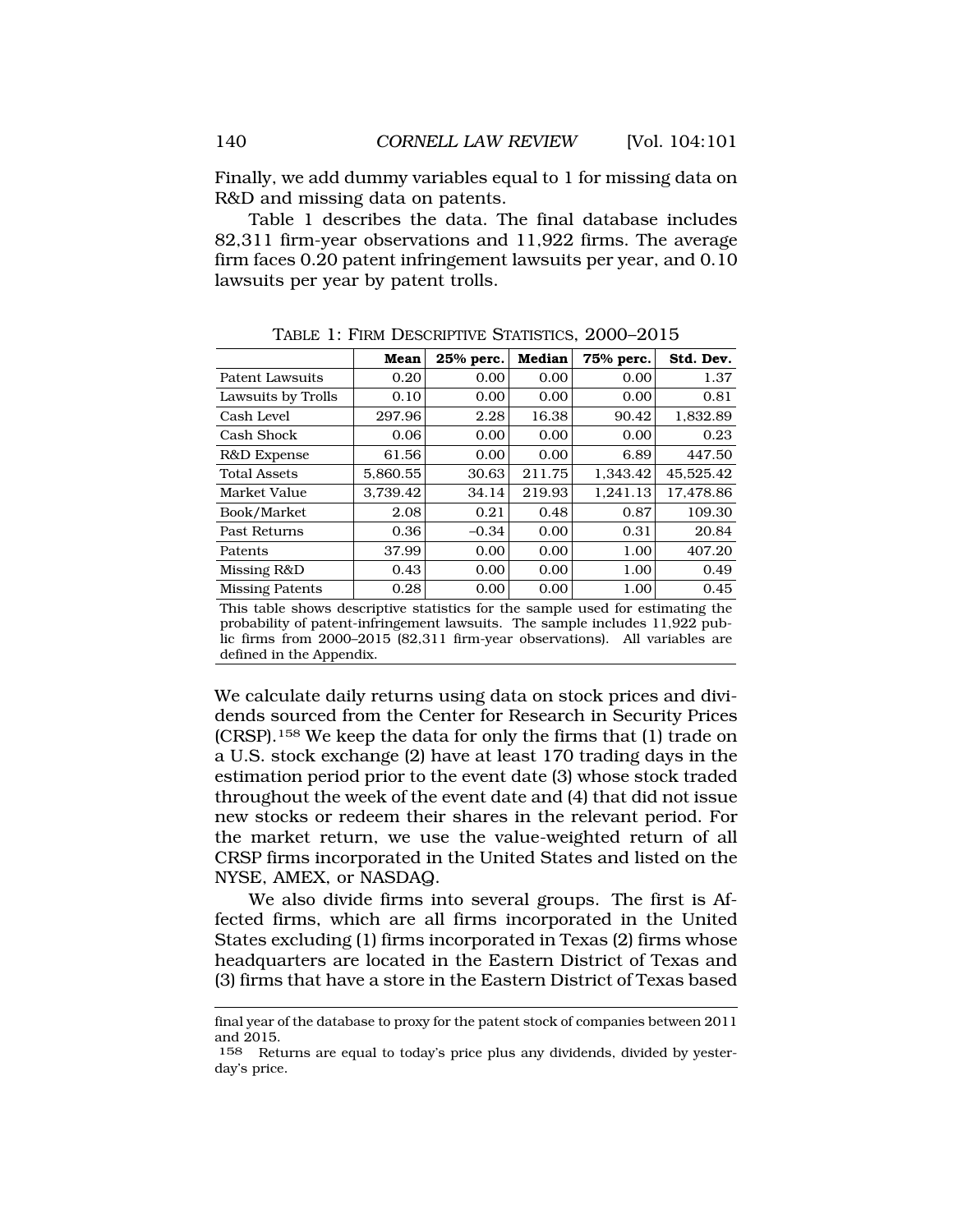on manual checks of firms' websites.159 We compute the litigation probability using the estimates from the litigation probability regressions and the variable values for the 2016 fiscal year.

The final sample includes 1,548 firms. Seventy-four percent of the firms in the sample are in the Affected group, 47% are Affected firms incorporated in Delaware and 26% are Affected firms not incorporated in Delaware (see Table 2).

|                | Mean     | 25% perc. | Median   | 75% perc. | Std. Dev. |
|----------------|----------|-----------|----------|-----------|-----------|
| Affected       | 0.74     | 0.00      | 1.00     | 1.00      | 0.44      |
| Affected DE    | 0.47     | 0.00      | 0.00     | 1.00      | 0.50      |
| Affected No DE | 0.26     | 0.00      | 0.00     | 1.00      | 0.44      |
| Market Value   | 9.195.80 | 290.98    | 1.295.13 | 4.798.19  | 32.226.16 |
| R&D Expense    | 148.19   | 0.00      | 0.00     | 22.11     | 941.86    |
| Cash           | 671.07   | 20.41     | 77.06    | 300.00    | 3,640.37  |
| Patents        | 73.60    | 0.00      | 0.00     | 1.00      | 757.52    |

TABLE 2: TC HEARTLAND EVENT STUDY — DESCRIPTIVE STATISTICS

This table shows descriptive statistics for firms in the event study of the impact of *TC Heartland* on firm value. The sample includes 1,548 public firms from 2017. All variables are defined in the Appendix.

## C. The Value of *TC Heartland* to Shareholders

The first-stage regressions show which factors predict the probability of patent litigation. These regressions are in Table 3. In column 1 we examine the general probability of facing patent-infringement litigation, and in column 2, we evaluate the probability of facing litigation brought by patent trolls. The signs and magnitudes for the coefficients in columns 1 and 2 are mostly similar.

As expected, the estimates for the coefficients on R&D expense and the number of patents are positive and statistically significant in columns 1 and 2. This means that firms with

To identify whether firms have stores in the Eastern District of Texas, we identify specific industries that are more likely to engage in retail, and firms that have a retail business segment based on the Compustat historical segments database. We manually check the websites of these companies to determine if they have a store in the Eastern District of Texas. Undoubtedly, this laborintensive process will include some errors. However, to the extent these are "classic measurement errors" that are uncorrelated with the probability that the firm is likely to be sued for patent infringement and uncorrelated with the firm's stock market performance during the event study, then if anything, these measurement errors attenuate our result, which would be even stronger in the absence of such errors. *See, e.g.*, JOHN BOUND, CHARLES BROWN, & NANCY MATHIOWETZ, *Measurement Error in Survey Data*, *in 5,* HANDBOOK OF ECONOMETRICS, 3705–3843 (2001). 159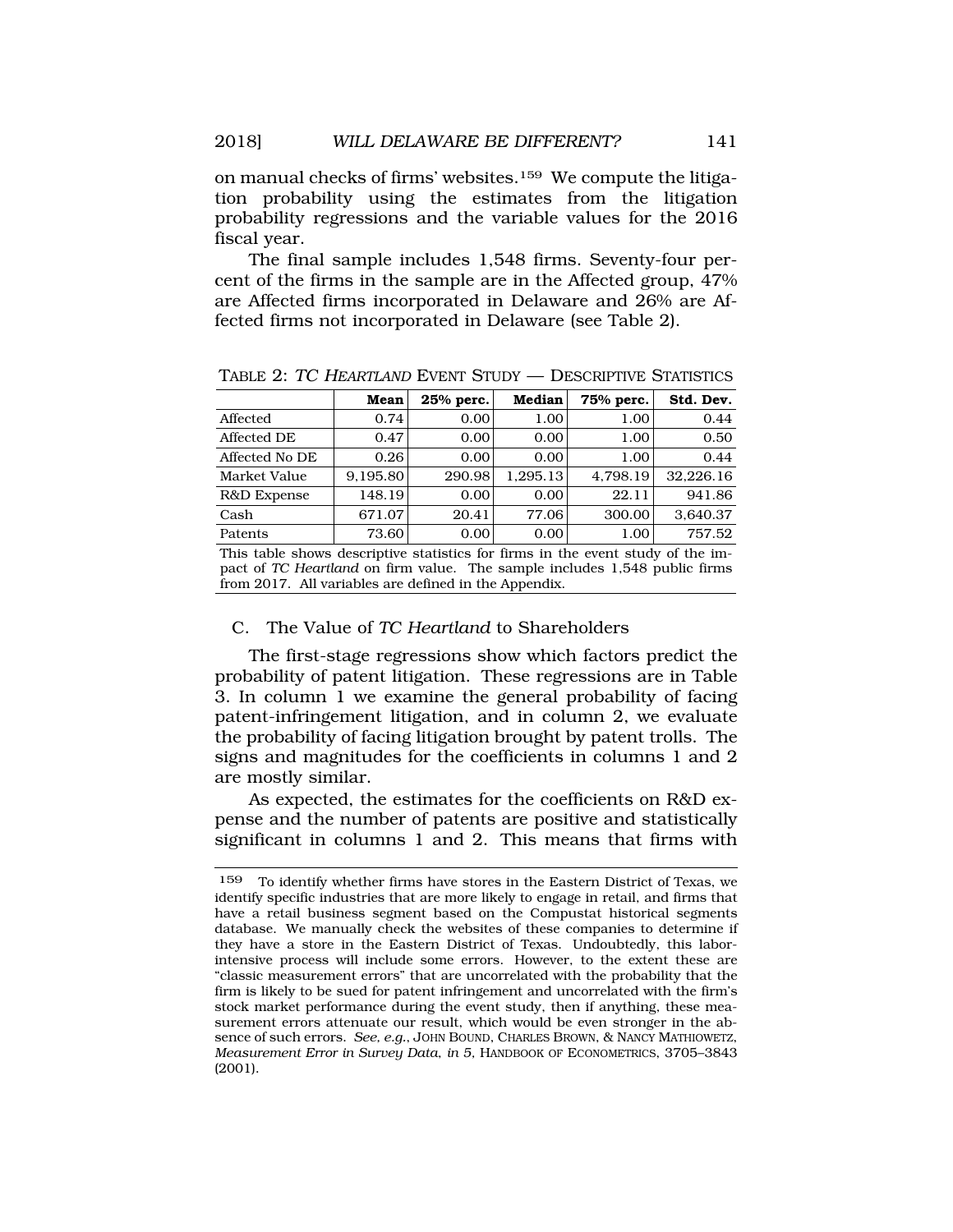more R&D expenses and more patents are more likely to be sued. We also find, similar to a study by Cohen et al., that plaintiffs tend to sue firms with high levels of cash, presumably to increase their chances of monetary recovery.160

In column 3, we evaluate the probability of a lawsuit only by a non-troll entity; the dependent variable is a dummy equal to 1 if a firm is subject to a patent lawsuit that is not a troll lawsuit (i.e., it was not filed by a PAE). Interestingly, the coefficients on cash and R&D expenditures are smaller than in columns 1 and 2, and they are only statistically significant at the 10% level. This suggests that the probability of lawsuits by trolls may be materially different than the probability of lawsuits by non-trolls.

We use these estimates to generate predicted probabilities for each firm for which we calculated abnormal returns. The average and median lawsuit probabilities are 13.8% and 6.7%, the average and median troll probabilities are 8.1% and 2.8%, respectively, and for non-troll lawsuits the average and median are 5.6% and 2.8% (see Table 4).

|                             | (1)          |           | (2)                   |           | (3)                |           |
|-----------------------------|--------------|-----------|-----------------------|-----------|--------------------|-----------|
|                             | All Lawsuits |           | <b>Troll Lawsuits</b> |           | Non-Troll Lawsuits |           |
| Cash Level                  | $0.0612***$  | (2.69)    | $0.114***$            | (3.74)    | $0.0430*$          | (1.66)    |
| Cash Shock                  | 0.0412       | (0.83)    | 0.0812                | (1.31)    | 0.0877             | (1.63)    |
| R&D Expense                 | $0.0961***$  | (3.70)    | $0.137***$            | (3.99)    | $0.0494*$          | (1.76)    |
| <b>Total Assets</b>         | $0.158***$   | (4.87)    | $0.224***$            | (5.02)    | $0.127***$         | (3.37)    |
| Market Value                | $0.229***$   | (7.39)    | $0.161***$            | (3.85)    | $0.273***$         | (7.56)    |
| Book/Market                 | $-0.194***$  | $(-2.66)$ | $-0.291***$           | $(-3.01)$ | $-0.113$           | $(-1.21)$ |
| Past Returns                | 0.000625***  | (2.85)    | 0.000720***           | (3.15)    | $0.000592***$      | (2.72)    |
| Patents                     | $0.137***$   | (7.16)    | $0.122***$            | (4.77)    | $0.132***$         | (6.47)    |
| Missing R&D                 | $-0.232***$  | $(-2.62)$ | $-0.0169$             | $(-0.14)$ | $-0.385***$        | $(-3.85)$ |
| <b>Missing Patents</b>      | $-0.433***$  | $(-4.90)$ | $-0.459***$           | $(-3.85)$ | $-0.379***$        | $(-3.83)$ |
| Pseudo $R^2$                | 0.284        |           | 0.350                 |           | 0.261              |           |
| N (firm-year obs)           | 82.311       |           | 82,311                |           | 82,311             |           |
| s stotisties in perspiheess |              |           |                       |           |                    |           |

TABLE 3: PATENT INFRINGEMENT LAWSUIT PROBABILITY **DETERMINANTS** 

*z* statistics in parentheses  $p < 0.10,$   $\degree p < 0.05,$   $\degree\degree p < 0.01$ 

Table 3 presents the results of the logit model. The dependent variable in column (1) is a dummy variable equal to 1 if the firm is sued for patent infringement in a given year. The dependent variable in column  $(2)$  is a dummy equal to 1 if the firm is sued for patent infringement in a given year and the plaintiff is a patent assertion entity. The dependent variable in column (3) is a dummy equal to 1 if the firm is sued for patent infringement and the plaintiff is not a patent assertion entity. All variables are defined in the Appendix.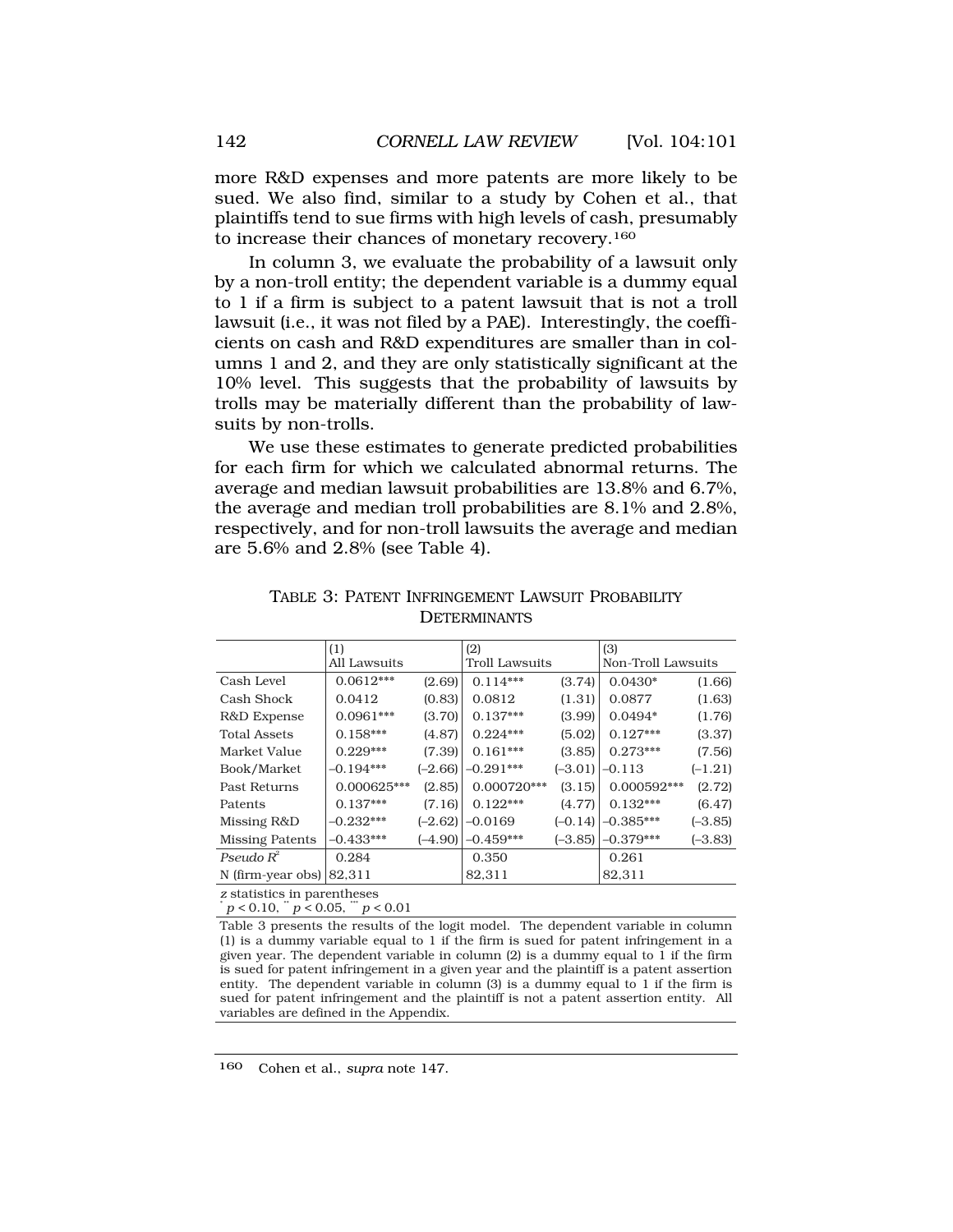Next, we calculate the average abnormal returns and the one working-week cumulative abnormal returns for the total sample.<sup>161</sup> The average and median abnormal returns on the day *TC Heartland* was decided are both -0.1%. The average and median cumulative abnormal returns are -1.0% and -0.7% (see Table 4).

|  | TABLE 4: EVENT STUDY OF TC HEARTLAND - RESULTS AND |
|--|----------------------------------------------------|
|  | PREDICTED LAWSUIT PROBABILITIES                    |

|                                                                              | Mean     | 25% perc. | Median   | 75% perc. | Std. Dev. |  |
|------------------------------------------------------------------------------|----------|-----------|----------|-----------|-----------|--|
| Abnormal returns<br>(May 22, 2017)                                           | $-0.001$ | $-0.009$  | $-0.001$ | 0.007     | 0.017     |  |
| Cumulative<br><b>Abnormal Returns</b><br>$(May 22-26, 2017)$                 | $-0.010$ | $-0.028$  | $-0.007$ | 0.012     | 0.040     |  |
| Lawsuit Probability                                                          | 0.138    | 0.028     | 0.067    | 0.172     | 0.174     |  |
| <b>Non-Troll Probability</b>                                                 | 0.056    | 0.011     | 0.028    | 0.069     | 0.078     |  |
| <b>Troll Probability</b>                                                     | 0.081    | 0.010     | 0.028    | 0.090     | 0.133     |  |
| This table shows the results of the stock-price event study around TC Heart- |          |           |          |           |           |  |

 *land* for a sample of 1,548 public firms from 2017. The first row reports the abnormal returns on the day *TC Heartland* was decided—May 22, 2017. The Cumulative Abnormal Returns reports the sum of abnormal returns for the week in which *TC Heartland* was decided (May 22–26, 2017). The table also shows the predicted lawsuit probability, non-troll litigation probability and troll probability for firms in the sample, which are based on the estimates presented in Table 3 (with definitions in the Appendix).

The main results of our analysis are reported in Table 5. Panel A of the table shows results for Affected firms, and Panel B divides Affected firms into those incorporated in Delaware and other firms not incorporated in Delaware. The coefficients of interest are the interaction of the various litigation probabilities with the dummy variable for Affected firms.162 Both columns in both panels denote a different litigation proxy (LP). In column 1, we use the probability of non-troll lawsuits, and in column 2, we focus on the probability of lawsuits by patent trolls.

Our first results in Panel A suggest that *TC Heartland* did not disparately affect firms facing a high probability of non-troll litigation. Thus, the coefficient on non-troll lawsuit probability is small and statistically insignificant, including for firms affected by the decision (see column 1 of Panel A).

<sup>161</sup> We trim 1% of the observations in order to exclude stocks that experienced very high or low increase or drop in value, which is more likely to be the result of firm-specific events rather than the court's decision.

<sup>162</sup> Note that the coefficient on Affected is just a control for any factors that might have affected the value of Affected firms on the event day(s).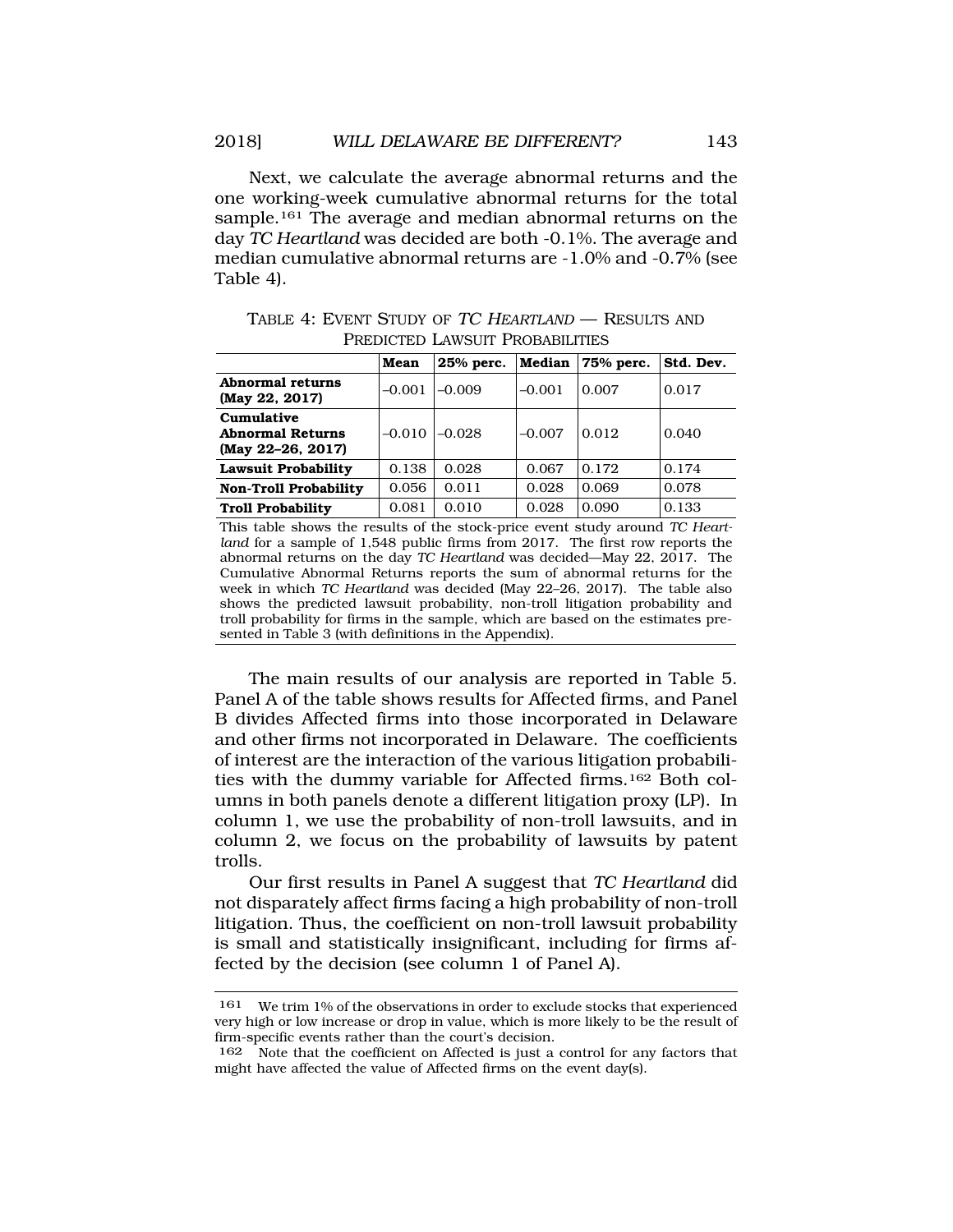When we examine column 2, we see that firms certain to be sued by patent trolls (i.e., with probability 1) experienced no meaningful increase in returns, whereas those affected by the decision experienced an increase of 0.975%. This result suggests that *TC Heartland* was good news primarily for Affected firms that face a high risk of troll litigation, rather than just any patent-infringement lawsuit.

TABLE 5: THE IMPACT OF TC HEARTLAND ON FIRM VALUE AND LITIGATION PROBABILITY — ONE DAY ABNORMAL RETURNS [0]

| Panel A    |                          |                      | <b>Panel B</b>   |                          |                      |
|------------|--------------------------|----------------------|------------------|--------------------------|----------------------|
|            | (1)                      | (2)                  |                  | (1)                      | (2)                  |
|            | Non-Troll<br>Probability | Troll<br>Probability |                  | Non-Troll<br>Probability | Troll<br>Probability |
| Litigation | 0.00271                  | 0.00011              | Litigation       | 0.00271                  | 0.00011              |
| Proxy (LP) | (0.008)                  | (0.004)              | Proxy (LP)       | (0.007)                  | (0.004)              |
| Affected   | $-0.00102$               | $-0.00164$           | Affected DE      | $-0.00129$               | $-0.00202$           |
|            | (0.001)                  | (0.001)              |                  | (0.001)                  | (0.001)              |
| Affected   | 0.00127                  | $0.00975**$          | Affected         | 0.00264                  | $0.01131**$          |
| xLP        | (0.009)                  | (0.005)              | $DE \times LP$   | (0.010)                  | (0.005)              |
|            |                          |                      | Affected         | $-0.00057$               | $-0.00093$           |
|            |                          |                      | <b>NODE</b>      | (0.001)                  | (0.001)              |
|            |                          |                      | Affected         | $-0.00093$               | 0.00530              |
|            |                          |                      | $NODE \times LP$ | (0.010)                  | (0.006)              |
| Constant   | $-0.00040$               | $-0.00026$           | Constant         | $-0.00040$               | $-0.00026$           |
|            | (0.001)                  | (0.001)              |                  | (0.001)                  | (0.001)              |

*N* = 1*,*548. \*\*\* p*<*0.01, \*\* p*<*0.05, \* p*<*0.1. Bootstrap standard errors, accounting for use of generated regressors, are reported in parentheses.

Table 5 reports OLS regressions results, where the dependent variable is firm abnormal returns on May 22, 2017, the day *TC Heartland* was decided. Litigation Proxy (LP) is Non-Troll Probability in column (1), and Troll Probability in column (2). Affected  $\times$  LP, Affected DE  $\times$  LP, Affected NODE  $\times$  LP are all interaction terms between Litigation Proxy and Affected, Affected DE or Affected NODE, respectively. All variables not defined here are defined in the Appendix.

Panel B shows our key result: the coefficients of interest for non-troll litigation are economically small and statistically insignificant (see column 1), but the coefficient on *Affected DE* × *LP* is positive and statistically significant when LP measures the probability of facing troll litigation (see column 2). More specifically, Affected Delaware firms certain to face patent troll litigation experienced a 1.131% increase in stock price. This means investors viewed *TC Heartland* as a favorable outcome primarily for Affected firms that faced a high probability of being sued by a troll and were incorporated in Delaware, rather than firms incorporated elsewhere.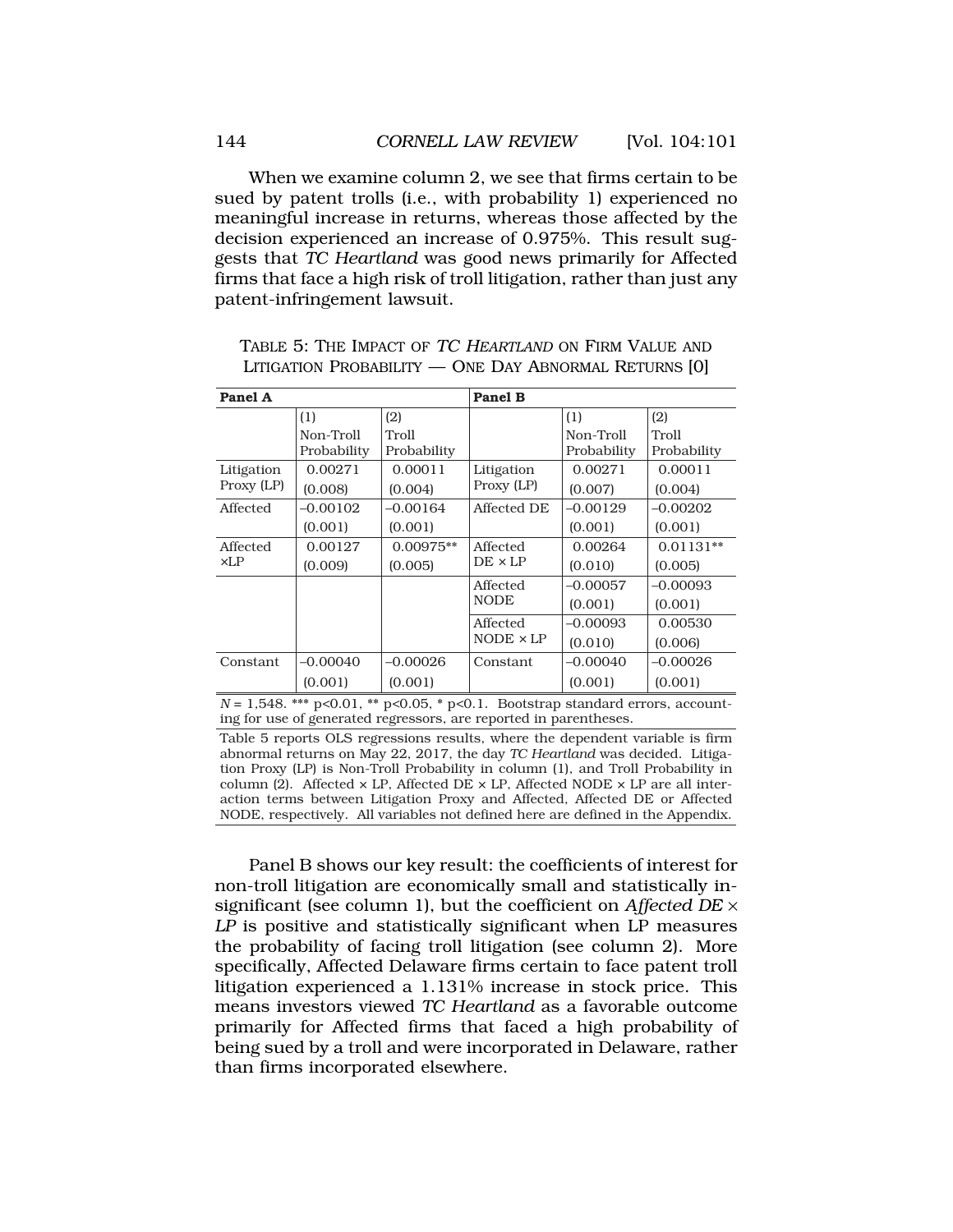In Table 6, we examine the cumulative abnormal returns for the full week surrounding *TC Heartland*. Naturally, these results are less informative because other confounding events might have occurred during the week to affect firms' returns. Nonetheless, the results are largely similar to those in Table 5. In Panel A, we observe a 2.143% increase in the stock price associated with troll litigation, although the result is only statistically significant at the 10% level.

More importantly, however, the results are again larger for Affected Delaware firms, as we can see in Panel B. Affected Delaware firms certain to face troll litigation experience an additional stock price increase of 3.271%. The result is smaller and not statistically significant for non-troll litigation.163 These results again suggest that Delaware firms especially benefited from the rule change in *TC Heartland*.

TABLE 6: THE IMPACT OF TC HEARTLAND ON FIRM VALUE AND LITIGATION PROBABILITY — CUMULATAIVE ABNORMAL

| Panel A    |                          |                      | <b>Panel B</b>   |                          |                      |
|------------|--------------------------|----------------------|------------------|--------------------------|----------------------|
|            | (1)                      | (2)                  |                  | (1)                      | (2)                  |
|            | Non-Troll<br>Probability | Troll<br>Probability |                  | Non-Troll<br>Probability | Troll<br>Probability |
| Litigation | 0.02841                  | 0.01763              | Litigation       | 0.02841                  | 0.01763              |
| Proxy (LP) | (0.020)                  | (0.011)              | Proxy (LP)       | (0.019)                  | (0.011)              |
| Affected   | $-0.00067$               | $-0.00176$           | Affected DE      | $-0.00427$               | $-0.00499$           |
|            | (0.003)                  | (0.003)              |                  | (0.003)                  | (0.003)              |
| Affected   | -0.00229                 | $0.02143*$           | Affected         | 0.02083                  | $0.03271***$         |
| xLP        | (0.024)                  | (0.013)              | $DE \times LP$   | (0.024)                  | (0.013)              |
|            |                          |                      | Affected         | $0.00525*$               | 0.00413              |
|            |                          |                      | <b>NODE</b>      | (0.003)                  | (0.003)              |
|            |                          |                      | Affected         | $-0.04722*$              | –0.00832             |
|            |                          |                      | $NODE \times LP$ | (0.026)                  | (0.016)              |
| Constant   | $-0.01100***$            | $-0.01124***$        | Constant         | $-0.01100***$            | $-0.01124***$        |
|            | (0.002)                  | (0.002)              |                  | (0.003)                  | (0.003)              |

RETURNS [0,+4]

*N* = 1*,*548. \*\*\* p*<*0.01, \*\* p*<*0.05, \* p*<*0.1. Bootstrap standard errors, accounting for the use of generated regressors, are reported in parentheses.

Table 6 reports OLS regressions results, where the dependent variable is firm cumulative abnormal returns from May 22, 2017, the day *TC Heartland* was decided, to May 26, 2017. Litigation Proxy (LP) is Non-Troll Probability in column (1), and Troll Probability in column (2). Affected  $\times$  LP, Affected DE  $\times$  LP, Affected NODE  $\times$  LP are all interaction terms between Litigation Proxy and Affected, Affected DE or Affected NODE, respectively. All variables not defined here are defined in the Appendix.

In column 1 of Panel B, we observe a large negative effect for Affected firms not incorporated in Delaware that are likely to face a high probability of non-troll litigation. There is no apparent good explanation for such a result, and in any case, it is not statistically significant at the 5% level. 163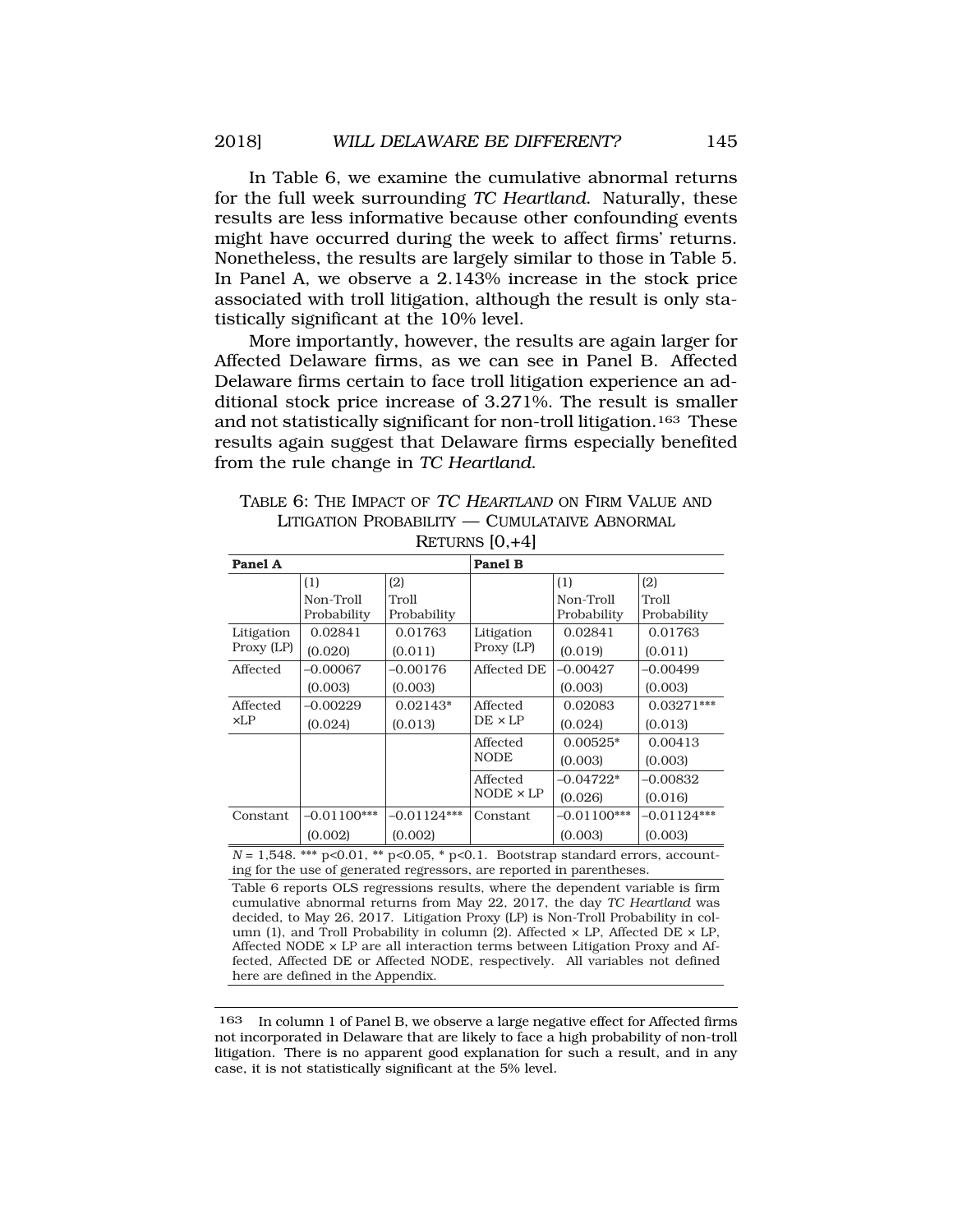<span id="page-45-0"></span>Notably, *TC Heartland* likely had less impact on some Affected Delaware firms that still have a stable and established physical presence in other, more patentee-friendly venues (not including the Eastern District of Texas). We cannot disentangle this effect in our regressions, since we do not know all the venues in which these firms maintain such a presence. Hence, the coefficients we report would likely be even higher if these firms did not maintain a physical presence in these other patentee-friendly jurisdictions (or if they decided to close these offices post-*TC Heartland* and the market did not anticipate they would do this when the case was decided).<sup>164</sup>

#### IV

## TC HEARTLAND'S IMPACT ON THE MARKET FOR INCORPORATION

Prior to *TC Heartland*, where a firm decided to incorporate had little impact on where it could be sued for patent infringement. Now, state of incorporation might matter more, particularly for non-retail or online companies who are likely to be sued by patent trolls. As such, an unexpected consequence of *TC Heartland* might be that future firm incorporation decisions will be influenced not only by states' differing corporate law regimes, but also by how friendly a state's federal district courts are to troll litigation. Although this will not affect firms that are unlikely to be sued for infringement, state of incorporation will now matter more for firms who face multiple troll suits each year.

How might *TC Heartland* impact firm incorporation decisions? While it is still early to speculate, we believe two trends might emerge. First, some states might adopt local rules and procedures that are more favorable to patent defendants in order to cater to local firms, or perhaps even to encourage nonlocal firms to incorporate there. Second, this new competition will likely end in a familiar way: with Delaware maintaining or

<sup>164</sup> In an additional robustness test, rather than splitting firms into Delaware Affected firms and Affected firms incorporated elsewhere, we include firms incorporated or located in California within the Delaware group. The rationale is that, similar to the District of Delaware, the federal courts of California, primarily the Northern and Southern Districts, are believed to be less amenable to troll litigation than the Eastern District of Texas. Including the California firms in the Delaware group does not change our results, which remain qualitatively the same. This is partly because there are few California firms in the sample that are not also incorporated in Delaware, and therefore this specification is not materially different from those presented in Tables 5 and 6. Nonetheless, this result may provide some support for the argument that California-based firms might also benefit from the Supreme Court's decision.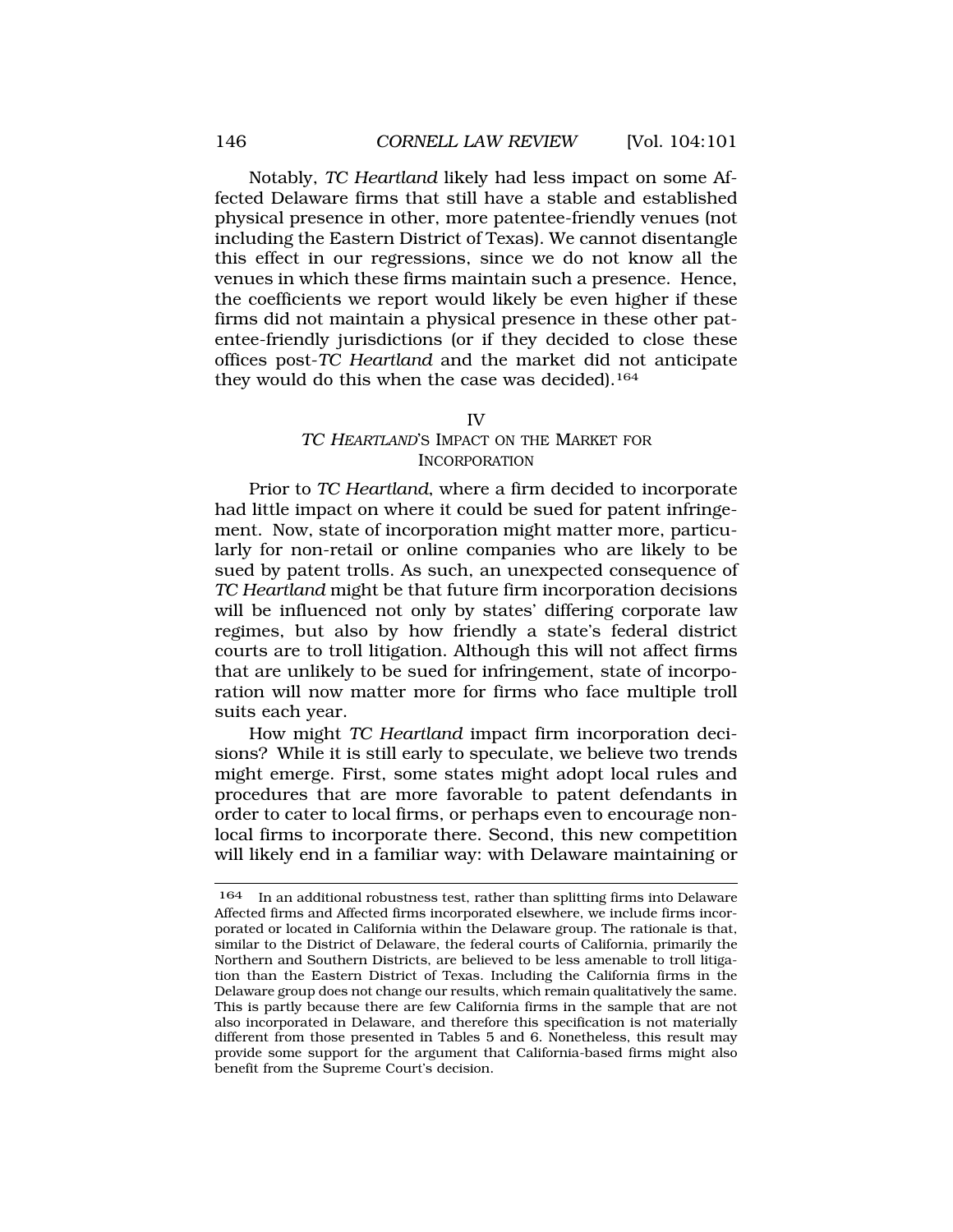even furthering its appeal as the dominant state of incorporation.

Regarding the first prediction, *TC Heartland* effectively shifted control over patent venue from plaintiffs to defendants, thereby raising the stakes of a firm's incorporation decision. In doing so, the decision created a new policy lever for states to encourage incorporations: shift one's local rules in favor of patent defendants rather than patentees and patent trolls. To the extent federal courts are influenced by local economic factors something that appeared to happen in the Eastern District of Texas<sup>165</sup>—they are more likely to adopt local rules or administrative procedures that favor patent defendants, to make the state they sit in a more attractive incorporation destination for firms.

To understand the benefits of this strategy, it is useful to briefly explain the dynamics within the market for incorporation, which is largely dominated by Delaware.166 Firms may incorporate in any state irrespective where their headquarters is located. More than 60% of public firms incorporated in the United States are incorporated in Delaware. Nevada emerged as a potential competitor to Delaware for firm incorporation,

<sup>165</sup> *See supra* notes 56–59 and accompanying text.

There is a voluminous scholarly literature that explores whether a market for incorporation generates efficient corporate laws that benefit shareholders or laws that favor managers over shareholders. *Compare, e.g.*, FRANK. H. EASTER-BROOK & DANIEL R. FISCHEL, THE ECONOMIC STRUCTURE OF CORPORATE LAW 38 (1991) ("[M]aximizing profits for equity investors assists the other 'constituencies' [e.g. managers] automatically."); Eldar & Magnolfi, *supra* note 86, at 34 (finding that "Delaware faces competitive pressures to adopt corporate laws that are relatively shareholder-friendly,"); Romano, *supra* note 116, at 272–73 ("[R]eincorporating is associated, in some situations, with positive abnormal returns for the shareholders and, at worst, it is a zero net present value transaction."); Ralph K. Winter, Jr., *State Law, Shareholder Protection, and the Theory of the Corporation*, 6 J. LEG. STUD. 251, 289 (1977) (concluding that competition between states for corporate charters does not work to the disadvantage of shareholders because "[c]orporations must attract capital from a vast range of competing opportunities and the state which 'rigs' its code to benefit management will drive debt and equity capital away,"), *with, e.g.*, Lucian Arye Bebchuk & Alma Cohen, *Firms' Decisions Where to Incorporate,* 46 J. L. & ECON. 383, 421 (2003) (finding that "amassing antitakeover statutes makes states more successful in the incorporation market—both in retaining in-state firms and in attracting out-of-state incorporations."); Lucian A. Bebchuk & Allen Ferrell, *Federalism and Corporate Law: The Race to Protect Managers from Takeovers*, 99 COLUM. L. REV. 1168, 1171 (1999) ("States have developed a substantial body of rules, including both antitakeover statutes and judicial decisions permitting the use of defensive tactics" that are "quite likely to excessively protect managers."); William L. Cary, *Federalism and Corporate Law: Reflections upon Delaware*, 83 YALE L.J. 663, 688 (1974) (suggesting that "the cases point to the conclusion that Delaware has a laissezfaire attitude toward the fiduciary role and responsibility of management to its shareholders.").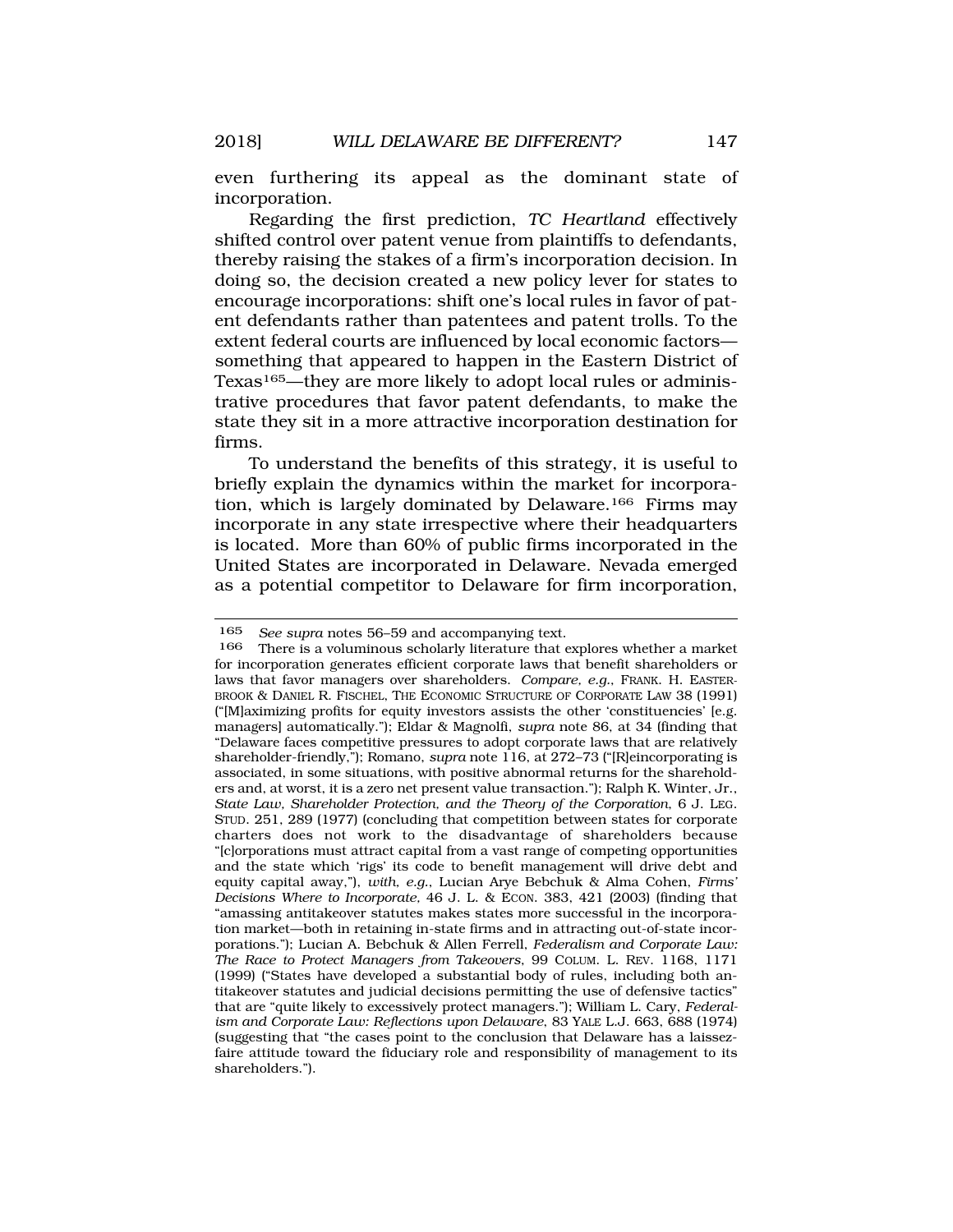but it only succeeded in attracting a segment of small firms,<sup>167</sup> and most large public firms remain incorporated in Delaware. Most other U.S. companies are incorporated in the state where their headquarters are located. Thus, other than Delaware, and to some extent, Nevada, states do not generally seek to attract incorporation of firms located in other states ("out-of-state incorporations").168

The current market for incorporation reflects the incentives of different states. Delaware is a state with a relatively small economy. Therefore, it seeks to attract incorporations, primarily of large firms who pay large annual fees, which can reach as high as \$200,000 per year.169 Other states mainly cater to local interests, including the interests of corporations located and incorporated in those states, but aside from Nevada, they do not appear to compete aggressively for incorporation of firms located in other jurisdictions.170

Will *TC Heartland* induce states to compete with Delaware for firm incorporations? A state like Nevada, which has actively competed with Delaware in the market for incorporation, might adopt pro-defendant local rules or policies to encourage firms to incorporate there.171 Other states are unlikely to compete with Delaware for out-of-state incorporations, but their federal

<sup>167</sup> In 2013, almost 30% of small public companies with less than \$100 million in assets were incorporated in Nevada. *See* Eldar & Magnolfi, *supra* note 86, at 43 (Figure 3).

<sup>168</sup> Delaware has 80% of the market of out-of-state incorporation. *See id.* at 42 (Figure 1). "Other than Delaware, no state is engaged in significant efforts to attract incorporations of public companies," and Nevada "is the only state other than Delaware that openly endeavors to attract incorporations . . . ." Marcel Kahan & Ehud Kamar, *The Myth of State Competition in Corporate Law*, 55 STAN. L. REV. 679, 684, 716 (2002).<br>169 Scott Goss *Projection*:

Scott Goss, Projection: \$64 Million More in Revenue for Delaware Next Year, DELAWARE ONLINE (Sept. 18, 2017, 5:32 PM), [https://www.delawareonline.com/](http:https://www.delawareonline.com) story/news/politics/2017/09/18/early-projections-show-improving-delawarebudget-picture/676592001/ [\[https://perma.cc/6QX8-42PG](https://perma.cc/6QX8-42PG)]. Many large firms calculate their Delaware franchise taxes using the Assumed Par Value method, which roughly calculates assumed par value capital by dividing total gross assets over issued shares. Firms must pay \$400 in franchise tax for every \$1 million in assumed par capital. Firms may also use the Authorized Shares Method, which charges \$85 for every 10,000 shares above 10,000. *See* Del. Div. of Corps., *How to Calculate Franchise Taxes,* [DELAWARE.GOV](http:DELAWARE.GOV), <https://corp.delaware.gov/frtax>calc.shtml [\[https://perma.cc/T8AJ-M6DC\]](https://perma.cc/T8AJ-M6DC).

<sup>170</sup> Kahan & Kamar, *supra* note 168, at 684, 716*.* 171 This is in fact quite likely since Nevada's main strategy in competing for firm incorporations has been to provide corporate laws that reduce the likelihood of lawsuits. *See generally* Michal Barzuza, *Market Segmentation: The Rise of Nevada as a Liability-Free Jurisdiction*, 98 VA. L. REV. 935 (2012); Ofer Eldar, *Can Lax Corporate Law Increase Shareholder Value? Evidence from Nevada* (working paper, on file with the author); Bruce H. Kobayashi & Larry E. Ribstein, *Nevada and the Market for Corporate Law*, 35 SEATTLE U.L. REV. 1165 (2012).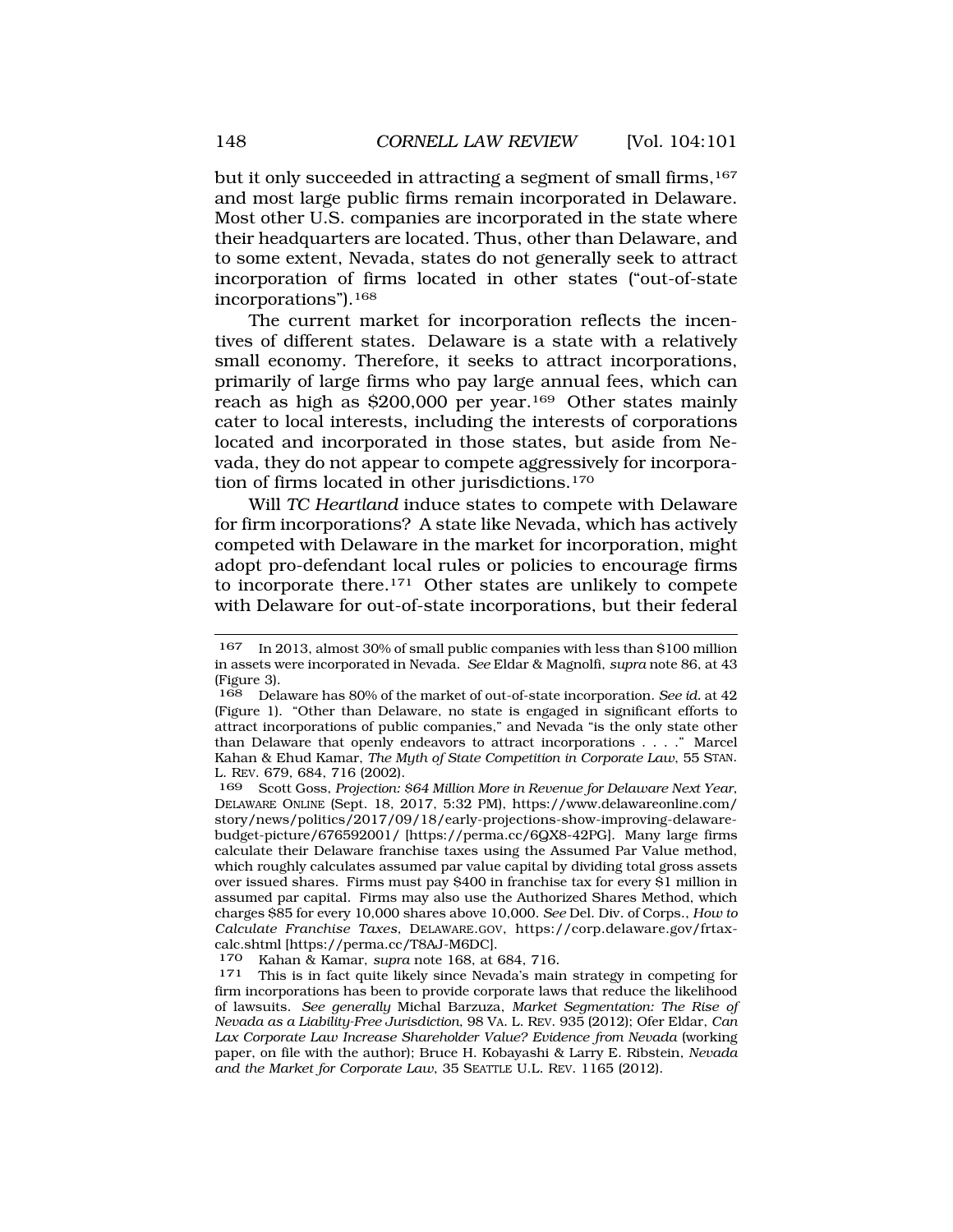courts may adopt a similar strategy of being relatively prodefendant. Consider California, where many high-tech companies and likely targets of patent trolls are located. Its federal courts, primarily the Northern and Southern districts, have already been less patentee-friendly than the Eastern District of Texas,172 presumably because of the state's well-known association with the high-tech industry. Thus, post-*TC Heartland*, some firms may prefer to incorporate in their home state, if their local federal district courts have adopted a favorable stance on patent-troll litigation.

What about Delaware? In particular, if Delaware adopted very patentee-friendly policies, might that induce some firms to leave the state? Certainly this is possible—companies like Amazon and Facebook, which are located in California and incorporated in Delaware, face dozens of patent-infringement lawsuits every year. If Delaware became friendly to trolls, the opportunity to incorporate in another state, presumably California, where the rules might be more favorable to defendants, could be attractive. To be sure, most firms may nonetheless remain in Delaware. After all, the main benefit of incorporation in Delaware is its corporate law and its expert judiciary.173 But for some firms the expected costs of patent-troll litigation can be very high, and for these firms the opportunity to ensure a friendly venue for litigation could be more valuable.

This very possibility, however, leads us to believe that Delaware is unlikely to adopt rules or procedures that unduly benefit patent trolls.174 Instead, Delaware's dependence on incorporation fees175 suggests it will take steps to maintain its status as the most popular state of incorporation, and prevent a scenario in which likely targets of trolls are tempted to flee the state. Put differently, Delaware's current dominance in

175 And as we show below, Delaware's current rules are not particularly friendly to patent trolls. *See id.* 

<sup>172</sup> J. Jason Williams, Mark V. Campagna & Olivia E. Marbutt, *Strategies for Combating Patent Trolls*, 17 J. INTELL. PROP. L. 367, 369 n.5 (2010).

<sup>173</sup> In addition, firms may prefer to remain incorporated in Delaware because of the network externalities associated with being incorporated in the state where most other firms are incorporated. *See* Kahan & Kamar, *supra* note 170, at 742–43; Michael Klausner, *Corporations, Corporate Law, and Networks of Contracts,* 81 VA. L. REV. 757, 843–47 (1995). In addition, firms may be sluggish in reincorporating into other states because of inertia; Eldar & Magnolfi, *supra* note 86, at 3. However, despite network externalities and inertia, Eldar & Magnolfi show empirically that firms do respond to legal changes over time, and suggest in counterfactual analysis that if Delaware adopted laws that were adverse to the interests of institutional shareholding it could lose over 10% of its market share. *Id.* at 34–35. 174 *See infra* subpart V.A.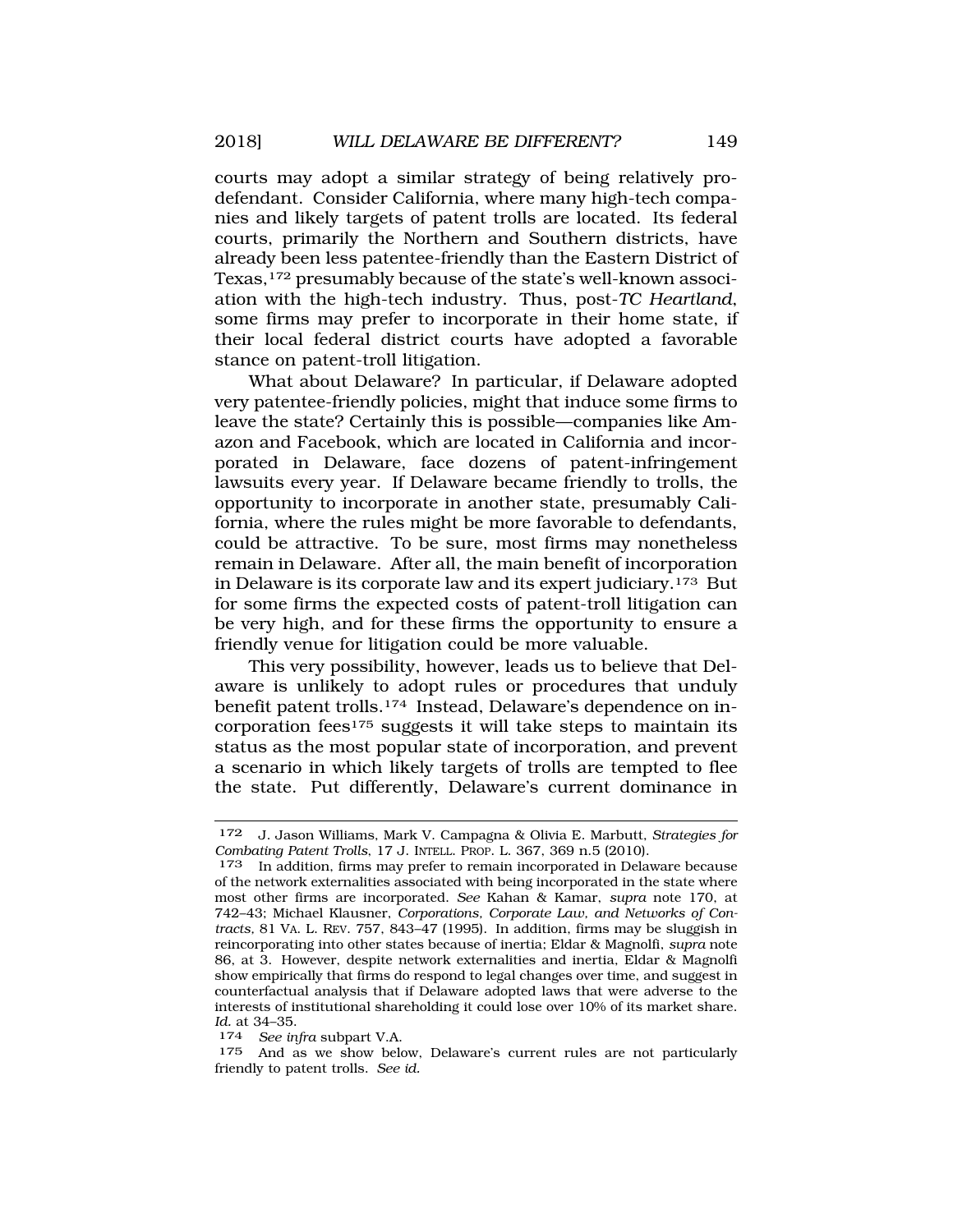corporate law is corporate defendants' strongest assurance that Delaware courts will not veer sharply in favor of new troll litigation.

More likely, Delaware district court judges will build on Delaware's reputation for judicial excellence in corporate and bankruptcy cases, and its growing reputation in patent law. The Eastern District of Texas staked its identity as a leader in patent law; Delaware courts view themselves the same way in the corporate and bankruptcy realms.176 It seems unlikely that Delaware judges would want to risk Delaware's reputation in business law simply to encourage more patentees to file suit in their jurisdiction.

If anything, *TC Heartland* might make Delaware a more attractive state for incorporations, luring some new and existing firms away from their home states. Our event study suggests the new benefits of Delaware incorporation post-*TC Heartland* are not merely speculative. As we showed above, the companies whose valuations increased the most post-*TC Heartland* were Delaware companies that were likely to be sued by patent trolls.177 This effect may stem not only from Delaware's policies toward patent trolls, but from the belief that Delaware will further bolster its expertise in patent litigation, and that these efforts will result in more predictable outcomes, as they have in corporate and bankruptcy cases.

More concretely, we can use our event-study results to perform rough calculations that show why some non-Delaware firms—particularly those likely to be sued by patent trolls might consider reincorporating in Delaware. To illustrate, our one-day abnormal returns (see Table 5) estimate the return to Delaware incorporation at 1.131%. For a firm with an average market value (\$9.2 billion) and facing an average annual probability of troll litigation (8.1%), Delaware incorporation would be worth \$8.43 million per year. The numbers are much

<sup>176</sup> Delaware's pride in its role as a leader in corporate law is evident even from a casual visit to the Delaware Court of Chancery's website. *See* DELAWARE COURT OF CHANCERY, <https://courts.delaware.gov/chancery>/ [\[https://perma.cc/PJ7D-](https://perma.cc/PJ7D)QHMH] ("The Delaware Court of Chancery is widely recognized as the nation's preeminent forum for the determination of disputes involving the internal affairs of the thousands upon thousands of Delaware corporations and other business entities through which a vast amount of the world's commercial affairs is conducted. Its unique competence in and exposure to issues of business law are unmatched."). As discussed, it is likely that the District of Delaware shares at least some of this sentiment.

<sup>&</sup>lt;sup>177</sup> Specifically, these are Delaware companies that are likely to be sued by patent trolls and do not have a Texas presence. *See supra* notes 156–59 and accompanying text.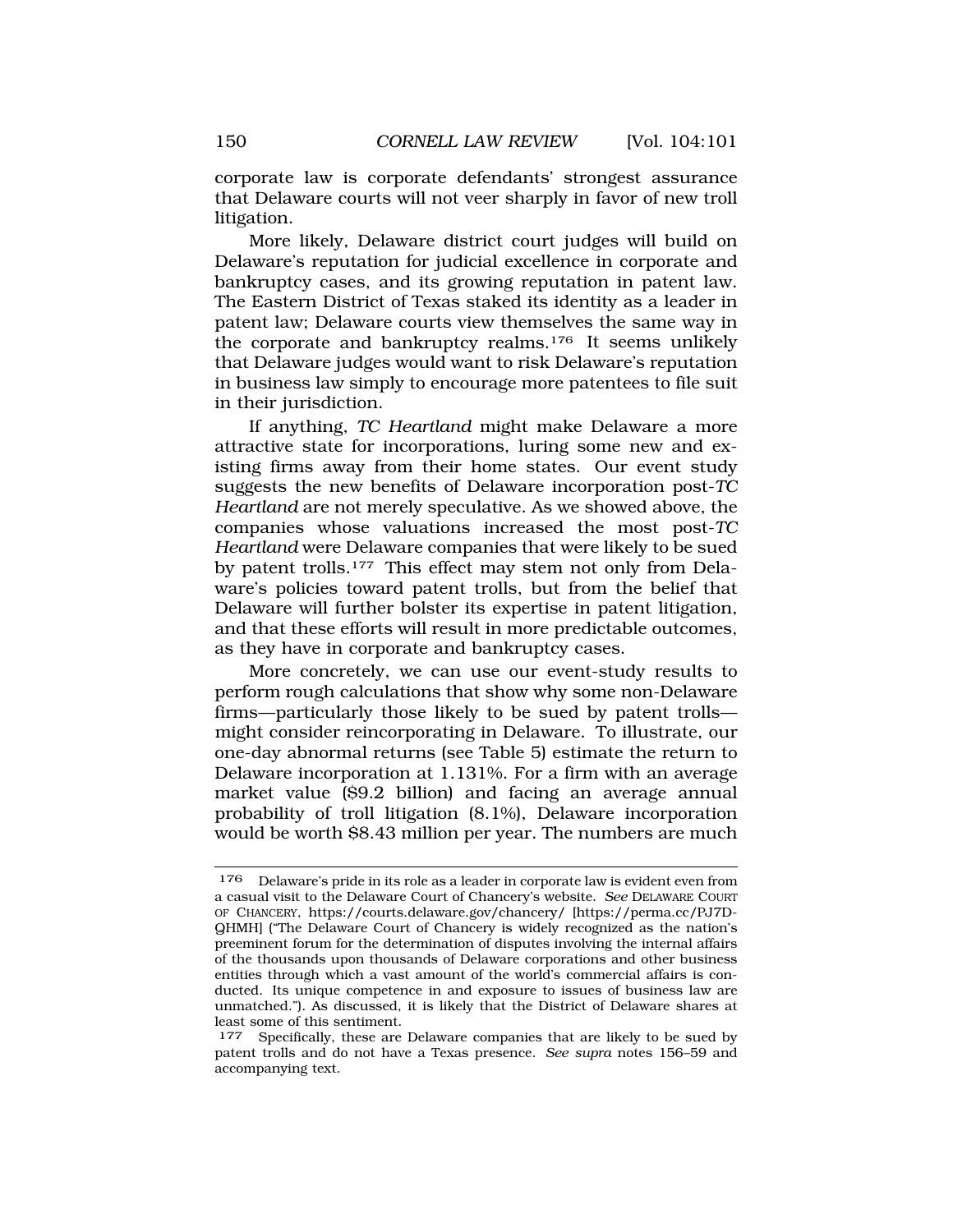smaller if we look instead at the median firm (\$1.3 billion in market value and 2.8% probability of being sued by a troll in a given year), but the net savings are still large (\$411,684 per year). And regardless, these values exceed the maximum annual Delaware incorporation fee of \$200,000.

Which kinds of firms might take a fresh look at Delaware after *TC Heartland*? At first glance, one might think large, non-Delaware technology firms such as California-based Apple and Cisco, and Washington-based Microsoft, all of which have minimal physical presence in the Eastern District of Texas, would consider reincorporating in Delaware.178 Patent trolls have sued these companies many times in recent years, and it is highly likely trolls will target them in the future.

Still, there are good reasons to be skeptical whether the benefits of being a Delaware corporation would be large enough to induce such firms to reincorporate there. For one, many non-Delaware technology firms are incorporated in California, a state that is perceived to be friendly to patent defendants. Hence, the benefit of moving to Delaware would likely be minimal or non-existent for these firms. Moreover, to the extent firms maintain physical operations in more-patentee friendly states than Delaware, they would still be subject to suit in those venues, and Delaware incorporation would provide minimal value. Finally, these firms had some reasons to incorporate elsewhere in the first place; these reasons might still outweigh whatever financial benefits the firm would gain by moving to Delaware post-*TC Heartland*.

Perhaps more realistically (though still unlikely), *TC Heartland* might induce some non-U.S. companies that face large numbers of patent suits, such as Sony and Canon, to reincorporate or create new subsidiaries that are incorporated in Delaware. At present, even after *TC Heartland*, these foreign companies can be sued for patent infringement in any venue, including the Eastern District of Texas.179 Again, the benefits

<sup>178</sup> Apple and Cisco are incorporated in California. Apple Inc., Annual Report (Form 10-K) (Nov. 3, 2017); Cisco Systems, Inc., Annual Report (Form 10-K) (Sept. 7, 2017). Microsoft is incorporated in Washington. Microsoft Corp., Annual Report (Form 10-K) (Aug. 2, 2017). Apple has two stores in the Eastern District of Texas (in Plano and Frisco, both northern Dallas suburbs); Microsoft has one store (in Frisco). Store List, APPLE, [https://www.apple.com/retail/storelist/](https://www.apple.com/retail/storelist) [<https://perma.cc/7AN7-FKLT>]; All Locations, MICROSOFT, <https://www.micro> [soft.com/en-us/store/locations/all-locations](https://soft.com/en-us/store/locations/all-locations) [\[https://perma.cc/G6BR-2DNN](https://perma.cc/G6BR-2DNN)]. It remains to be seen if these companies would consider closing these stores or moving them outside the district to avoid suit in the Eastern District of Texas.

<sup>179</sup> With, of course, the caveat that the defendant must be subject to personal jurisdiction in the particular jurisdiction in which they are sued. *See* J. McIntyre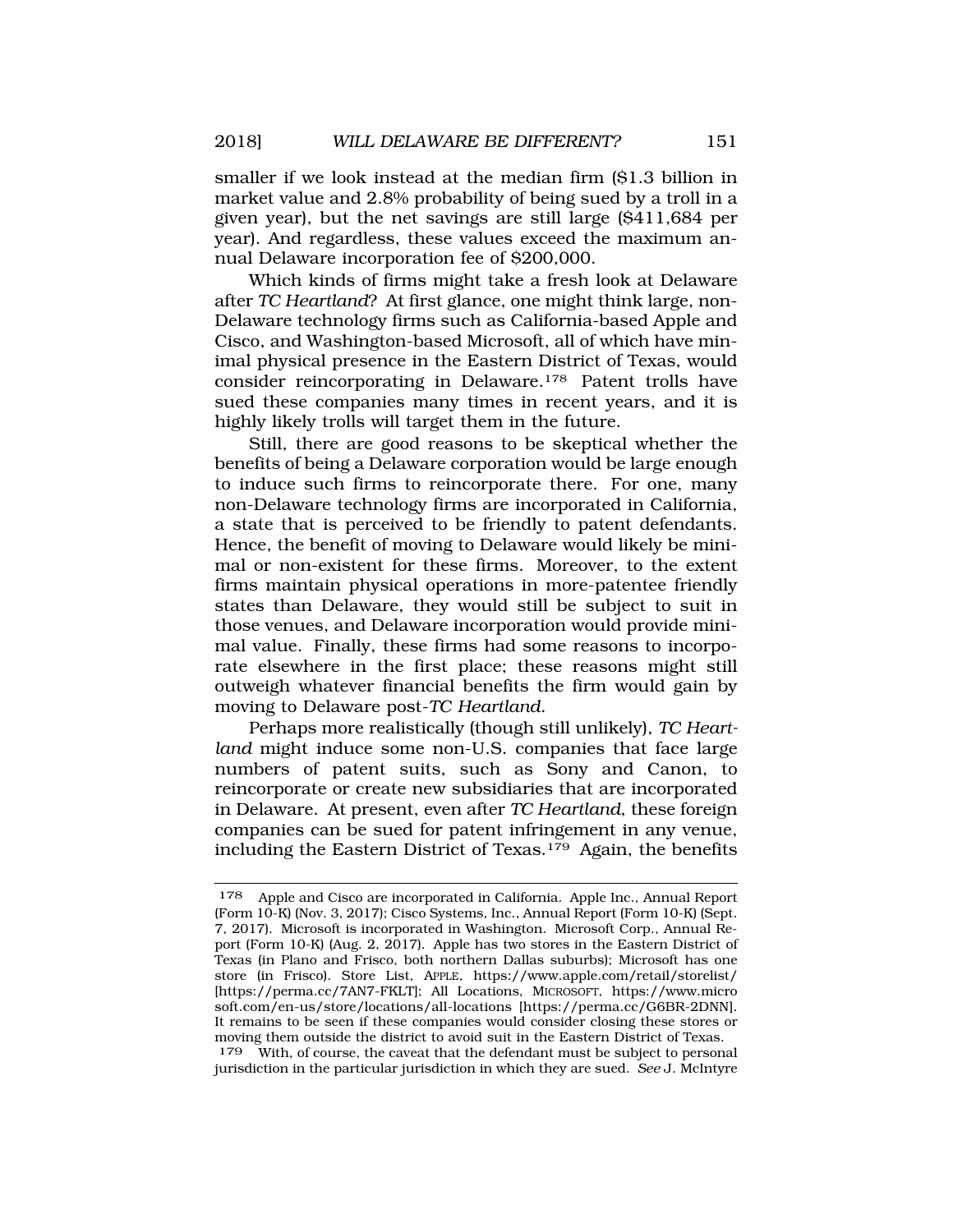<span id="page-51-0"></span>of reincorporating in Delaware would likely have to be substantial for foreign companies to consider moving there—presumably these firms have tax and other reasons (such as home bias) that caused them to incorporate abroad. Nonetheless, as these companies have been subject to dozens of costly patent-infringement lawsuits in the Eastern District of Texas in recent years, the opportunity to incorporate in Delaware could be of substantial value to them.<sup>180</sup>

### V

## THE FUTURE OF PATENT TROLLS AFTER TC HEARTLAND

The exodus of patent cases from Texas to Delaware has already begun,181 and the Federal Circuit's recent decisions after *TC Heartland* should only accelerate this dramatic shift.182 We now explain why this transfer is likely to diminish the impact of patent trolls and lead to more balanced adjudication than in the pre-*TC Heartland* world.

## A. Will Delaware Curb Patent Trolls?

To begin, there are some reasons to be skeptical that the move to Delaware will rein in patent-troll litigation. After all, Delaware was the second-most popular forum for patentees (and patent trolls) before *TC Heartland*.183 For example, in 2013, about 79.9% of Delaware's patent lawsuits were brought by trolls, as compared to about 82.5% in the Eastern District of

Machinery v. Nicastro, 564 U.S. 873, 880–82 (2011) (no personal jurisdiction when defendant did not purposefully avail itself of doing business in the jurisdiction and did not place goods in stream of commerce expecting they would be purchased in the jurisdiction).

<sup>180</sup> Eric Talley has in fact suggested *TC Heartland* may go as far as reversing the trend toward corporate inversions, as foreign incorporated firms now can still be sued in the Eastern District of Texas while U.S. incorporated firms might be able to avoid the venue. *See* Eric Talley, *SCOTUS Just Invented Unlikely Sentry Against Corporate Tax Inversions: Patent Trolls*, THE CLS BLUE SKY BLOG (May 24, 2017), <http://clsbluesky.law.columbia.edu/2017/05/24/the-scotus-just-in>vented-an-unlikely-sentry-against-corporate-tax-inversions-the-patent-troll/ [[https://perma.cc/B6SU-GMQ6\]](https://perma.cc/B6SU-GMQ6). *See also* Eric L. Talley, *Corporate Inversions and the Unbundling of Regulatory Competition*, 101 VA. L. REV. 1649, 1698–1700 (2015) (discussing the pre-*TC Heartland* costs of inversion).

<sup>181</sup> *See supra* note 78 and accompanying text.

<sup>182</sup> *See supra* subpart I.D.

<sup>183</sup> Cohen et al., *supra* note 19; *see also* Lemley, *supra* note 42, at 405–06 (listing the District of Delaware as having the sixth-highest number of patent cases litigated between 2000–2010).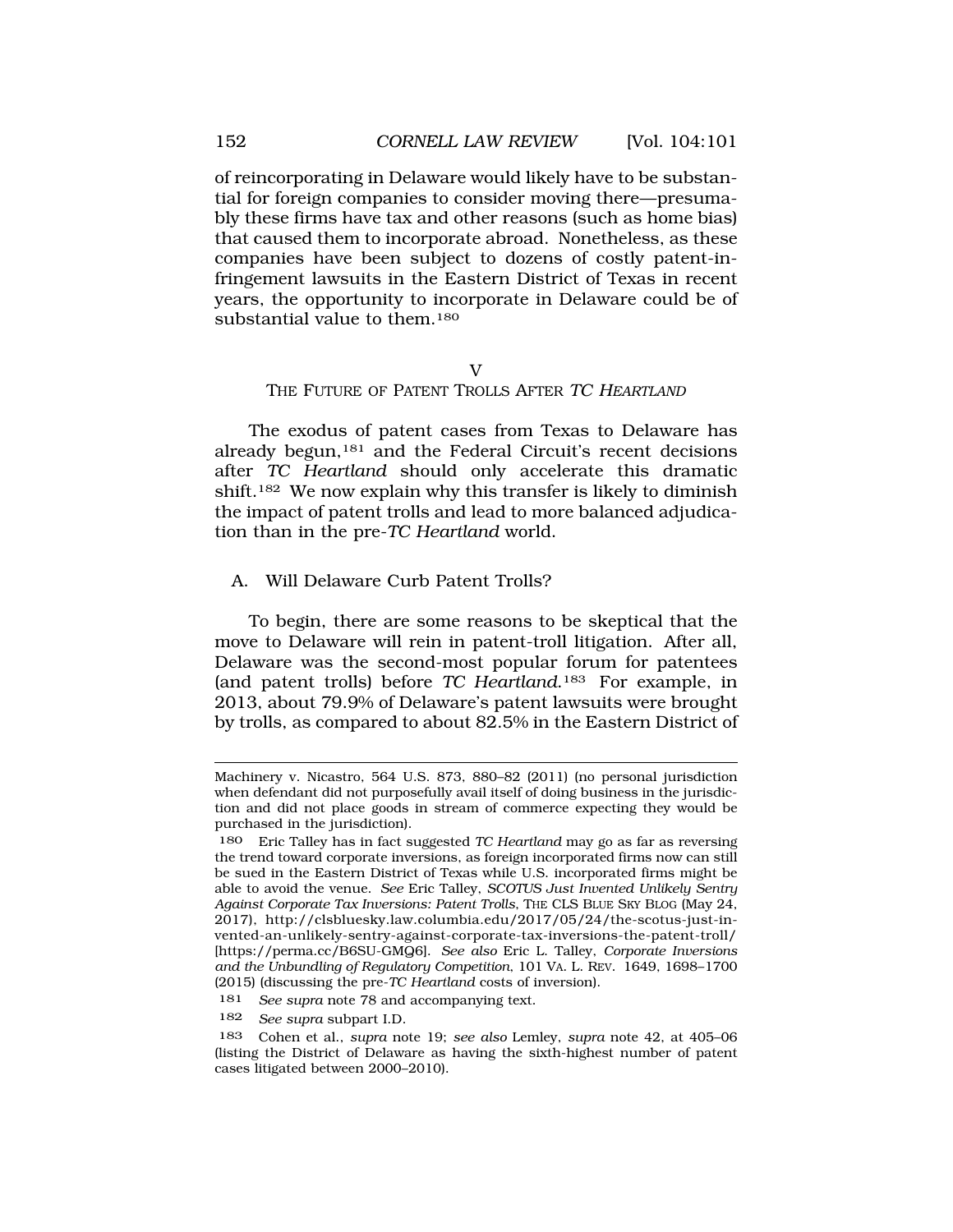Texas.184 Moreover, Delaware did not dismiss non-practicing entity cases at an exceptionally high rate.185

A deeper look at Delaware, however, reveals a different story. Despite its popularity as a forum, the state was never perceived as particularly friendly to patentees and patent trolls; if anything, the opposite was true.186 Unlike other jurisdictions that promulgated local patent rules as a signal to patentees to file suit there, the District of Delaware never did so.187 In fact, Delaware was a jurisdiction of choice for declaratory judgment actions—these are suits that potential *patent defendants* file seeking declaratory relief that their products do not infringe a patent and that the patent is invalid.188 One would hardly expect these defendants to pick Delaware if it were especially patentee-friendly.189

Also, the way Delaware managed its cases contributed to the perception that it was not excessively patentee-friendly. For example, cases in Delaware generally took longer than the me-

186 *See, e.g.*, Letter to Congress from 28 Law Professors & Economists Urging Caution on the VENUE Act (Aug. 1, 2016), at 2 (noting the proposed VENUE Act would concentrate infringement actions in the District of Delaware, a venue "where it is considered much more difficult to enforce patent rights"), https:// papers.ssrn.com/sol3/papers.cfm?abstract\_id=2816062 [[https://perma.cc/](http:https://perma.cc) 72ZC-DAG4].

187 *See* Anderson, *supra* note 1, at 655.

<sup>184</sup> This is based on the cases coded thus far for 2013 (97.2% of all cases). If we instead look at the random sample, the values are largely the same—80.5% in E.D. Texas and 76.2% in the District of Delaware. *See supra* note 155 for more on the Stanford NPE Litigation dataset.

<sup>185</sup> *See id*. (noting that 8% of NPE suits in the District of Delaware end with a dismissal or loss, as compared to 4% in the Eastern District of Texas). Of course, selection bias makes it difficult to compare such statistics, since the cases that NPEs brought in Delaware might have been of higher quality, and hence less likely to be dismissed, than the cases they brought in Texas.

<sup>188</sup> *See* 28 U.S.C. § 2202 (Declaratory Judgment Act); *see also* Lemley, *supra*  note 42, at 410, 413 (noting "accused infringers often choose the District of Delaware, filing declaratory judgment actions there" but also suggesting this behavior might be "foolish[ ]" because a "higher percentage [of patent cases] make it to trial in the District of Delaware" and plaintiff win rates are relatively high there).

Moreover, it is somewhat difficult to extrapolate from Delaware's actions in a pre-*TC Heartland* world because much of its patent docket previously dealt with pharmaceutical cases under the Hatch-Waxman Act (formally known as the Drug Price Competition and Patent Term Restoration Act of 1984, P.L. 98-417). Katherine Rhoades, *Do Not Pass Go, Do Not Stop for Summary Judgment: The U.S. District Court for the District of Delaware's Seemingly Disjunctive Yet Efficient Procedures in Hatch-Waxman Litigation* 14 NW. J. TECH. & INTELL. PROP. 81, 83 (2016). These cases generally go to a bench trial, not a jury trial. *Id.* at 88. By contrast, most cases involving patent trolls are destined for a jury (if they are not dismissed or settle first), *see* Iancu & Chung, *supra* note 50, at 301; hence, these cases have a fundamentally different dynamic. These differences further motivate the value of our event study, which measures how investors perceive the decision will affect Delaware firms going forward.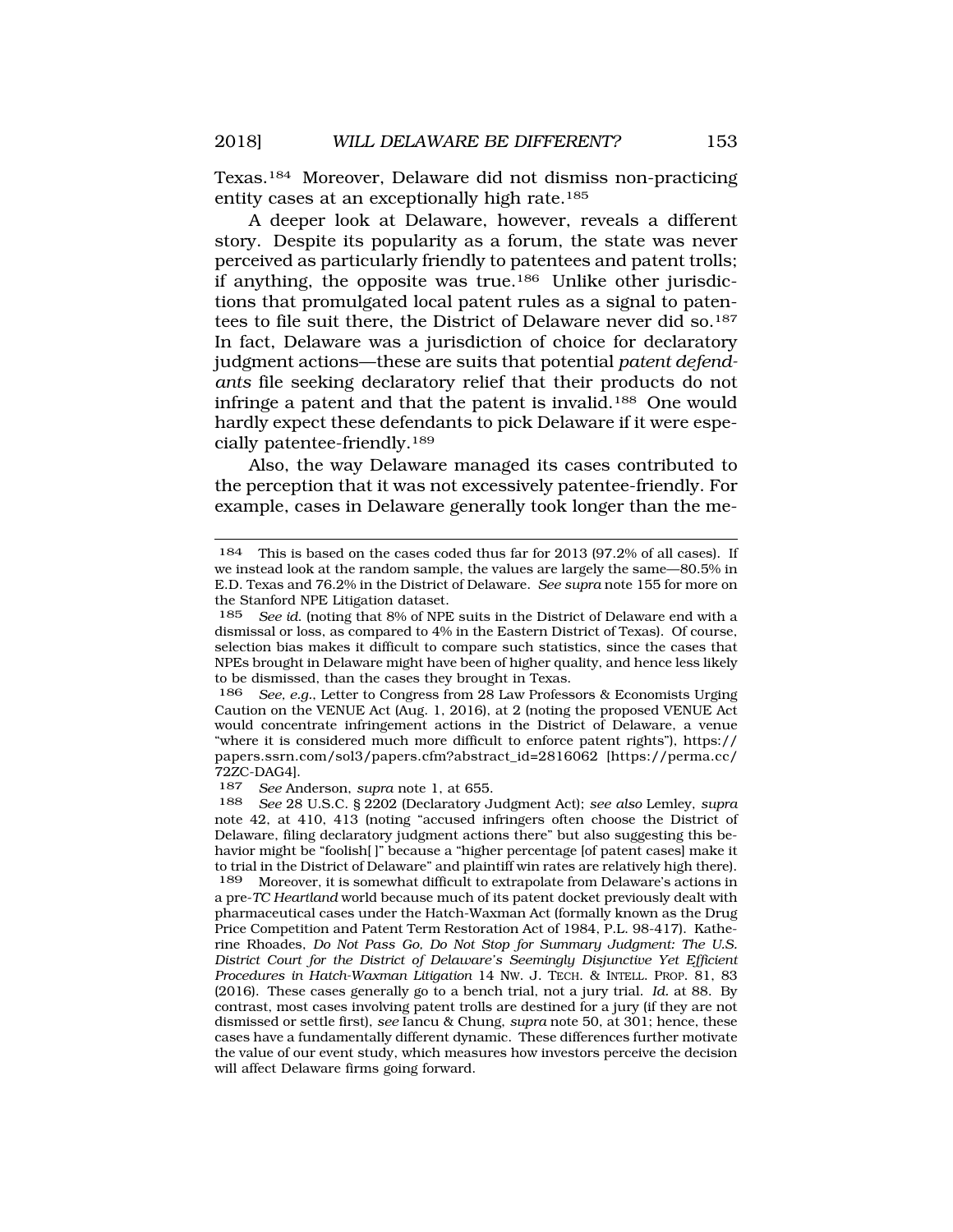dian jurisdiction to get to trial; the opposite was true for cases in the Eastern District of Texas, even as that district's patent caseload ramped up over the years.190 Since getting to trial as quickly as possible generally favors patentees,191 Delaware's relatively slow pace made it less attractive to patent trolls than the Eastern District of Texas.192

Differences in discovery rules also played a crucial role. For example, a recent study compared the discovery and pretrial deadlines for the two judges with the most patent cases in their respective districts: Judge Rodney Gilstrap of the Eastern District of Texas and Chief Judge Leonard Stark of the District of Delaware. The study found that "discovery both begins and ends earlier in cases litigated before Judge Gilstrap" by about 50 to 100 days.193 And since Eastern District judges are less likely to extend discovery and pretrial deadlines (and less likely to grant or quickly decide motions to transfer<sup>194</sup>), Eastern District defendants are less able to avoid discovery expenses than their Delaware counterparts, making litigation in Texas predictably more expensive.195 Hence, unlike Delaware, the dynamics of litigation in the Eastern District of Texas helped patent trolls, since defendants would settle cases early on sim-

<sup>190</sup> *See* Love & Yoon, *supra* note 39, at 13–15.

See Lemley, *supra* note 42, at 403 ("[P]atent plaintiffs generally want speed. Because a patent usually expires after twenty years, it is a wasting asset; every year waiting to enforce the right in court is a year that a patentee does not have exclusivity in the market."); *see also id*. (noting while delay is less problematic for patentees seeking only damages, "time spent waiting for a court resolution is time that cannot be spent using the proceeds of the first suit to sue others. Further, while plaintiffs wait for a court resolution, defendants can design around the patentee's invention, and delay may also bring market changes that render the patented invention less valuable.").

<sup>192</sup> And as the understaffed Delaware district becomes inundated with new cases, we can expect this pace to slow even further, thereby further discouraging troll litigation. *See infra* note 199 and accompanying text (discussing open seats in the District of Delaware).

<sup>193</sup> *See* Love & Yoon, *supra* note 39, at 21–22.

<sup>194</sup> *Id*. at 16.

<sup>195</sup> *See id.* at 21–23.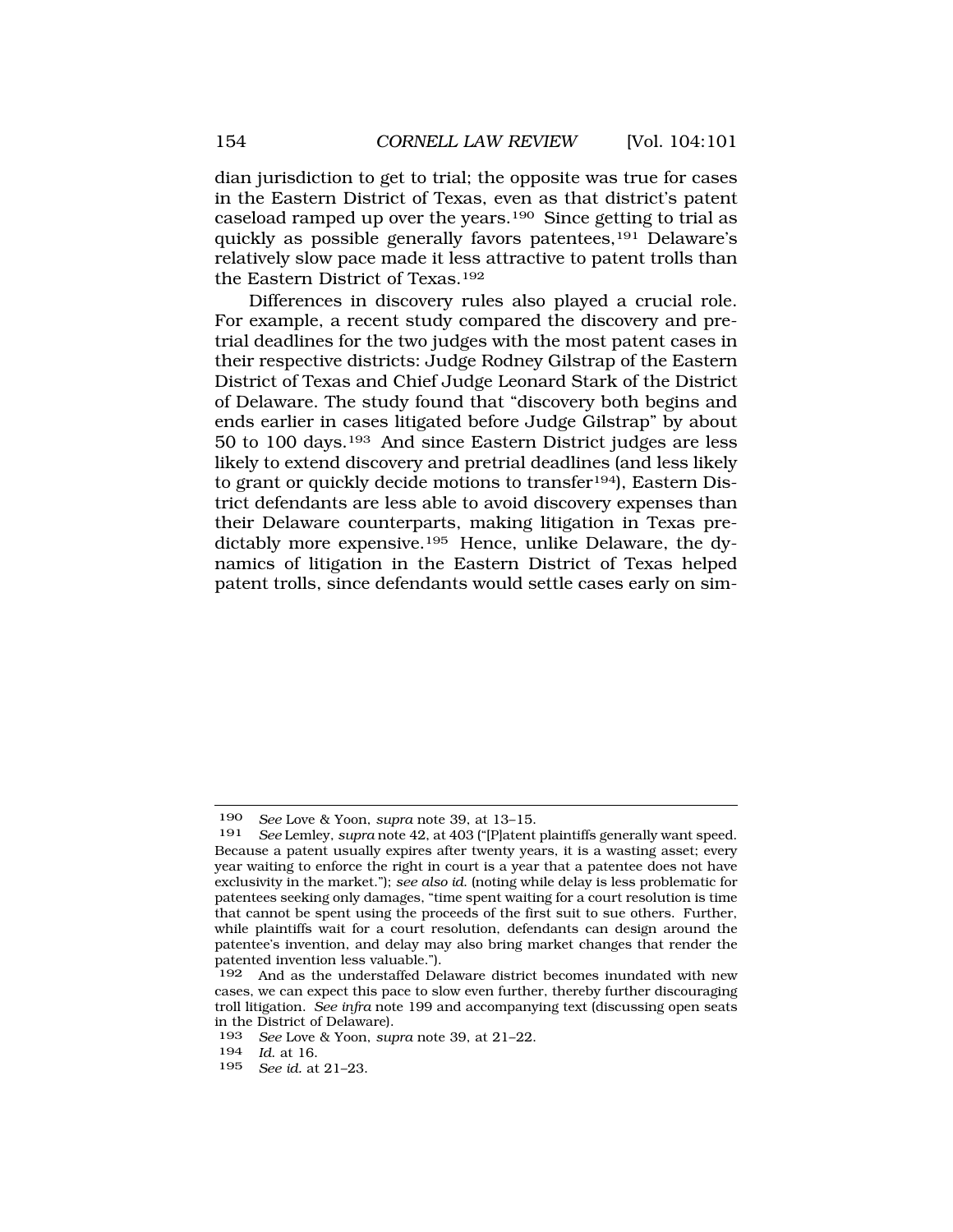ply to avoid litigation costs196 they probably could not recover later on.197

But even putting aside Delaware's past conduct, there are compelling reasons to believe Delaware will not be biased toward patent trolls in the future. As we discussed above, more than any other state, *TC Heartland* raised the stakes for Delaware, as it now has a lot more to lose if it encourages troll litigation.198 It would make little sense for Delaware to risk losing the incorporation fees it depends on by becoming a new troll haven, particularly since there are likely to be diminishing marginal returns from attracting even more patent cases to the state.

Delaware's disfavor of additional patent litigation is already being borne out in new cases brought since *TC Heartland*. The district currently has only four full-time judges, two of whom were recently confirmed199—fewer than the five full-time judges and two senior judges in the Eastern District of Texas.200 The court has begun citing congestion as a basis for transferring cases to other courts.201 Contrast this with the

<sup>196</sup> Love and Yoon estimate that many Texas defendants settle cases for around \$30,000 to \$100,000—values consistent with nuisance litigation. *See id.*  at 24–25; *see also* FTC STUDY, *supra* note 67, at 9–11 ("77% of Litigation PAEs' settlements fell below a de facto benchmark for the nuisance cost of litigation. This suggests that discovery costs, and not the technological value of the patent, may set the benchmark for settlement value in litigation cases."). *But see* Spitzer, *supra* note 67, at 2–3 (arguing that the FTC Report "incorrectly claims that a low settlement amount implies that the suit was a [nuisance] suit").

<sup>197</sup> Scholars have explored how loser pays and other reform processes could be imported into patent litigation to reduce the gains from asserting weak patents, which are believed by some to be disproportionately used by patent trolls. *See, e.g.*, Anup Malani & Jonathan S. Masur, *Raising the Stakes in Patent Cases*, 101 GEO. L.J. 637, 661 (2013) (suggesting enhanced rewards and penalties); *see generally* Sukhatme, *supra* note 63, at 166 (investigating how loser pays could be used to deter weak patents in ex parte patent prosecution).<br>198 See sunra notes 174–75 and accompanying text

See supra notes 174–75 and accompanying text.

<sup>199</sup> *Judges' Info*, DISTRICT OF DELAWARE, UNITED STATES COURTS, http:// <www.ded.uscourts.gov/judges-info> [\[https://perma.cc/726A-BNB9\]](https://perma.cc/726A-BNB9). The two recently confirmed judges both have deep experience in intellectual property law and have strong connections to the Delaware bar. McParland, *supra* note 20. The Chief Judge in the district has also recruited the help of numerous visiting district judges to help with the rising tide of patent-infringement actions. *See id*. 200 *Eastern District Judges*, EASTERN DISTRICT OF TEXAS, UNITED STATES COURTS,

<http://www.txed.uscourts.gov/?q=eastern-district-judges> [[https://perma.cc/](http:https://perma.cc) 7N7Q-M2MB].

<sup>201</sup> Malathi Nayak, *Swelling Docket Pushing Delaware Judges to Transfer Patent Cases*, INTELL. PROP. ON BLOOMBERG L. (Sept. 20, 2017), [https://www.bna.com/](http:https://www.bna.com) swelling-docket-pushing-n57982088314/ [[https://perma.cc/EQ8G-74WC\]](https://perma.cc/EQ8G-74WC).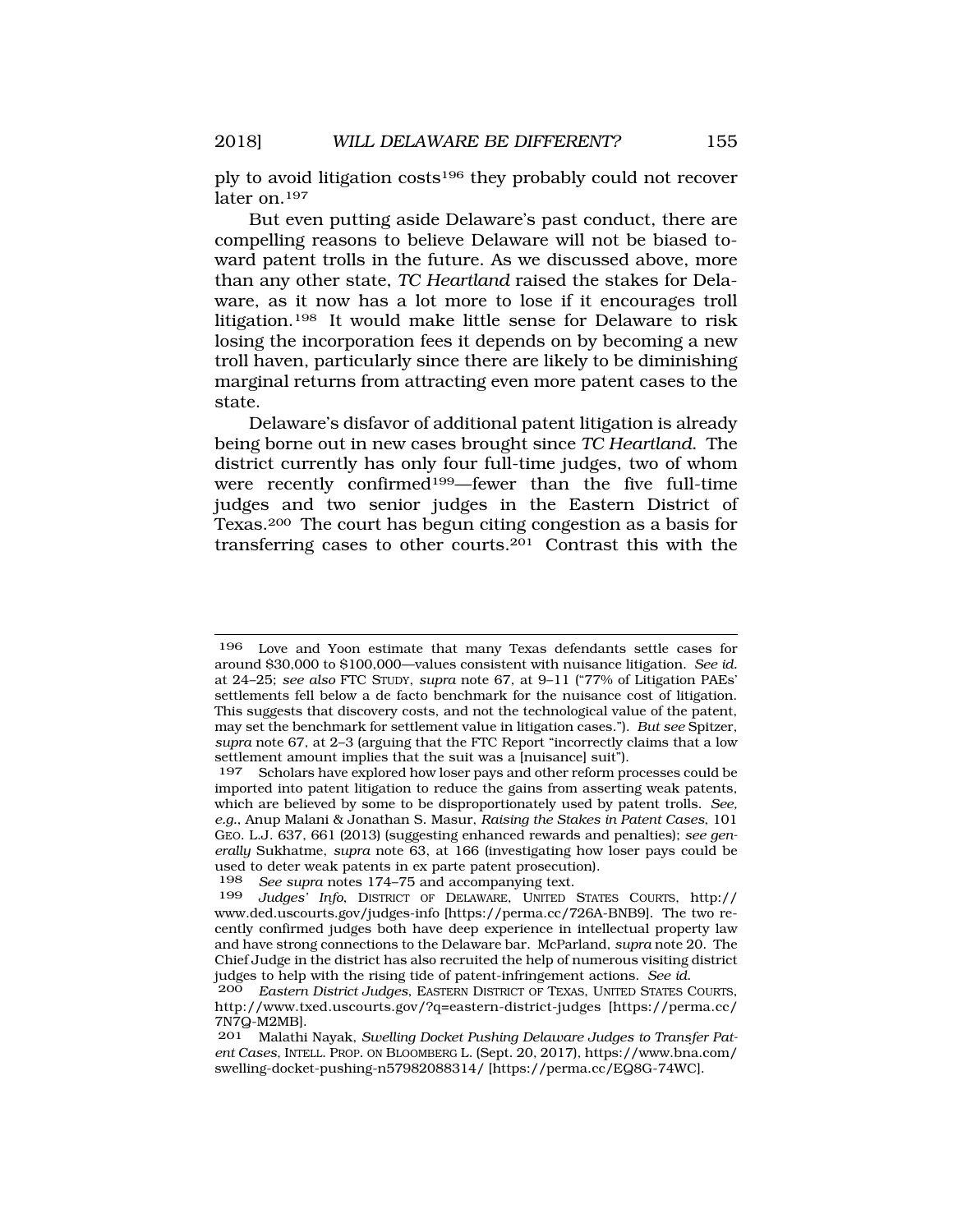<span id="page-55-0"></span>Eastern District of Texas, where judges were loath to grant transfer motions even as their patent caseload soared.202

None of this is to say that additional legislation to rein in patent trolls is unwarranted. If the optimal level of troll litigation is zero—a point disputed by some scholars203—then *TC Heartland* will not accomplish that goal. But a careful look at the incentives of Delaware courts and the combined knowledge of investors suggests Delaware will indeed be different from the Eastern District of Texas in addressing patent-troll litigation. As such, while *TC Heartland* will not end troll litigation, the move to Delaware will strike a decisive blow against such cases.

## B. Will Delaware Forum Sell to Corporate Defendants?

So Delaware seems unlikely to become a new version of the Eastern District of Texas. But should we have the opposite concern: that Delaware might become too friendly to corporate patent defendants? In other words, might *TC Heartland* shift us into a new era, where patentees with genuine claims of patent infringement are routinely deterred from filing meritorious suits?

While such an outcome is possible, it seems unlikely for a few reasons. First, even before *TC Heartland*, Delaware was a popular venue for patentees to bring infringement actions.204 These suits were brought in part by a robust and knowledgeable local patent bar.205 If the District of Delaware were to become too defendant-friendly—that is, if their decisions were to become too skewed in favor of patent defendants—the court would face a backlash from this well-organized constituency. The court seems unlikely to steer such an extreme course, especially since all of its full-time federal judges are connected

204 *See* Cohen et al., *supra* note 19.

<sup>202</sup> Even before *TC Heartland*, the District of Delaware did not exhibit behavior like other jurisdictions that actively sought to encourage patent litigation. For example, Delaware never promulgated patent local rules. *See* Anderson, *supra*  note 1, at 655.<br>203 See e.g.

<sup>203</sup> *See, e.g.*, David S. Abrams, Ufuk Akcigit & Gokhan Oz, *Patent Trolls: Benign Middleman or Stick-up Artist?* 36 (Working Paper, 2017) (finding that NPEs create value for small firms that do not have resources to defend their patents and act as middlemen in the patent market, which suffers from informational asymmetry, by "allocat[ing] patents to better users."). *But see* Cohen et al., *supra* note 147, at 3–4 (providing evidence that NPEs are opportunistic in litigation and measuring real negative impact of NPE litigation on those firms).<br> $204 \text{ }$  See Cohen et al supra note 19

<sup>205</sup> *See* John E. Kidd & Keeto H. Sabharwal, *The District of Delaware: An Ideal Venue for Patent Litigators*, 18 DEL. L. 16, 17 (Win. 2000/2001) ("In some jurisdictions, local counsel is nothing more than a 'drop box' for pleadings. Not so in Delaware. The local practitioners understand the substantive and procedural aspects of patent law.").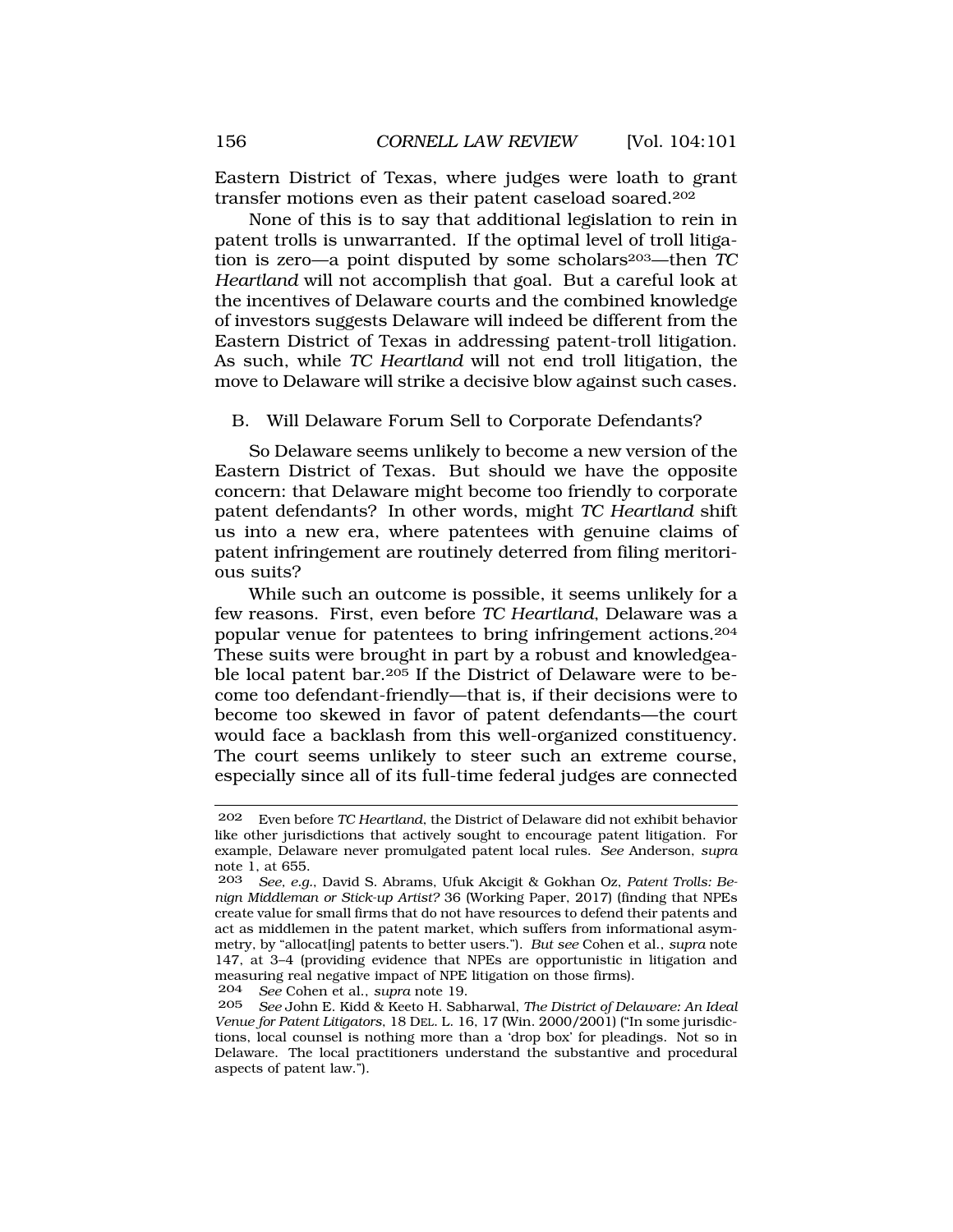to the Delaware bar and are likely in tune with Delaware state institutions.206

Our belief on this point is also informed by how the District of Delaware's sister state court, the Delaware Court of Chancery, has treated corporate litigation in recent years. Similar to patent-infringement litigation in the Eastern District of Texas, corporate defendants have faced a flood of shareholder litigation in the Court of Chancery. While the court made efforts to stem these cases, it did not extinguish them; rather, it opted to take a more moderate approach that permitted a significant number of these cases to proceed.207 Delaware's main attractions in the business-law realm are its expertise and predictable law, which could not develop without a steady flow of cases. The same is likely true in patent litigation.208 We therefore expect the District of Delaware to follow a similarly measured approach in discouraging nuisance litigation while promoting productive patent-infringement cases.

Relatedly, some of the same benefits that Delaware provides to patent defendants also accrue to patentees as well. The District of Delaware's extensive experience and developed expertise in patent cases should be appealing to both patentees and defendants alike. To be sure, expertise was a benefit that also accrued to defendants who were sued in the Eastern District of Texas. But that court's other patentee-friendly procedures arguably negated this benefit, tilting the playing field

<sup>206</sup> Prior to sitting on the bench, Chief Judge Leonard Stark clerked for Judge Walter Stapleton on the Third Circuit (seated in Wilmington, Delaware), practiced law in Wilmington, was an adjunct professor at the University of Delaware, and was an Assistant U.S. Attorney in Delaware. *The Honorable Leonard P. Stark*, DISTRICT OF DELAWARE, UNITED STATES COURTS, [http://www.ded.uscourts.gov/](http:http://www.ded.uscourts.gov) judge\_24 [[https://perma.cc/4ZSF-5HQX\]](https://perma.cc/4ZSF-5HQX). Judge Gregory Sleet was previously Deputy Attorney General of Delaware and U.S. Attorney for the District of Delaware. *The Honorable Gregory M. Sleet*, DISTRICT OF DELAWARE, UNITED STATES COURTS, [http://www.ded.uscourts.gov/judge\\_22](http://www.ded.uscourts.gov/judge_22) [<https://perma.cc/UM25>- KA7B]. Judge Richard G. Andrews was also a former Delaware Assistant U.S. Attorney as well as a state prosecutor in the Delaware Department of Justice. *The Honorable Richard G. Andrews*, DISTRICT OF DELAWARE, UNITED STATES COURTS, [http://www.ded.uscourts.gov/judge\\_25](http://www.ded.uscourts.gov/judge_25) [[https://perma.cc/QJ2F-SSTV\]](https://perma.cc/QJ2F-SSTV). The two judges recently confirmed to the court also have strong connections to the Delaware bar, particularly its intellectual property community. *See* McParland, *supra* note 20.

<sup>207</sup> *See* Armour, Black & Cheffins, *Delaware's Balancing Act*, *supra* note 94, at 1366.

<sup>208</sup> Indeed, the court has had a reputation for expertise in patent law for decades. *See* Kidd & Sabharwal, *supra* note 205, at 16 ( "[T]he Delaware District Court is one of the nation's premier trial courts for the resolution of major patent disputes. Its jurists are among the most knowledgeable and experienced in patent matters. Best of all, they appear to enjoy adjudicating these cases.").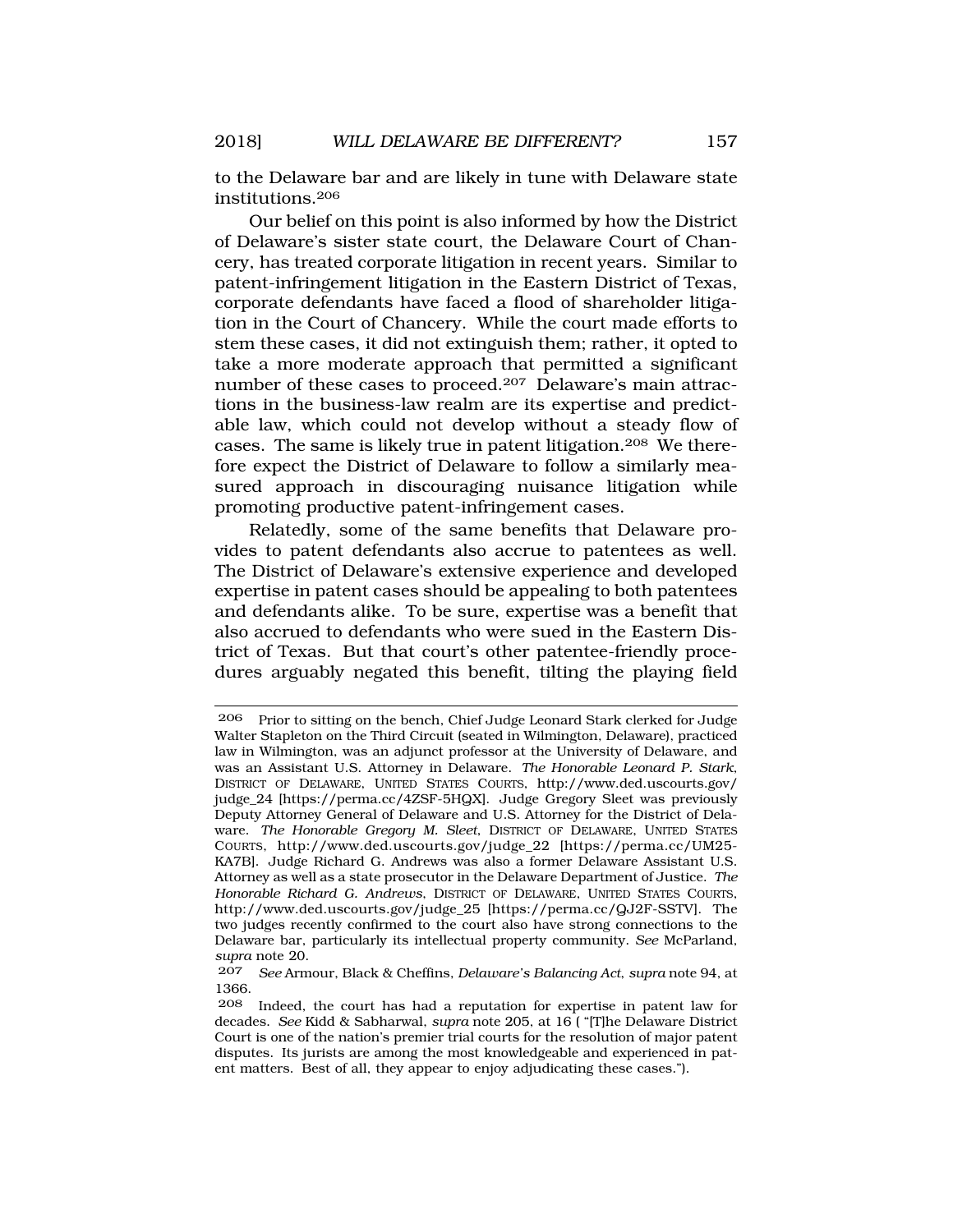<span id="page-57-0"></span>against defendants in a way that is unlikely to occur in Delaware.

Finally, and perhaps most importantly, while *TC Heartland*  limits where patentees can file suit, it still permits them to sue a defendant where its principal place of business is located, or in any district in which it has a "regular and established place of business," if the allegedly infringing goods or services are sold there (as they most likely will be).209 Most Delaware firms have, at a minimum, corporate headquarters located in another state. Under the second prong of 28 U.S.C. § 1400(b), these firms could still be sued in those other jurisdictions. Hence, if the District of Delaware became excessively friendly to corporate defendants, patentees could simply take their chances and sue defendants in these other jurisdictions, even if judges there do not commonly see patent-infringement cases. So the District of Delaware will still have some competition for patent litigation that should deter them from adopting an extreme pro-defendant stance.<sup>210</sup>

#### VI

## CHOICE OF VENUE BY CORPORATE DEFENDANTS: TWO-STEP SELECTION

Beyond the context of patent litigation, what might be the impact of giving defendants more control over venue? While we do not draw any sweeping conclusions, *TC Heartland* illustrates a few basic themes that might have broader applicability outside of patent law.

First, as many scholars have shown, when plaintiffs have a wide array of possible venues, they have incentives to forum shop.211 This, in turn, encourages some courts to forum sell:

<sup>209</sup> *See supra* note 27.

Of course, defendants could get around this hurdle by moving their headquarters and business operations to districts that are defendant-friendly. Unlike reincorporation, however, which is relatively inexpensive and straightforward, moving a company's operations is undoubtedly a much more difficult operation whose costs are likely to outweigh the benefits of diminished patent liability.

<sup>211</sup> *See, e.g.*, Kevin M. Clermont & Theodore Eisenberg, *Exorcising the Evil of Forum-Shopping*, 80 CORNELL L. REV. 1507, 1508 (1995) (describing forum selection's impact on outcome); William H.J. Hubbard, *An Empirical Study of the Effect of* Shady Grove v. Allstate *on Forum Shopping in the New York Courts*, 10 J.L. ECON. & POL'Y 151, 171–72 (2013) (showing shifts in vertical forum shopping after *Shady Grove v. Allstate*); Paul H. Rubin, Christopher Curran & John F. Curran, *Litigation Versus Legislation: Forum Shopping by Rent Seekers*, 107 PUB. CHOICE, 295, 297–98 (2001) (describing interest group forum shopping between legislation and litigation); Neel U. Sukhatme, *A Theoretical and Empirical Study of Forum Shopping in Diversity Cases* 20–21 (Working Paper, 2014) (finding that diversity jurisdiction creates the potential for forum shopping across federal venues);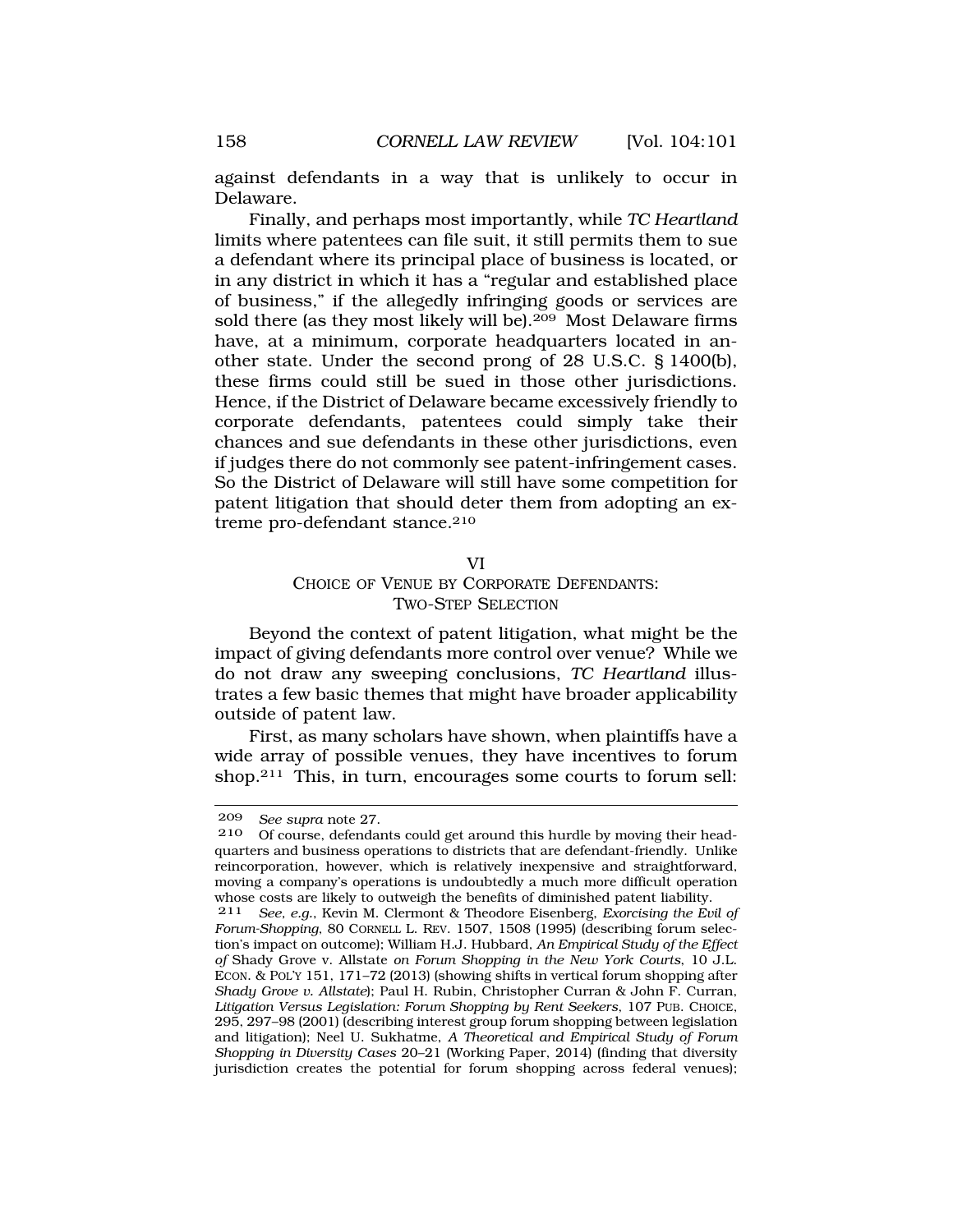to adopt local procedures or administrative rules that are substantively or procedurally biased in favor of plaintiffs to incentivize them to file suit there.<sup>212</sup> To be sure, many courts will have no inclination to forum sell—this might include, for example, larger jurisdictions that are already prominent litigation venues with crowded dockets.213 But it sometimes takes only a few or even just one venue engaging in forum selling to impact where cases are filed, as the Eastern District of Texas demonstrated.214 And to the extent we believe forum selling is socially suboptimal, then a system in which plaintiffs are given carte blanche over where to file suit is problematic.

By contrast, if defendants have some control over where a lawsuit against them is filed—as many potential patent defendants will have post-*TC Heartland*—there are two potentially balancing factors at play. On the one hand, many courts still have incentives to adopt policies that encourage plaintiffs to file suit there, since such suits generate benefits for the local bar and the local economy.215 These incentives are also likely to be strongest in smaller jurisdictions, perhaps outside of major urban centers, for which the influx of cases is likely to have a greater economic impact or generate more prestige. The Eastern District of Texas is a prime example of such a jurisdiction. On the other hand, a state now has incentives to encourage defendants to choose its forum, since no lawsuits will occur in its courts unless defendants take whatever affirmative action (e.g., filing articles of incorporation or setting up a principal place of business or "regular and established place of business") is required before a plaintiff can sue them there.

Michelle J. White, *Asbestos Litigation: Procedural Innovations and Forum Shopping*, 35 J. LEG. STUD. 365, 395–97 (2006) (describing forum shopping in asbestos cases).

<sup>212</sup> *See, e.g.*, LYNN M. LOPUCKI, COURTING FAILURE (2005); Anderson, *supra* note 1, at 661–66 (discussing judicial incentives to compete); Klerman & Reilly, *supra*  note 1, at 250–70 (arguing judges in the Eastern District of Texas have departed from mainstream procedure to attract patent cases); Daniel Klerman, *Personal Jurisdiction and Product Liability*, 85 S. CAL. L. REV. 1551, 1554 (2012) (positing potential forum selling in the product liability context); Daniel Klerman, *Rethinking Personal Jurisdiction*, 6 J. LEGAL ANALYSIS 245, 259–63 (2014) (describing how plaintiff choice of forum can lead to a pro-plaintiff bias).

<sup>213</sup> *See* Klerman & Reilly, *supra* note 1, at 300 (noting a common characteristic of many, but not all, venues that forum sell include an absence of major cities or industries).

See id. at 243, 271 (referencing the Eastern District of Texas and noting "[w]hile only a few judges may be motivated to attract more cases, their actions can have large effects because their courts will attract a disproportionate share of cases.").

<sup>215</sup> *See supra* notes 57–59 and accompanying text.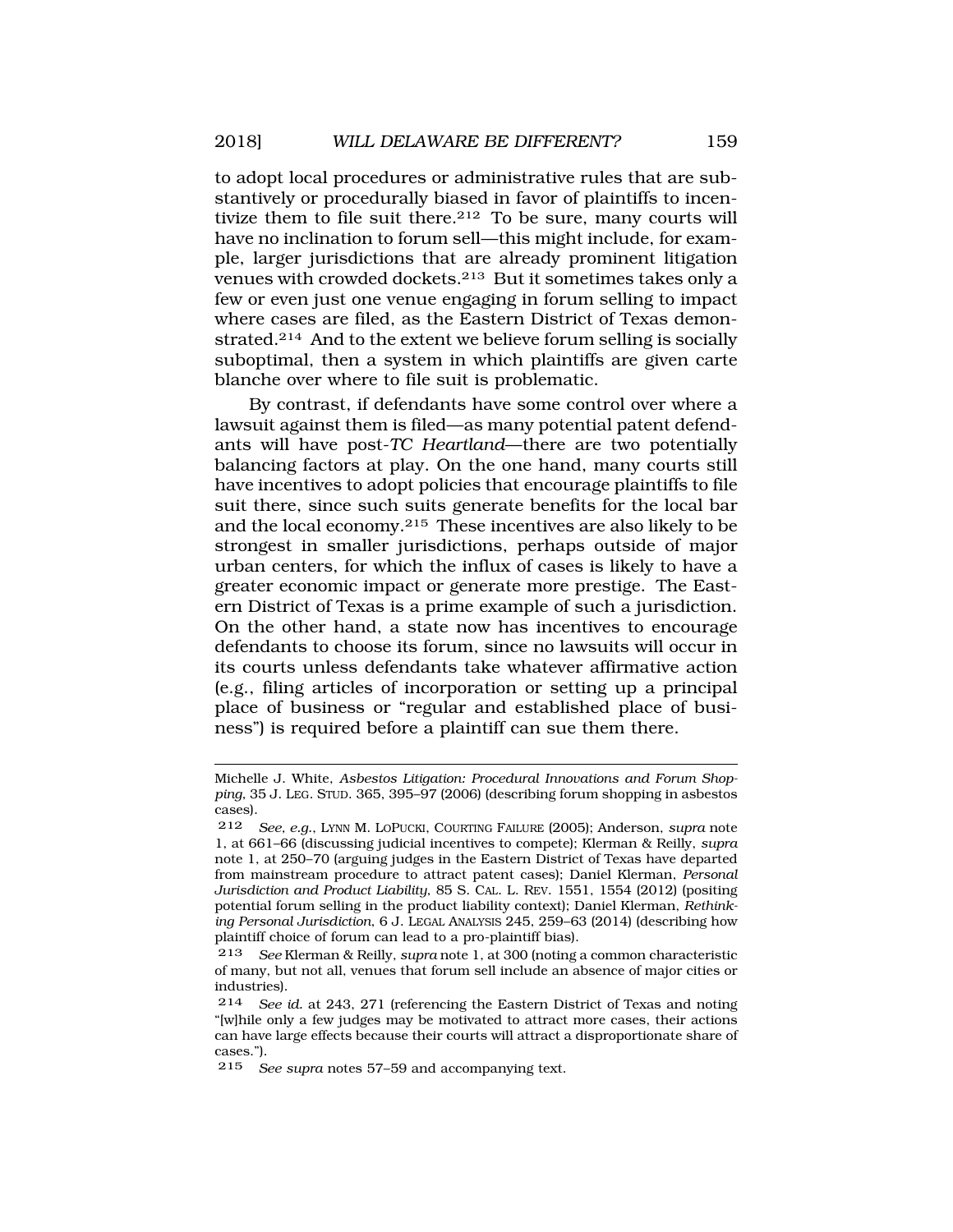Accordingly, such forums have incentives not to become too biased in favor of either plaintiffs or defendants. If a forum became too plaintiff-friendly, then it would risk losing firms that are incorporated in that state—a consideration that would weigh heavily on a state like Delaware, as we discussed previously. Other states may care less about incorporations but more about encouraging firms to keep or maintain physical business operations in their state. Such operations may be important economic drivers for the state; one might expect this effect to be greatest for large companies that operate in small, non-urban jurisdictions.216

Conversely, becoming too defendant-friendly is unlikely to pay off for a court, since plaintiffs often retain some choice over venue, as is true in patent cases post-*TC Heartland*. In particular, since many firms will incorporate in one state but maintain their principal place of business in another, plaintiffs will often have at least two possible forums in which they can sue. If one forum becomes excessively defendant-friendly, plaintiffs can still file suit in the other forum. Put differently, the presence of at least one other competing venue tempers courts' incentives to forum sell too heavily to defendants.

Importantly, a putative defendant will likely pick this alternate venue for reasons that have little to do with potential liability concerns. Rather, where a firm situates its principal place of business or its physical facilities will depend primarily on business factors such as location of customers, location of materials, labor, and other manufacturing inputs, and home bias.

We can thus see that post-*TC Heartland*, venue selection in patent cases is now a two-step process, with both plaintiffs and defendants having input. First, defendants pick where they are willing to be sued, based on where they decide to incorporate and build their physical facilities. Second, patentees select, from among these forums, the one that gives them the highest expected return. If a forum is excessively patentee-friendly, defendants might avoid incorporating in that jurisdiction or situating their business there, though such a decision might be costly to the firm. If a forum is excessively defendant-friendly, then plaintiffs can avoid that forum by filing suit in the one or

<sup>216</sup> For example, one might expect Apple to close its two stores in the Eastern District of Texas (currently in two northern Dallas suburbs) to avoid subjecting itself to venue in infringement actions there. This is especially true since they could simply relocate the stores to Dallas itself or to other nearby suburbs, all of which are in the Northern District of Texas. *See supra* note 178.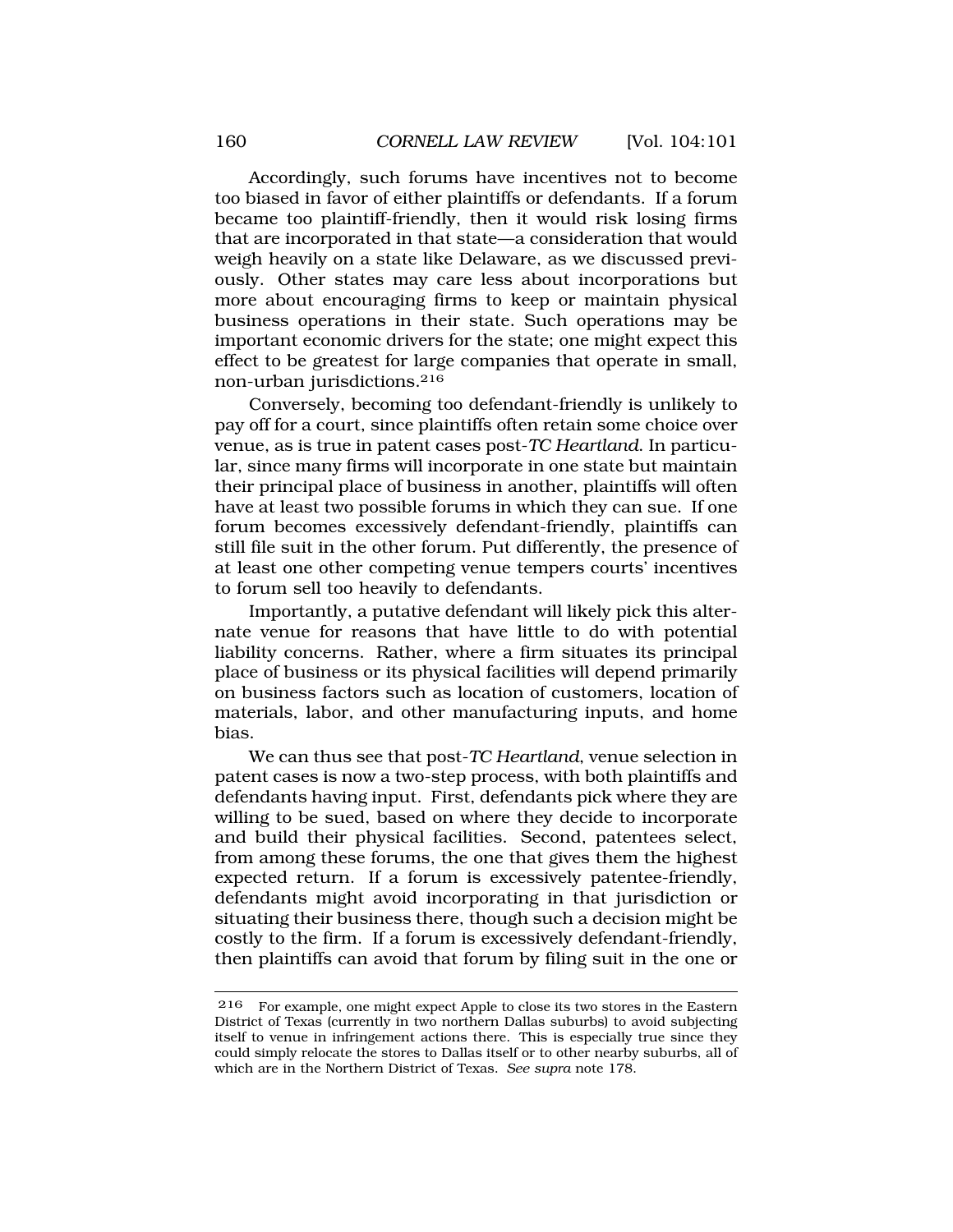more other forums likely available to them. While there is no guarantee this mechanism is optimal or removes all forumspecific bias, giving both defendants and plaintiffs some control over venue should mitigate concerns about forum selling to either party.

This kind of two-step forum-selection process might also exist outside of patent law. Several recent Supreme Court decisions—*Goodyear Dunlop Tires Operations, S.A. v. Brown*,<sup>217</sup> *Daimler AG v. Bauman*,218 *BNSF Railway Co. v. Tyrrell*,219 and *Bristol-Myers Squibb Co. v. Superior Court of California, San Francisco County*220—emphasized that state courts typically cannot exercise personal jurisdiction over a defendant corporation if the underlying claims have little or no connection to the forum state, and if the defendant corporation is both incorporated outside the forum state and has its principal place of business elsewhere. Unlike *TC Heartland*, these cases are moored in the constitutional mandates of due process. But nonetheless, each case increases the chances that a corporation will be sued in its state of incorporation or its home state as compared to a "random" venue, such as the Eastern District of Texas in the patent context. As such, these cases give defendants more control over where suits against them can be filed.221

So if shared control over venue mitigates a court's incentives to forum sell by slanting its procedural or substantive law

<sup>217 564</sup> U.S. 915, 918–20 (2011) (foreign subsidiary of Ohio parent corporation not subject to general personal jurisdiction in North Carolina state court).<br>218 571 U.S. 117, 138–39 (2014) (foreign national cannot sue foreign n

<sup>218 571</sup> U.S. 117, 138–39 (2014) (foreign national cannot sue foreign parent corporation in California using general personal jurisdiction despite U.S. subsidiary's forum contacts).<br> $219 - 137$  S Ct 154

<sup>219 137</sup> S. Ct. 1549, 1558 (2017) (defendant corporation subject to general personal jurisdiction outside of state of incorporation or principal place of business only in "exceptional case" (quoting *Daimler AG*, 571 U.S. at 139 n.19)).

<sup>220 137</sup> S. Ct. 1773, 1781 (2017) (non-California residents cannot sue non-California corporation in California that does not have principal place of business there).<br> $221$ 

Arguably, these cases give defendants less control over venue selection than *TC Heartland*. First, unlike the patent troll context, in which many firms clearly anticipate they will be patent defendants more often than patent plaintiffs, the issue may be less clear in other forms of litigation. Second, in many tort suits, venue may exist in locales that the defendant arguably did not "choose." For example, consider an Illinois plaintiff who is injured in a car accident with a company's truck while driving in Indiana; the company is headquartered in New Jersey and incorporated in Delaware. In addition to potentially filing suit in Delaware or New Jersey, the plaintiff could also sue the defendant in Indiana (under specific personal jurisdiction), even if the company does not have any physical offices in that state. Moreover, complete diversity also exists between the parties, so if the amount in controversy between the parties exceeds \$75,000, the plaintiff could also file suit in federal court.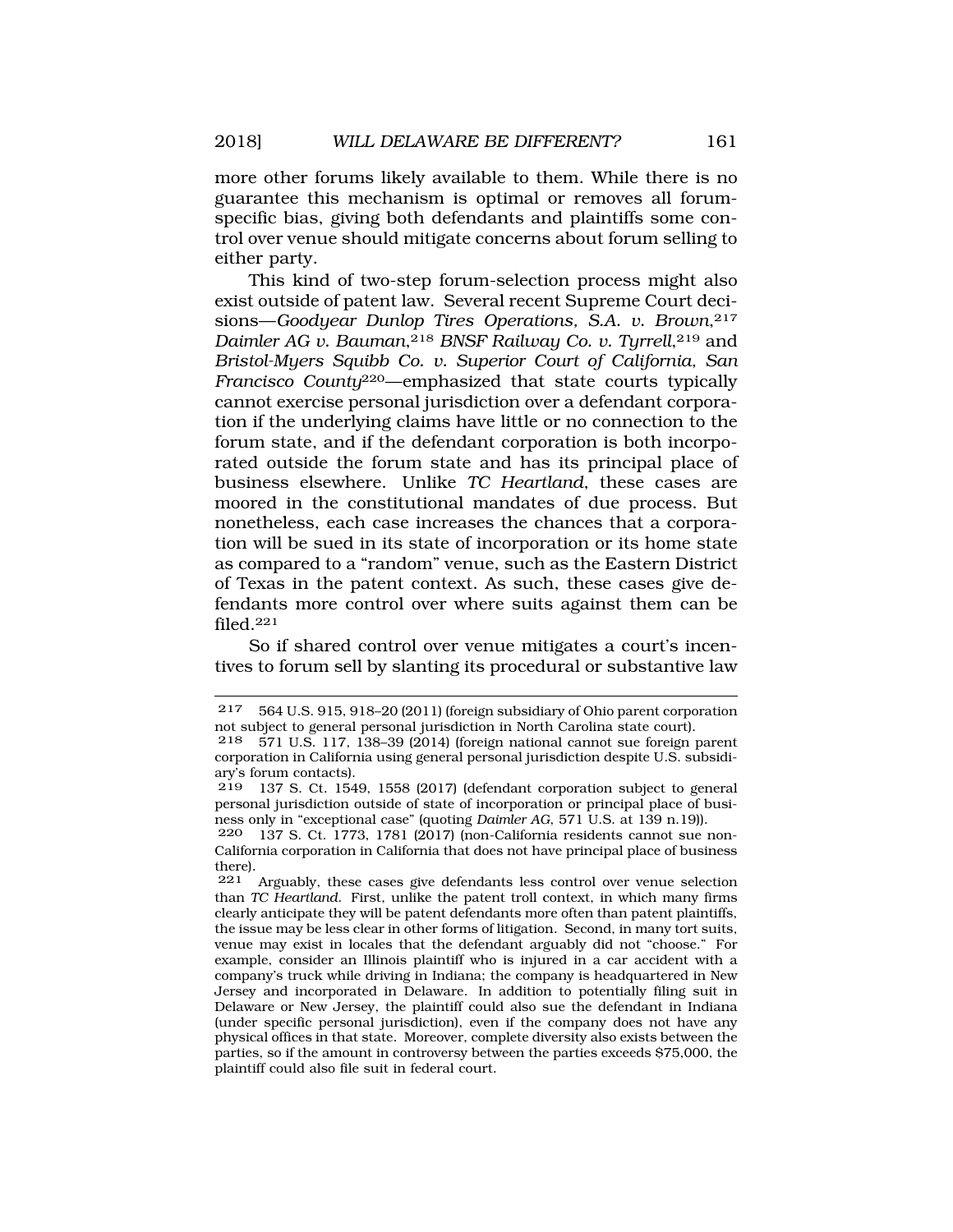<span id="page-61-0"></span>to favor one side, how else might that court entice litigants? Rather than focusing on rules that favor defendants or plaintiffs, states might instead develop substantive expertise and predictable case law that benefits both sides. Put differently, knowledgeable judges and stable, coherent case law arguably inure to the benefit of both plaintiffs and defendants. Instead of forum selling to one party or another, when defendants have some control over where suits might be filed, courts have an incentive to take a balanced approach to litigation, where they compete for new cases based on judicial expertise and unbiased, high quality case law. As we discussed above, this is arguably the path that Delaware took in corporate and bankruptcy matters, and this is the path we expect the District of Delaware to take when deciding patent cases post-*TC Heartland*.

### **CONCLUSION**

After *TC Heartland*, patent-infringement litigation is shifting en masse from Texas to Delaware. As we have shown, investors—particularly those invested in Delaware firms—are optimistic that indeed, Delaware will be different. The rise of patent trolls, and the resulting economic costs, have concerned scholars and policymakers of varied political stripes. Despite some commentary to the contrary, we believe *TC Heartland* will stem the tide of troll litigation, making such lawsuits less common and less profitable.

But more importantly, we believe *TC Heartland* will change court behavior and corporate practice in ways not widely recognized. By making a company's state of incorporation the linchpin for determining venue in many patent infringement suits, *TC Heartland* gives defendants more control over where they can be sued. The decision may counterbalance certain courts' tendency to adopt plaintiff-friendly procedural rules, and it arguably promotes a more balanced system in which neither plaintiff nor defendant interests are privileged. In particular, we expect Delaware to compete for litigation by enhancing its judicial expertise and issuing predictable case law, similar to how it acquired a leading status in corporate litigation and bankruptcy proceedings.

If choice of venue by defendants helps curb excessive litigation in the patent context, this advantage may also translate to other fields of law. Thus, *TC Heartland*'s greatest long-term legacy could extend far beyond the parochial boundaries of patent litigation.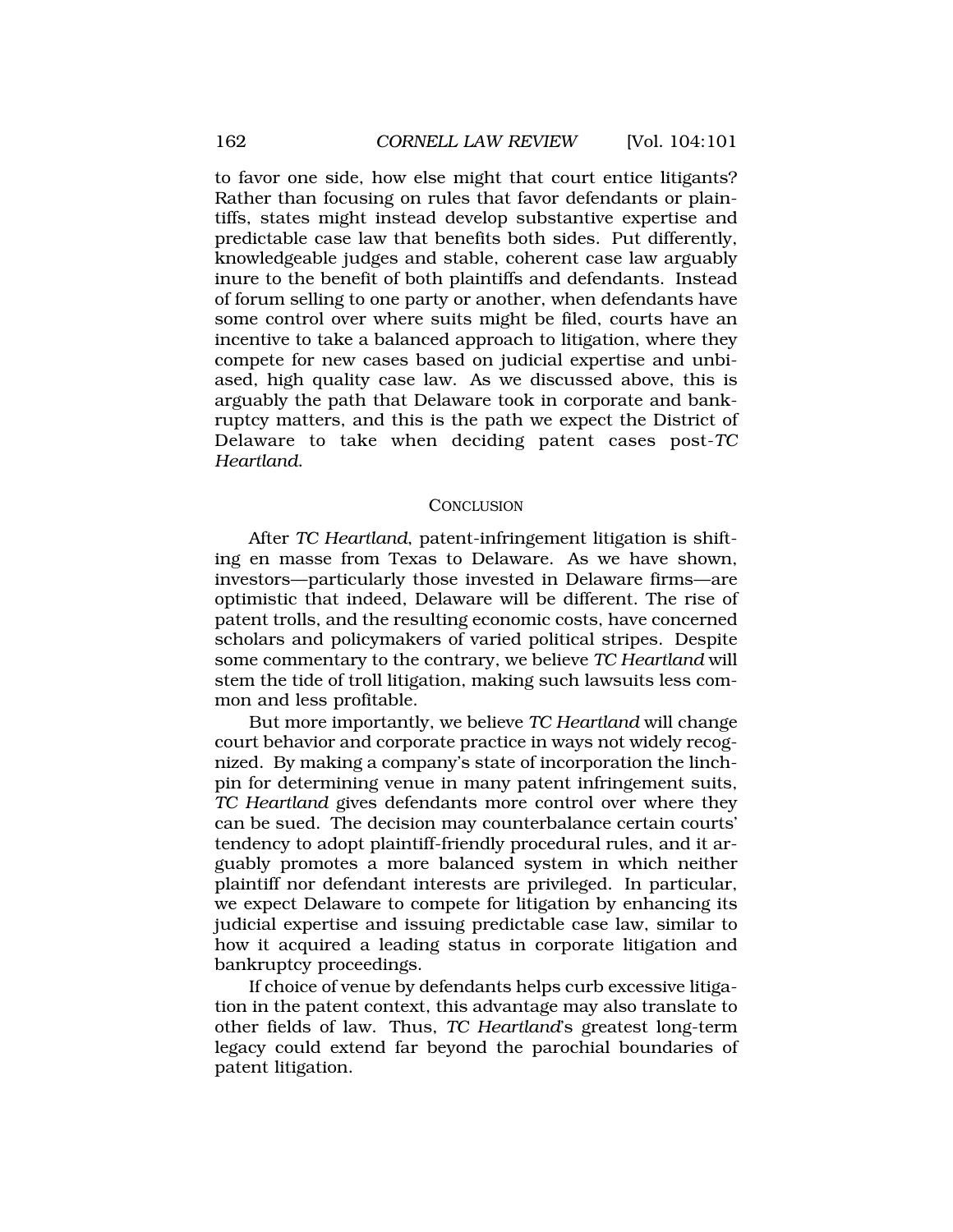### APPENDIX

| <b>Variable Descriptions</b> |                                                                                                                                                                                                                                                                                                                                                                                                                                                 |                           |  |  |  |  |
|------------------------------|-------------------------------------------------------------------------------------------------------------------------------------------------------------------------------------------------------------------------------------------------------------------------------------------------------------------------------------------------------------------------------------------------------------------------------------------------|---------------------------|--|--|--|--|
| Variable                     | <b>Description</b>                                                                                                                                                                                                                                                                                                                                                                                                                              | Source                    |  |  |  |  |
| Affected                     | A dummy variable equal to 1 if a firm is incor-<br>porated in the US, and (1) it is not incorporated<br>in Texas, (2) its headquarters are not located in<br>the Eastern District of Texas, and (3) it does not<br>have a store in the Eastern District of Texas.                                                                                                                                                                               | Compustat,<br>hand-coding |  |  |  |  |
| Affected DE                  | A dummy variable equal to 1 if Affected equals<br>1 and the firm is incorporated in Delaware.                                                                                                                                                                                                                                                                                                                                                   |                           |  |  |  |  |
| Affected NO DE               | A dummy variable equal to 1 if Affected equals<br>1 and the firm is not incorporated in Delaware.                                                                                                                                                                                                                                                                                                                                               |                           |  |  |  |  |
| Assets                       | Total firm assets in \$ millions as of the end of<br>the previous fiscal year.                                                                                                                                                                                                                                                                                                                                                                  | Compustat                 |  |  |  |  |
| Book/Market                  | Ratio of firm book-value of equity to market<br>value as of the end of the previous fiscal year.<br>(Book value of equity is the sum of stockholders<br>equity (SEQ), Deferred Tax (TXDB), and Invest-<br>ment Tax Credit (ITCB), minus Preferred Stock<br>(PREF). Depending on data availability, we use<br>redemption (item PSTKRV), liquidation (item<br>PSTKL), or par value (item PSTK) to represent<br>the book value of preferred stock. | Compustat                 |  |  |  |  |
| Cash Level                   | The firm's level of cash in \$ millions at the end Compustat<br>of the previous fiscal year.                                                                                                                                                                                                                                                                                                                                                    |                           |  |  |  |  |
| Cash Shock                   | A dummy variable that equals 1 if a change in Compustat<br>cash in the past fiscal year is among the top 5%<br>of cash changes in its industry based on two<br>digit SIC codes.                                                                                                                                                                                                                                                                 |                           |  |  |  |  |
| Lawsuit<br>Probability       | Predicted probability that a firm is sued for pa-<br>tent infringement in a given year based on the<br>regression estimates reported in column 1 of<br>Table 3.                                                                                                                                                                                                                                                                                 |                           |  |  |  |  |
| Lawsuits by<br>Trolls        | The number of patent-infringement lawsuits in Stanford<br>any given year by a patent-assertion entity.                                                                                                                                                                                                                                                                                                                                          | <b>NPE Dataset</b>        |  |  |  |  |
| Market Value                 | Market value in \$ millions as of the end of the<br>previous fiscal year.                                                                                                                                                                                                                                                                                                                                                                       | Compustat                 |  |  |  |  |
| Missing R&D                  | A dummy variable equal to 1 if a data on R&D<br>expense in a given fiscal year is missing.                                                                                                                                                                                                                                                                                                                                                      |                           |  |  |  |  |
| <b>Missing Patents</b>       | A dummy variable equal to 1 if a data on Pa-<br>tents in a given fiscal year is missing.                                                                                                                                                                                                                                                                                                                                                        |                           |  |  |  |  |
| Non-Troll<br>Probability     | Predicted probability that a firm is sued for pa-<br>tent infringement in a given year, where the<br>plaintiff is not a patent-assertion entity, based<br>on the regression estimates reported in column<br>2 of Table 3.                                                                                                                                                                                                                       |                           |  |  |  |  |
| Past Returns                 | Stock market return to equity corresponding to Compustat<br>the fiscal year.                                                                                                                                                                                                                                                                                                                                                                    |                           |  |  |  |  |
| Patents                      | Number of patents issued to the firm in the<br>past five years.                                                                                                                                                                                                                                                                                                                                                                                 | Kogan et al.<br>(2017)    |  |  |  |  |
| Patent Lawsuits              | The number of patent infringement lawsuits in Stanford<br>any given year by any plaintiff.                                                                                                                                                                                                                                                                                                                                                      | <b>NPE Dataset</b>        |  |  |  |  |